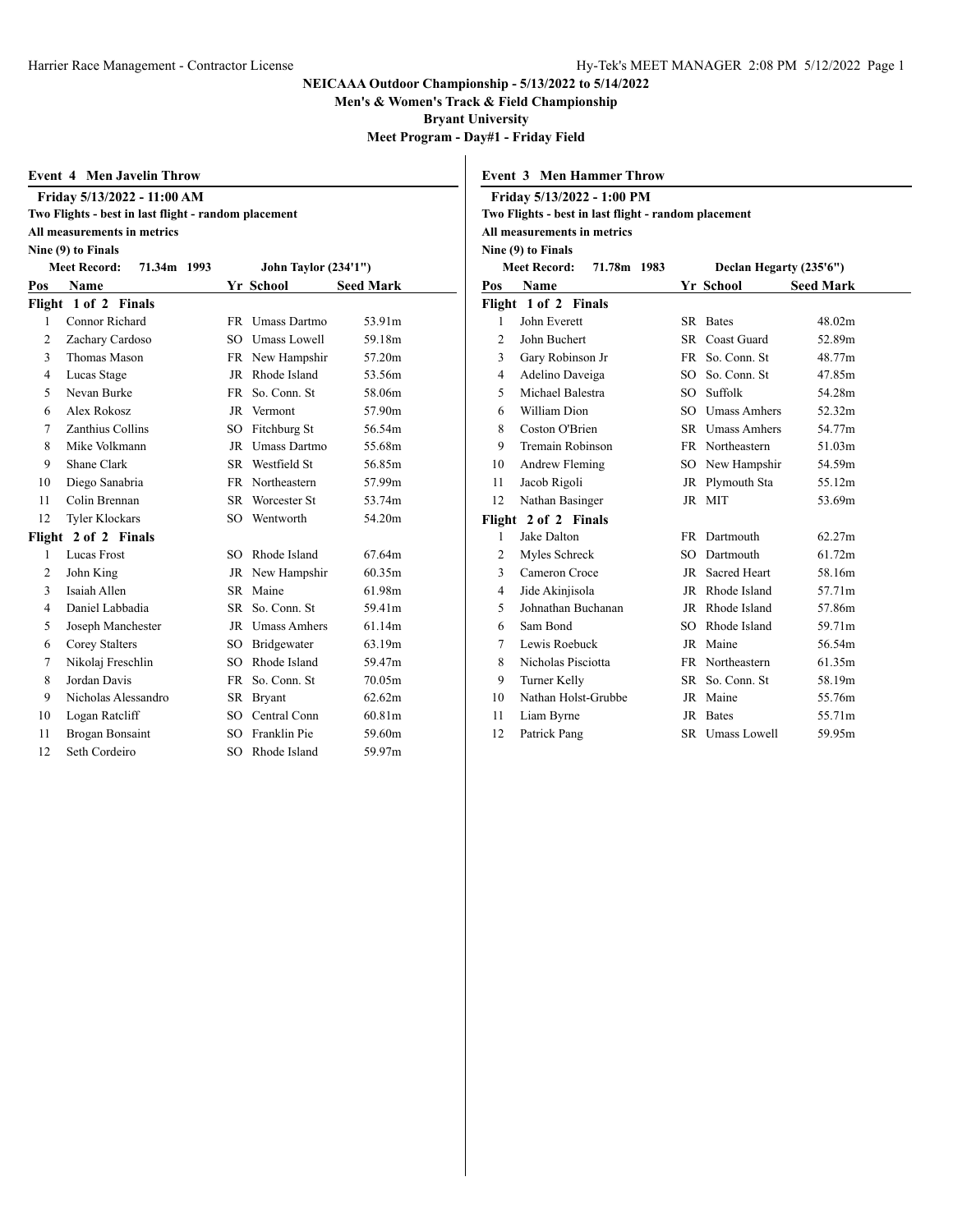**Men's & Women's Track & Field Championship**

**Bryant University**

**Meet Program - Day#1 - Friday Field**

| Event 8 Men Pole Vault |  |  |  |
|------------------------|--|--|--|
|------------------------|--|--|--|

**Friday 5/13/2022 - 1:00 PM**

**All measurements in metrics**

# **Opening height = 4.30 up 15cm thru 4.70 the +10cm**

| <b>Meet Record:</b><br>5.23m 1982 |                       |           | MarkStrawderman/JamesonWhiting |                   |  |  |  |
|-----------------------------------|-----------------------|-----------|--------------------------------|-------------------|--|--|--|
| Pos                               | Name                  |           | Yr School                      | <b>Seed Mark</b>  |  |  |  |
|                                   | Flight 1 of 1 Finals  |           |                                |                   |  |  |  |
| 1                                 | Ryan Durkin           |           | SR Bowdoin                     | 4.75m             |  |  |  |
| 2                                 | Zach Burleigh         | JR        | So. Conn. St                   | 4.31 <sub>m</sub> |  |  |  |
| 3                                 | <b>Isaiah Powers</b>  | $SO^-$    | Rhode Island                   | 4.67m             |  |  |  |
| 4                                 | Everett Brandyberry   |           | SR MIT                         | 4.70m             |  |  |  |
| 5                                 | Oliver Hayes          | SO        | So. Conn. St                   | 4.55m             |  |  |  |
| 6                                 | Nick Sibiryakov       |           | FR Bowdoin                     | 4.45m             |  |  |  |
| $\tau$                            | Daniel DiGangi        | SO.       | Sacred Heart                   | 4.37m             |  |  |  |
| 8                                 | Peter Martel          |           | FR Colby                       | 4.67m             |  |  |  |
| 9                                 | Timothy (Tj) Duggan   |           | SR Holy Cross                  | 4.58m             |  |  |  |
| 10                                | Mason Brubaker        | <b>FR</b> | Rhode Island                   | 4.80m             |  |  |  |
| 11                                | Ben Drummey           | SO.       | Southern Mai                   | 5.12m             |  |  |  |
| 12                                | Milan Spisek          |           | SR So. Conn. St                | 4.90m             |  |  |  |
| 13                                | Luka Srsic            |           | FR MIT                         | 4.82m             |  |  |  |
| 14                                | Bryan Sperry          |           | FR MIT                         | 4.61 <sub>m</sub> |  |  |  |
| 15                                | Nathaniel Llanos      |           | SO So. Conn. St                | 4.83m             |  |  |  |
| 16                                | Drew Gardner          |           | SR Merrimack                   | 4.40m             |  |  |  |
| 17                                | Charlie Hansen        |           | SR Bates                       | 4.45m             |  |  |  |
| 18                                | Neil Waldhausen       |           | FR Rhode Island                | 4.52m             |  |  |  |
| 19                                | Maxim Lussier         |           | FR Merrimack                   | 4.45m             |  |  |  |
| 20                                | Christopher Koskinen  |           | SO Connecticut                 | 4.75m             |  |  |  |
| 21                                | Declan Ritzenthaler   |           | SR Boston Unive                | 5.03 <sub>m</sub> |  |  |  |
| 22                                | <b>Mason Jones</b>    | SO        | <b>Bryant</b>                  | 4.45m             |  |  |  |
| 23                                | Liam Ackerman         |           | SR MIT                         | 5.00m             |  |  |  |
| 24                                | <b>Riley Peterson</b> |           | SR Southern Mai                | 4.81m             |  |  |  |

|     | Friday 5/13/2022 - 3:00 PM<br>Two Flights - best in last flight - random placement |            |      |                       |                   |
|-----|------------------------------------------------------------------------------------|------------|------|-----------------------|-------------------|
|     | All measurements in metrics                                                        |            |      |                       |                   |
|     | Nine (9) to Finals                                                                 |            |      |                       |                   |
|     | <b>Meet Record:</b>                                                                | 7.92m 1985 |      | Fred Salle $(26'0'')$ |                   |
| Pos | Name                                                                               |            |      | Yr School             | <b>Seed Mark</b>  |
|     | Flight 1 of 2 Finals                                                               |            |      |                       |                   |
| 1   | Jacky Marescot                                                                     |            |      | JR New Haven          | 6.95m             |
| 2   | Scott McDonough                                                                    |            |      | FR Umass Dartmo       | 6.93m             |
| 3   | Joshua Lanzieri                                                                    |            | FR 1 | So. Conn. St          | 7.04m             |
| 4   | Joron Harrell                                                                      |            | JR   | Merrimack             | 6.90 <sub>m</sub> |
| 5   | Devin Donahue                                                                      |            | SO   | Rhode Island          | 7.02m             |
| 6   | Davon Tate                                                                         |            | FR   | Rhode Island          | 7.03 <sub>m</sub> |
| 7   | Cole Parker                                                                        |            |      | FR New Haven          | 6.88m             |
| 8   | Colby Wilson                                                                       |            | JR   | Springfield           | 6.92m             |
| 9   | <b>Ben Cotton</b>                                                                  |            | SR   | Maine                 | 7.04m             |
| 10  | Ryan Tona                                                                          |            | FR   | Rhode Island          | 6.89m             |
| 11  | Tyler Glendon                                                                      |            | SО   | <b>Umass Amhers</b>   | 6.90 <sub>m</sub> |
| 12  | Michael Agard                                                                      |            | SO   | Babson                | 6.88m             |

| 13 Antony Chen       |  | SO Williams | 6.99m |
|----------------------|--|-------------|-------|
| 14 Brady Sorensen    |  | FR Suffolk  | 6.95m |
| Flight 2 of 2 Finals |  |             |       |
| 1 Kenneth Wei        |  | FR MIT      | 744m  |

**Event 5 Men Long Jump**

|    | ugnt 4 of 4 Finals      |                 |                   |
|----|-------------------------|-----------------|-------------------|
|    | Kenneth Wei             | FR MIT          | 7.44m             |
| 2  | Zerion Montgomery       | FR New Haven    | 7.21 <sub>m</sub> |
| 3  | Cheng Xing              | JR Bowdoin      | 7.31 <sub>m</sub> |
| 4  | Riley Bjornberg         | FR So. Conn. St | 7.08m             |
| 5  | Garrett Robinson        | JR Rhode Island | 7.26m             |
| 6  | Jaylynn Ellerbe-Cundiff | JR So. Conn. St | 7.51 <sub>m</sub> |
| 7  | Drew Svoboda            | SO Tufts        | 7.33 <sub>m</sub> |
| 8  | Justin O'Neil-Riley     | FR Trinity (Con | 7.06m             |
| 9  | Kyle Jacques            | SR Maine        | 7.19m             |
| 10 | Jack Reichenbach        | JR Rhode Island | 7.25m             |
| 11 | Evans Oduro             | SO Umass Lowell | 7.10 <sub>m</sub> |
| 12 | Rahul Batlanki          | FR Dartmouth    | 7.22m             |

Israel Henriques-Setho FR Central Conn 7.11m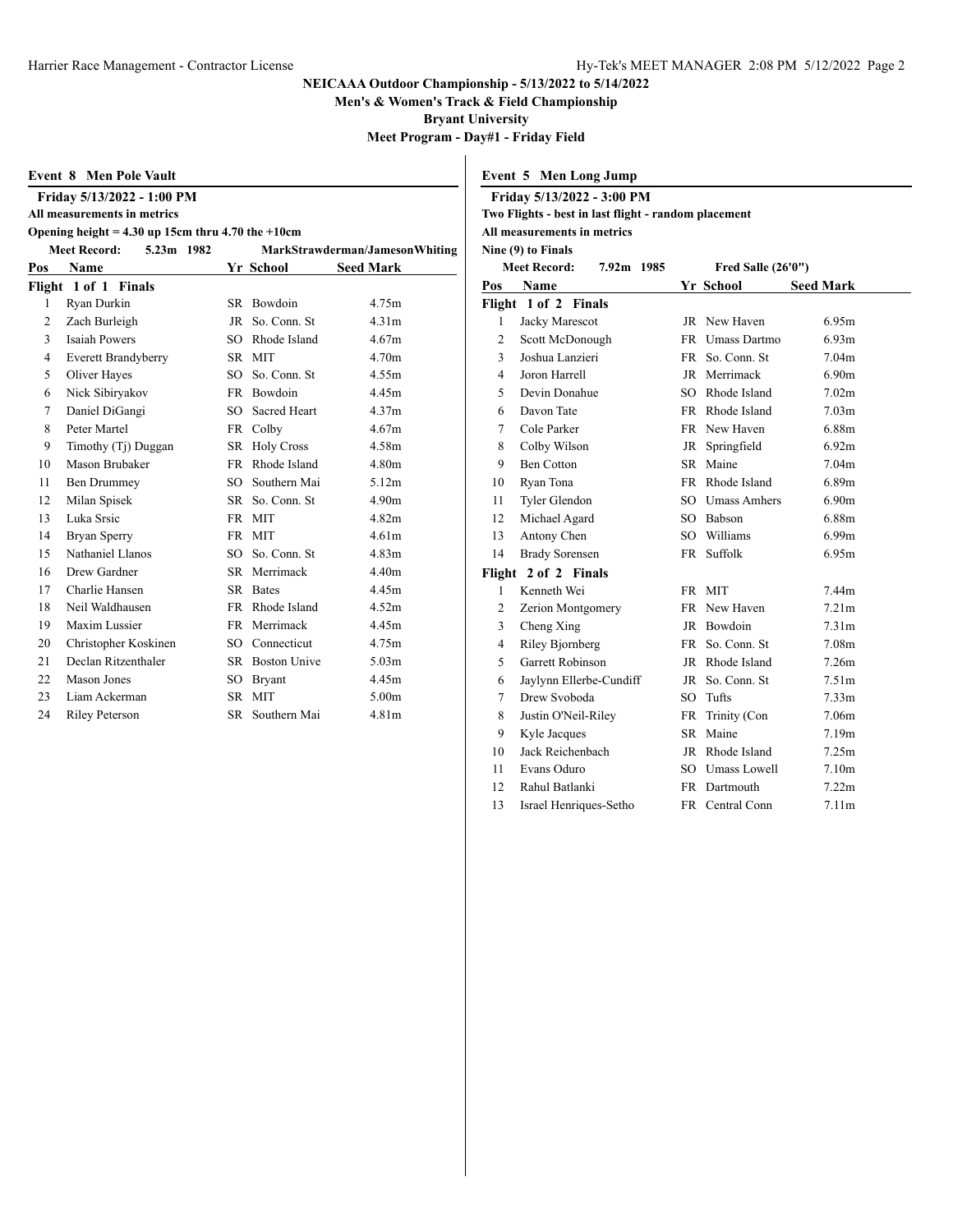**Men's & Women's Track & Field Championship**

**Bryant University**

**Meet Program - Day#1 - Friday Field**

|  |  | Event 34 Women Javelin Throw |  |
|--|--|------------------------------|--|
|--|--|------------------------------|--|

## **Friday 5/13/2022 - 3:00 PM Two Flights - best in last flight - random placement**

# **All measurements in metrics**

#### **Nine (9) to Finals**

| <b>Meet Record:</b><br>50.92m 1983 |                          |           | Karolyn Welsh (167'1") |                  |  |  |  |
|------------------------------------|--------------------------|-----------|------------------------|------------------|--|--|--|
| Pos                                | Name                     |           | Yr School              | <b>Seed Mark</b> |  |  |  |
|                                    | Flight 1 of 2 Finals     |           |                        |                  |  |  |  |
| 1                                  | Sierrah Rich             | JR        | <b>Sacred Heart</b>    | 38.91m           |  |  |  |
| $\overline{c}$                     | Neva Bostic              | SO.       | New Haven              | 39.51m           |  |  |  |
| 3                                  | Victoria Carreiro        |           | SR WPI                 | 36.51m           |  |  |  |
| $\overline{4}$                     | Olivia Jalbert           | SO        | Southern Mai           | 37.53m           |  |  |  |
| 5                                  | Elizabeth Matticoli      | SO.       | WPI                    | 38.20m           |  |  |  |
| 6                                  | Abigail Calistra         |           | JR WPI                 | 38.79m           |  |  |  |
| $\tau$                             | Laura Rizik              | JR        | <b>Bryant</b>          | 37.82m           |  |  |  |
| 8                                  | Sara Folan               |           | FR Umass Amhers        | 36.39m           |  |  |  |
| 9                                  | Olivia Valianti          |           | FR New Hampshir        | 37.66m           |  |  |  |
| 10                                 | Kaitlyn Luba             | SO.       | Sacred Heart           | 38.51m           |  |  |  |
| 11                                 | Kendall Willard          | SR        | Maine                  | 36.43m           |  |  |  |
| 12                                 | Alyssa Bourque           |           | FR Vermont             | 37.30m           |  |  |  |
|                                    | Flight 2 of 2 Finals     |           |                        |                  |  |  |  |
| 1                                  | Julia Campezato          | SR.       | Rhode Island           | 47.71m           |  |  |  |
| $\overline{c}$                     | Mackenzii Phillips       | <b>FR</b> | <b>Brown</b>           | 44.87m           |  |  |  |
| 3                                  | Lauren Quann             |           | SR New Hampshir        | 44.38m           |  |  |  |
| 5                                  | Julia Feid               | JR        | Maine                  | 42.17m           |  |  |  |
| 6                                  | <b>Riley Sanderson</b>   |           | SR Worcester St        | 42.66m           |  |  |  |
| 7                                  | Alana Johnson            | SO.       | Merrimack              | 41.57m           |  |  |  |
| 8                                  | Aaliyah Alleyne          |           | FR Umass Amhers        | 42.21m           |  |  |  |
| 9                                  | <b>Skylar Barthelmes</b> |           | SR WPI                 | 39.89m           |  |  |  |
| 10                                 | Anna Cozzolino           | SO        | <b>Umass Amhers</b>    | 44.07m           |  |  |  |
| 11                                 | Mikah Maples             |           | SR Quinnipiac          | 46.21m           |  |  |  |
| 12                                 | Skylar DiMartino         | SO.       | Merrimack              | 39.71m           |  |  |  |

| Event 7 Men High Jump |                                                               |  |           |                     |                   |  |  |  |  |
|-----------------------|---------------------------------------------------------------|--|-----------|---------------------|-------------------|--|--|--|--|
|                       | Friday 5/13/2022 - 4:00 PM                                    |  |           |                     |                   |  |  |  |  |
|                       | All measurements in metrics                                   |  |           |                     |                   |  |  |  |  |
|                       | Opening height $= 1.90$ up 5cm thru 2.05 then up 3cm          |  |           |                     |                   |  |  |  |  |
|                       | 2.19m 1982<br><b>Meet Record:</b><br>Joseph Patrone (7'2.25") |  |           |                     |                   |  |  |  |  |
| Pos                   | <b>Name</b>                                                   |  |           | Yr School           | <b>Seed Mark</b>  |  |  |  |  |
|                       | Flight 1 of 1 Finals                                          |  |           |                     |                   |  |  |  |  |
| 2                     | Trey Muraoka                                                  |  | SO.       | <b>Bryant</b>       | 1.91 <sub>m</sub> |  |  |  |  |
| 3                     | Michael Marshall                                              |  | <b>FR</b> | <b>Bryant</b>       | 1.95m             |  |  |  |  |
| 4                     | Nazir Hibbert                                                 |  | SO.       | Sacred Heart        | 1.95m             |  |  |  |  |
| 5                     | Numan Maloney                                                 |  | SR        | <b>Brown</b>        | 2.00 <sub>m</sub> |  |  |  |  |
| 6                     | Kevin Mills                                                   |  | SO.       | Vermont             | 1.91 <sub>m</sub> |  |  |  |  |
| 7                     | Ethan Champlin                                                |  |           | FR Umass Amhers     | 1.87m             |  |  |  |  |
| 8                     | Jordan Emile                                                  |  |           | FR New Haven        | 1.98m             |  |  |  |  |
| 9                     | Anthony Clavette                                              |  |           | JR Hartford         | 2.08 <sub>m</sub> |  |  |  |  |
| 10                    | Tanner Johannsen                                              |  | JR        | Coast Guard         | 2.02 <sub>m</sub> |  |  |  |  |
| 11                    | Ryan Tona                                                     |  |           | FR Rhode Island     | 2.05m             |  |  |  |  |
| 12                    | Nathaniel Peters                                              |  |           | FR New Haven        | 1.93 <sub>m</sub> |  |  |  |  |
| 13                    | John Santos                                                   |  |           | FR Rhode Island     | 1.99m             |  |  |  |  |
| 14                    | Kasim Cisse                                                   |  |           | SR Boston Unive     | 2.08m             |  |  |  |  |
| 15                    | Ryan Gendron                                                  |  | SO        | Maine               | 1.93 <sub>m</sub> |  |  |  |  |
| 16                    | Owen Nassaney                                                 |  | SO.       | <b>Sacred Heart</b> | 2.08 <sub>m</sub> |  |  |  |  |
| 17                    | Jack Reichenbach                                              |  |           | JR Rhode Island     | 2.08 <sub>m</sub> |  |  |  |  |
| 18                    | Michael Makiej                                                |  |           | FR Umass Lowell     | 2.00 <sub>m</sub> |  |  |  |  |
| 19                    | Kevin McGrath                                                 |  |           | SO New Hampshir     | 2.10 <sub>m</sub> |  |  |  |  |
| 20                    | Pierce DeBoer                                                 |  | SO.       | Vermont             | 1.91 <sub>m</sub> |  |  |  |  |
| 21                    | Mason Yusko                                                   |  | SO.       | Springfield         | 1.98m             |  |  |  |  |
| 22                    | Caleb Tondora                                                 |  | SO        | <b>Bryant</b>       | 1.95m             |  |  |  |  |
| 23                    | Jacob Jackson                                                 |  | FR.       | Southern Mai        | 1.95m             |  |  |  |  |
| 24                    | Harry Rienecker-Found                                         |  | SO        | Tufts               | 2.06m             |  |  |  |  |

# **Event 33 Women Hammer Throw**

# **Friday 5/13/2022 - 4:00 PM**

**Two Flights - best in last flight - random placement**

**All measurements in metrics Nine (9) to Finals**

| Nine (9) to Finals |                                    |     |                        |                  |  |  |  |  |
|--------------------|------------------------------------|-----|------------------------|------------------|--|--|--|--|
|                    | <b>Meet Record:</b><br>62.50m 2017 |     | <b>Destiney Coward</b> |                  |  |  |  |  |
| Pos                | <b>Name</b>                        |     | Yr School              | <b>Seed Mark</b> |  |  |  |  |
|                    | Flight 1 of 2 Finals               |     |                        |                  |  |  |  |  |
| 1                  | Caitlyn Filloramo                  |     | FR Suffolk             | 47.75m           |  |  |  |  |
| 2                  | Erica Magnuson                     |     | SR Maine               | 50.49m           |  |  |  |  |
| 3                  | Hope Belvit                        |     | SO Northeastern        | 51.05m           |  |  |  |  |
| 4                  | Jianna Peno                        |     | JR Rhode Island        | 45.86m           |  |  |  |  |
| 5                  | Kamila Zygadlo                     |     | SO Trinity (Con        | 49.41m           |  |  |  |  |
| 6                  | Jalynn McCown                      |     | JR New Haven           | 45.38m           |  |  |  |  |
| 7                  | Funmibi Yusuff                     |     | SR RIC                 | 48.51m           |  |  |  |  |
| 8                  | Danielle Notarfrancesco            |     | SR Umass Amhers        | 50.32m           |  |  |  |  |
| 9                  | Alexis Boykin                      |     | FR MIT                 | 50.11m           |  |  |  |  |
| 10                 | Anna Orticerio                     | SO. | Bryant                 | 48.90m           |  |  |  |  |
| 11                 | Hayley Chariter                    |     | FR RIC                 | 50.26m           |  |  |  |  |
| 12                 | <b>Brooke Bock</b>                 |     | FR Bryant              | 45.88m           |  |  |  |  |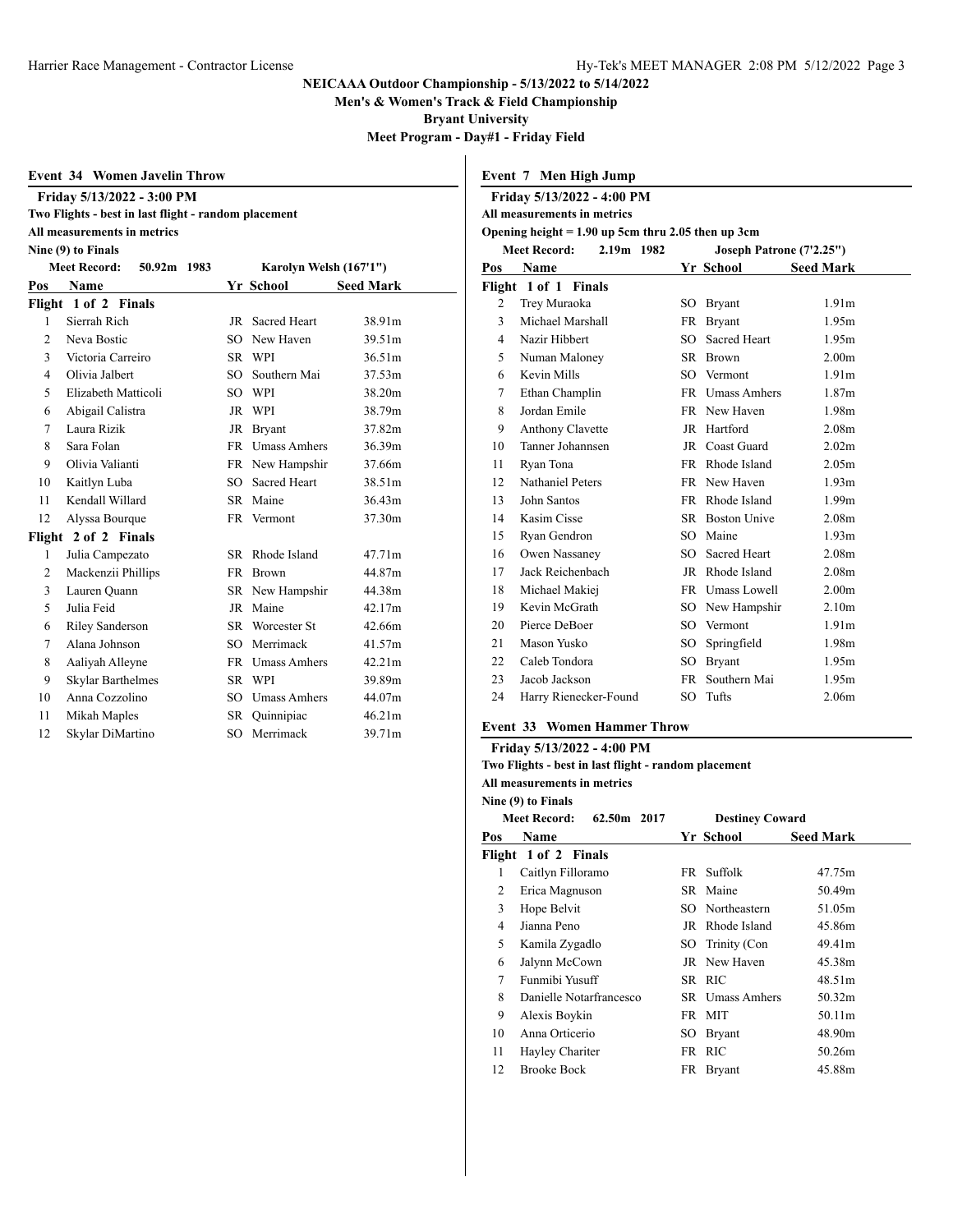**Men's & Women's Track & Field Championship**

**Bryant University**

**Meet Program - Day#1 - Friday Field**

# **Flight 2 of 2 Finals...(Event 33 Women Hammer Throw)**

| 1  | Erynn Field       | SO Rhode Island      | 56.29m |
|----|-------------------|----------------------|--------|
| 2  | Chelsea Yang      | SR RIC               | 57.51m |
| 3  | Voski Armenakyan  | SO Umass Amhers      | 53.16m |
| 4  | Skylar Barthelmes | SR WPI               | 54.16m |
| 5  | Cammy Garabian    | FR Harvard           | 54.91m |
| 6  | Sarah Williams    | JR New Hampshir      | 55.16m |
| 7  | Mackenzie Wilson  | JR Maine             | 57.65m |
| 8  | Samantha Andrews  | SR Rhode Island      | 57.23m |
| 9  | Chevenne Figueroa | SO Umass Amhers      | 54.86m |
| 10 | Lily Lockhart     | JR Dartmouth         | 56.30m |
| 11 | Jordyn Shubrick   | <b>SR</b> Holy Cross | 57.47m |
| 12 | Ashley O'Loughlin | SR Rhode Island      | 53.48m |

#### **Event 38 Women Pole Vault**

**Friday 5/13/2022 - 5:00 PM**

#### **All measurements in metrics Opening Height = 3.45 up 15cm thru 3.75 then +10cm**

| <b>Meet Record:</b><br>4.06m 2004 |                         |           | Laura Chmielewski (13'3.75") |                   |  |  |  |
|-----------------------------------|-------------------------|-----------|------------------------------|-------------------|--|--|--|
| Pos                               | Name                    |           | Yr School                    | <b>Seed Mark</b>  |  |  |  |
|                                   | Flight 1 of 1 Finals    |           |                              |                   |  |  |  |
| 1                                 | Anais Marenco           | SO.       | <b>MIT</b>                   | 3.51 <sub>m</sub> |  |  |  |
| 2                                 | Sydney Shannon          | SO.       | Rhode Island                 | 3.50m             |  |  |  |
| 3                                 | Lila Wine               | SO.       | <b>MIT</b>                   | 3.60 <sub>m</sub> |  |  |  |
| $\overline{4}$                    | Kelsie Hao              |           | JR Williams                  | 3.85m             |  |  |  |
| 5                                 | <b>Madison Garrigus</b> | SO.       | <b>Coast Guard</b>           | 3.58m             |  |  |  |
| 6                                 | Skyler Bomba            |           | JR Merrimack                 | 3.65m             |  |  |  |
| $\tau$                            | Jordan Hoffman          |           | SR New Hampshir              | 3.55m             |  |  |  |
| 8                                 | Caroline Larkin         | SO.       | Rhode Island                 | 3.50m             |  |  |  |
| 9                                 | Charlotte Hodge         | <b>FR</b> | Bowdoin                      | 3.86m             |  |  |  |
| 10                                | E. Annie Lineberger     |           | JR Holy Cross                | 3.94m             |  |  |  |
| 11                                | Alana Carroll           | SO.       | Harvard                      | 4.11 <sub>m</sub> |  |  |  |
| 12                                | Maura Switzer           |           | FR Holy Cross                | 3.50m             |  |  |  |
| 13                                | Danielle Heine          |           | SO New Hampshir              | 3.66m             |  |  |  |
| 14                                | Zoe Wang                |           | FR Middlebury                | 3.61 <sub>m</sub> |  |  |  |
| 15                                | Maya Grudman            |           | FR Dartmouth                 | 3.65m             |  |  |  |
| 16                                | Jenna Engels            | FR -      | Sacred Heart                 | 3.45m             |  |  |  |
| 17                                | Lois Warden             | SO.       | <b>Bryant</b>                | 3.75m             |  |  |  |
| 18                                | Rachel Hill             | JR        | Umass Lowell                 | 3.75m             |  |  |  |
| 19                                | Sophia Casciano         | JR.       | <b>Umass Amhers</b>          | 3.75m             |  |  |  |
| 20                                | Sarah Firth             | <b>FR</b> | Tufts                        | 3.87m             |  |  |  |
| 21                                | Jennifer Pasram         | SO.       | Sacred Heart                 | 3.70m             |  |  |  |
| 22                                | Yasmen Farag            | JR        | Maine                        | 3.80m             |  |  |  |
| 23                                | Kylie Hilton            | SO.       | Harvard                      | 4.00m             |  |  |  |
| 24                                | Jacqueline Ahrens       | JR        | <b>MIT</b>                   | 3.75m             |  |  |  |

| Event 37 Women High Jump |                                                      |        |                               |                   |  |
|--------------------------|------------------------------------------------------|--------|-------------------------------|-------------------|--|
|                          | Friday 5/13/2022 - 6:00 PM                           |        |                               |                   |  |
|                          | All measurements will be metric                      |        |                               |                   |  |
|                          | Opening Height = $1.60$ up 5cm thru 1.70 then up 3cm |        |                               |                   |  |
|                          | <b>Meet Record:</b><br>1.81m 1980                    |        | <b>Julie White (5'11.75")</b> |                   |  |
| Pos                      | Name                                                 |        | Yr School                     | <b>Seed Mark</b>  |  |
|                          | Flight 1 of 1 Finals                                 |        |                               |                   |  |
| 1                        | Nouhayla Errahili                                    | FR     | Franklin Pie                  | 1.73m             |  |
| $\overline{2}$           | Gabriella Grattan                                    |        | FR Trinity (Con               | 1.68m             |  |
| 3                        | Allison Schneider                                    |        | FR Holy Cross                 | 1.65m             |  |
| 4                        | Erin Jensen                                          |        | SO Umass Lowell               | 1.67m             |  |
| 5                        | Alissa Hurd                                          |        | FR Central Conn               | 1.66m             |  |
| 6                        | Olivia Jalbert                                       | SO.    | Southern Mai                  | 1.67m             |  |
| 7                        | Elizabeth Lodge                                      |        | SR Umass Amhers               | 1.69m             |  |
| 8                        | Isabel Llach                                         |        | FR Colby                      | 1.64m             |  |
| 9                        | Hayley Dougela                                       |        | SR Merrimack                  | 1.64m             |  |
| 10                       | Courtney Rowland                                     |        | FR Umass Amhers               | 1.67m             |  |
| 11                       | Abigael Peterson                                     |        | JR Bridgewater                | 1.71 <sub>m</sub> |  |
| 12                       | Gabriela Fasanelli                                   |        | JR Dartmouth                  | 1.65m             |  |
| 13                       | <b>Sydney Garrison</b>                               |        | SO Hartford                   | 1.67m             |  |
| 14                       | Bolu Taiwo                                           |        | JR Rhode Island               | 1.70m             |  |
| 15                       | <b>Tessa Bostwick</b>                                |        | SO Umass Amhers               | 1.60m             |  |
| 16                       | Lea Doerries                                         |        | SO Umass Amhers               | 1.66m             |  |
| 17                       | Olivia Fetherston                                    |        | SO Rhode Island               | 1.65m             |  |
| 18                       | Emma Hallet                                          | $SO^-$ | Snhu                          | 1.65m             |  |
| 19                       | Serenity Sands                                       |        | SO Bridgewater                | 1.67m             |  |
| 20                       | Paola Brena                                          |        | JR Franklin Pie               | 1.70m             |  |
| 21                       | Fleur Balogh De Galantha                             |        | FR Umass Lowell               | 1.65m             |  |
| 22                       | Lauren Ouann                                         |        | SR New Hampshir               | 1.65m             |  |
| 23                       | Jaidyn Appel                                         | SО     | Tufts                         | 1.76m             |  |
| 24                       | Sharde Johnson                                       | SR –   | Colby                         | 1.70m             |  |

# **Event 35 Women Long Jump**

**Friday 5/13/2022 - 6:00 PM**

**Two Flights - best in last flight - random placement**

**All measurements in metrics**

|     | Nine (9) to Finals                |                               |                     |                  |  |
|-----|-----------------------------------|-------------------------------|---------------------|------------------|--|
|     | <b>Meet Record:</b><br>6.36m 2003 | Viktoriya Rybalko (20'10.75") |                     |                  |  |
| Pos | Name                              |                               | Yr School           | <b>Seed Mark</b> |  |
|     | Flight 1 of 2 Finals              |                               |                     |                  |  |
| 1   | Savannah Vartabedian              |                               | JR New Hampshir     | 5.65m            |  |
| 2   | Meline Almasian                   |                               | SO New Hampshir     | 5.69m            |  |
| 3   | Muffie Mazambani                  | SO.                           | Amherst             | 5.55m            |  |
| 4   | Mackenzie Glenn                   |                               | FR So. Conn. St     | 5.64m            |  |
| 5   | Olivia Johnson                    | SO.                           | Assumption          | 5.55m            |  |
| 6   | Kisha Francois                    | FR.                           | So. Conn. St        | 5.64m            |  |
| 7   | Mia Taranko                       |                               | SO New Hampshir     | 5.58m            |  |
| 8   | Tiarra Deveaux                    |                               | FR Umass Amhers     | 5.66m            |  |
| 9   | Britney Del Mundo                 |                               | SR Quinnipiac       | 5.56m            |  |
| 10  | Cady Barns                        | SR                            | Middlebury          | 5.66m            |  |
| 11  | Kristen Chou                      | SО                            | Williams            | 5.58m            |  |
| 12  | Elizabeth Lodge                   | SR –                          | <b>Umass Amhers</b> | 5.54m            |  |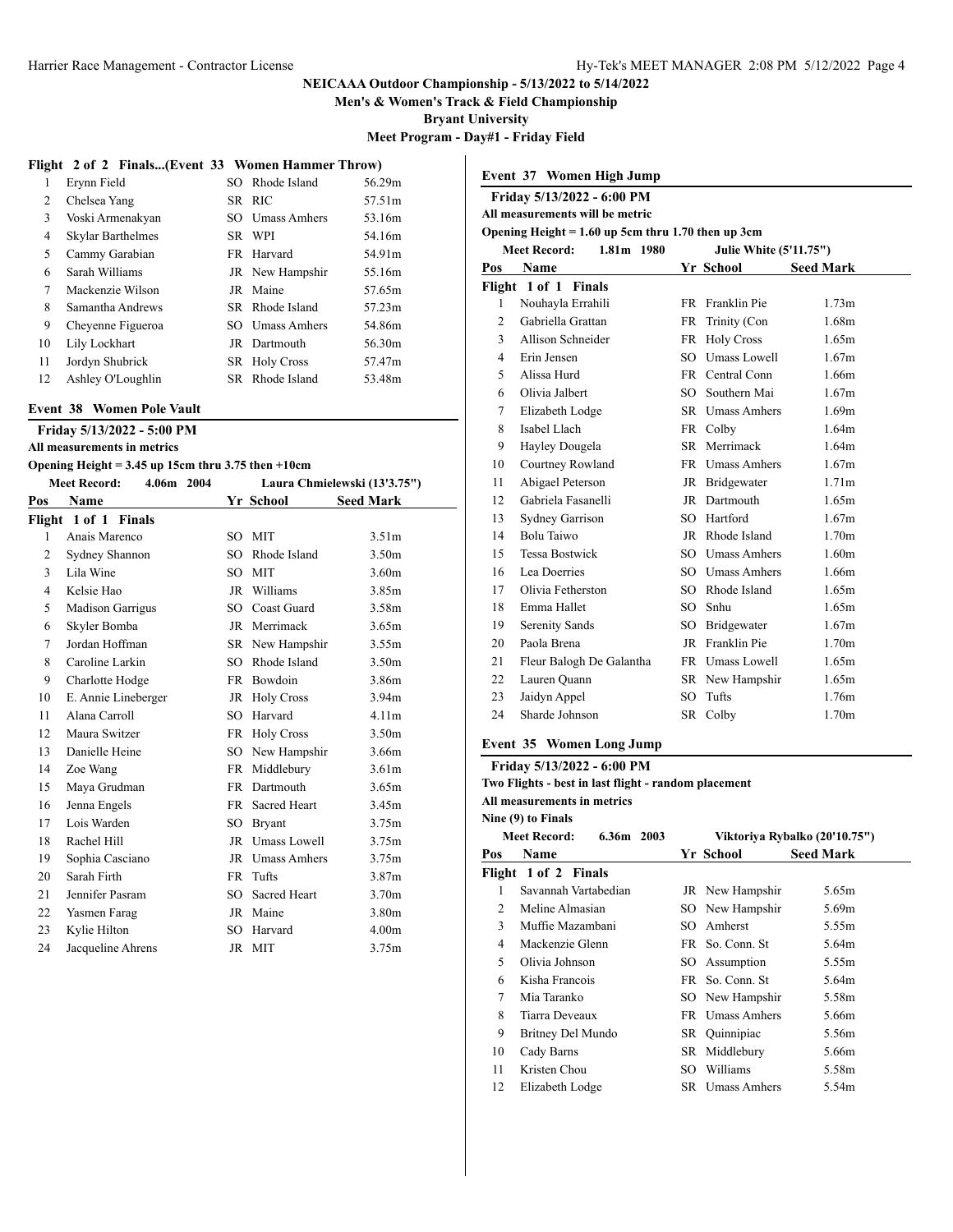**Men's & Women's Track & Field Championship**

**Bryant University**

**Meet Program - Day#1 - Friday Field**

# **Flight 2 of 2 Finals...(Event 35 Women Long Jump)**

| 1  | Lucy Ambroult          | SO. | Bentley                | 5.79m             |
|----|------------------------|-----|------------------------|-------------------|
| 2  | Jules Hogan            | SO. | <b>Boston Unive</b>    | 5.79m             |
| 3  | <b>Sydney Scott</b>    | SR. | Brown                  | 6.02m             |
| 4  | Xiana Twombly          | JR  | Rhode Island           | 5.82m             |
| 5  | <b>Bridget McNally</b> |     | SO Dartmouth           | 5.95m             |
| 6  | Emily McDonald         |     | <b>SR</b> Umass Amhers | 5.88m             |
| 7  | Jasmine Hope           | SO. | <b>Bryant</b>          | 5.91m             |
| 8  | Olivia Chamberlain     |     | FR New Hampshir        | 5.87m             |
| 9  | Katy Nippert           | SR. | WPI                    | 6.06 <sub>m</sub> |
| 10 | Jordan Lafave          |     | FR Umass Amhers        | 5.72m             |
| 11 | Asia Hamilton          | FR. | <b>Boston Unive</b>    | 6.06 <sub>m</sub> |
| 12 | Kalli'ana Botelho      |     | SR Ouinnipiac          | 5.85m             |
| 13 | Lauren Stern           | SR  | <b>Brown</b>           | 5.75m             |

#### **Event 22 Decathlon: #2 Men Long Jump**

|     | Friday 5/13/2022 - 12:10 PM |                  |                  |
|-----|-----------------------------|------------------|------------------|
| Pos | <b>Name</b>                 | Yr School        | <b>Seed Mark</b> |
|     | Flight 1 of 1 Finals        |                  |                  |
| 1   | <b>Brian Genet</b>          | JR New Hampshir  | ND.              |
| 2   | Zachary Beaton              | SR Maine         | ND.              |
| 3   | Shane Smith                 | SR So. Conn. St. | ND.              |
| 4   | Stephen Cirella             | SR Rhode Island  | ND.              |
| 5   | DJ Snide                    | SR Vermont       | ND.              |
| 6   | Liam Evans                  | SR Bates         | ND.              |
| 7   | Charles Moody               | SR Southern Mai  | ND.              |
| 8   | Jackson Anderson            | FR Williams      | ND.              |
| 9   | Ben Stein                   | JR Tufts         | ND               |
|     |                             |                  |                  |

# **Event 22 Decathlon: #3 Men Shot Put**

| Friday 5/13/2022 - 1:40 PM    |                      |                  |                  |  |
|-------------------------------|----------------------|------------------|------------------|--|
| Pos                           | <b>Name</b>          | Yr School        | <b>Seed Mark</b> |  |
|                               | Flight 1 of 1 Finals |                  |                  |  |
|                               | Jackson Anderson     | FR Williams      | ND.              |  |
| $\mathfrak{D}_{\mathfrak{p}}$ | Ben Stein            | JR Tufts         | ND.              |  |
| 3                             | Liam Evans           | SR Bates         | ND.              |  |
| 4                             | Zachary Beaton       | SR Maine         | ND.              |  |
| 5                             | Charles Moody        | SR Southern Mai  | ND.              |  |
| 6                             | Stephen Cirella      | SR Rhode Island  | ND.              |  |
| 7                             | DJ Snide             | SR Vermont       | ND.              |  |
| 8                             | <b>Brian Genet</b>   | JR New Hampshir  | ND.              |  |
| 9                             | Shane Smith          | SR So. Conn. St. | ND.              |  |

# **Event 22 Decathlon: #4 Men High Jump**

|                | Friday 5/13/2022 - 2:45 PM |                  |                  |
|----------------|----------------------------|------------------|------------------|
| Pos            | Name                       | Yr School        | <b>Seed Mark</b> |
|                | Flight 1 of 1 Finals       |                  |                  |
| 1              | Charles Moody              | SR Southern Mai  | NH               |
| $\mathfrak{D}$ | Ben Stein                  | JR Tufts         | NH               |
| 3              | <b>Brian Genet</b>         | JR New Hampshir  | NH               |
| 4              | Liam Evans                 | SR Bates         | NH               |
| 5              | Stephen Cirella            | SR Rhode Island  | NH               |
| 6              | Jackson Anderson           | FR Williams      | NH               |
| 7              | Zachary Beaton             | SR Maine         | NH               |
| 8              | DJ Snide                   | SR Vermont       | NH               |
| 9              | Shane Smith                | SR So. Conn. St. | <b>NH</b>        |

### **Event 52 Heptathlon: #2 Women High Jump**

| Friday 5/13/2022 - 12:35 PM |                      |     |                   |                  |
|-----------------------------|----------------------|-----|-------------------|------------------|
| Pos                         | Name                 |     | Yr School         | <b>Seed Mark</b> |
|                             | Flight 1 of 1 Finals |     |                   |                  |
| 1                           | Anoush Krafian       |     | JR Dartmouth      | NH               |
| 2                           | Heather Kurland      |     | FR Umass Amhers   | NH               |
| 3                           | Katelyn Gorgenyi     |     | FR Umass Amhers   | NH.              |
| 4                           | Kennedee Cox         |     | JR Northeastern   | NH               |
| 5                           | Dominique Biron      |     | JR Northeastern   | ΝH               |
| 6                           | Madeline Archangelo  |     | SO Sacred Heart   | ΝH               |
| 7                           | Raven-Symone Jarrett |     | SO American Int   | NH               |
| 8                           | Lauren Triarsi       |     | JR Vermont        | NH               |
| 9                           | Jane Feeney          |     | FR Holy Cross     | NH               |
| 10                          | Kayla Myers          |     | FR Vermont        | NH               |
| 11                          | Allison Schneider    | FR  | <b>Holy Cross</b> | NH               |
| 12                          | Hayden Colfax        | FR. | Williams          | ΝH               |
|                             |                      |     |                   |                  |

# **Event 52 Heptathlon: #3 Women Shot Put**

|     | Friday 5/13/2022 - 2:30 PM |     |                     |                  |
|-----|----------------------------|-----|---------------------|------------------|
| Pos | Name                       |     | Yr School           | <b>Seed Mark</b> |
|     | Flight 1 of 1 Finals       |     |                     |                  |
|     | Allison Schneider          |     | FR Holy Cross       | ND.              |
| 2   | Dominique Biron            |     | JR Northeastern     | ND               |
| 3   | Katelyn Gorgenyi           |     | FR Umass Amhers     | ND               |
| 4   | Heather Kurland            |     | FR Umass Amhers     | ND               |
| 5   | Kayla Myers                |     | FR Vermont          | ND               |
| 6   | Hayden Colfax              |     | FR Williams         | ND               |
| 7   | Kennedee Cox               |     | JR Northeastern     | ND               |
| 8   | Madeline Archangelo        | SO. | <b>Sacred Heart</b> | ND               |
| 9   | Anoush Krafian             |     | JR Dartmouth        | ND               |
| 10  | Lauren Triarsi             |     | JR Vermont          | ND               |
| 11  | Jane Feeney                |     | FR Holy Cross       | ND               |
| 12  | Raven-Symone Jarrett       | SO. | American Int        | ND               |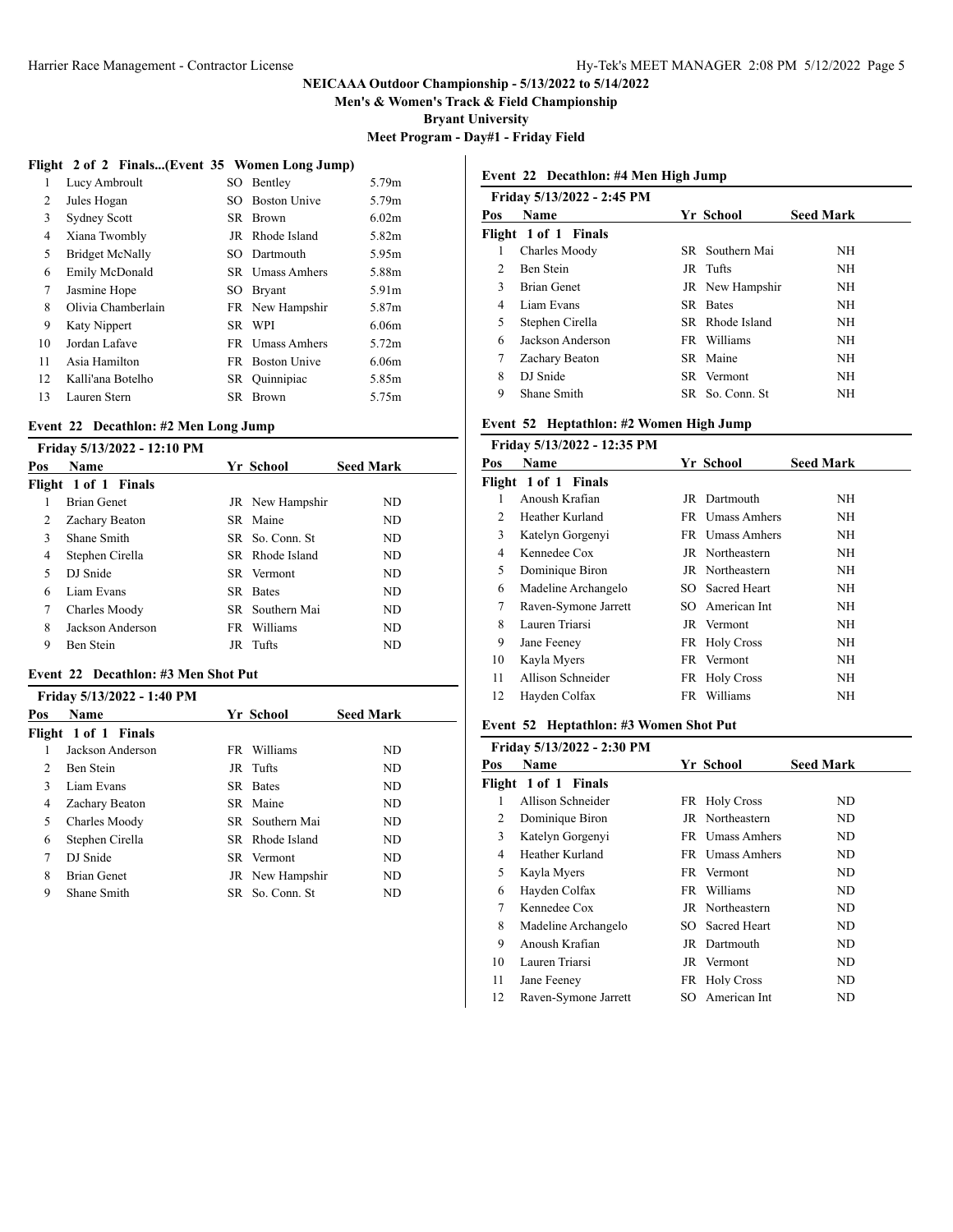**Men's & Women's Track & Field Championship**

**Bryant University**

**Meet Program - Day #1 - Friday Track**

| Event 22 Decathlon: #1 Men 100 Meter Dash |  |  |  |  |  |  |  |
|-------------------------------------------|--|--|--|--|--|--|--|
|-------------------------------------------|--|--|--|--|--|--|--|

|               | Friday 5/13/2022 - 11:30 AM<br>Lane Name |  | Yr School        | <b>Seed Time</b> |  |  |
|---------------|------------------------------------------|--|------------------|------------------|--|--|
|               | Section 1 of 2 Finals                    |  |                  |                  |  |  |
|               |                                          |  |                  |                  |  |  |
| 3             | Stephen Cirella                          |  | SR Rhode Island  | NT               |  |  |
| 4             | Liam Evans                               |  | SR Bates         | NT               |  |  |
| 5.            | Ben Stein                                |  | JR Tufts         | NT.              |  |  |
| 6             | Shane Smith                              |  | SR So. Conn. St. | NT               |  |  |
|               | Section 2 of 2 Finals                    |  |                  |                  |  |  |
| $\mathcal{L}$ | <b>Brian Genet</b>                       |  | JR New Hampshir  | NT               |  |  |
| 3             | Jackson Anderson                         |  | FR Williams      | NT               |  |  |
| 4             | Charles Moody                            |  | SR Southern Mai  | NT               |  |  |
| 5             | DJ Snide                                 |  | SR Vermont       | NT               |  |  |
| 6             | Zachary Beaton                           |  | SR Maine         | NT               |  |  |
|               |                                          |  |                  |                  |  |  |

### **Event 52 Heptathlon: #1 Women 100 Meter Hurdles**

**Friday 5/13/2022 - 12:15 PM**

| Lane        | <b>Name</b>           |     | Yr School           | <b>Seed Time</b> |
|-------------|-----------------------|-----|---------------------|------------------|
|             | Section 1 of 3 Finals |     |                     |                  |
| 1           | Kayla Myers           |     | FR Vermont          | NT.              |
| 3           | Heather Kurland       | FR. | <b>Umass Amhers</b> | NT               |
| 5           | Jane Feeney           |     | FR Holy Cross       | NT.              |
| 7           | Madeline Archangelo   |     | SO Sacred Heart     | NT.              |
|             | Section 2 of 3 Finals |     |                     |                  |
| 1           | Hayden Colfax         | FR. | Williams            | NT               |
| 3           | Lauren Triarsi        |     | JR Vermont          | NT.              |
| $\varsigma$ | Kennedee Cox          |     | JR Northeastern     | NT.              |
| 7           | Allison Schneider     |     | FR Holy Cross       | NT               |
|             | Section 3 of 3 Finals |     |                     |                  |
| 1           | Katelyn Gorgenyi      |     | FR Umass Amhers     | NT.              |
| 3           | Dominique Biron       |     | JR Northeastern     | NT.              |
| 5           | Raven-Symone Jarrett  | SO. | American Int        | NT               |
| 7           | Anoush Krafian        |     | JR Dartmouth        | NT               |

# **Event 52 Heptathlon: #4 Women 200 Meter Dash**

|                | Friday 5/13/2022 - 3:00 PM |     |                     |                  |
|----------------|----------------------------|-----|---------------------|------------------|
| Lane           | <b>Name</b>                |     | Yr School           | <b>Seed Time</b> |
|                | Section 1 of 2 Finals      |     |                     |                  |
| 2              | Kayla Myers                |     | FR Vermont          | NT               |
| 3              | Heather Kurland            |     | FR Umass Amhers     | NT               |
| 4              | Jane Feeney                |     | FR Holy Cross       | NT               |
| 5              | Allison Schneider          |     | FR Holy Cross       | NT               |
| 6              | Madeline Archangelo        | SO. | <b>Sacred Heart</b> | NΤ               |
| 7              | Hayden Colfax              | FR  | Williams            | NT               |
|                | Section 2 of 2 Finals      |     |                     |                  |
| $\mathfrak{D}$ | Kennedee Cox               |     | JR Northeastern     | NT               |
| 3              | Raven-Symone Jarrett       |     | SO American Int     | NT               |
| 4              | Anoush Krafian             |     | JR Dartmouth        | NT               |
| 5              | Dominique Biron            |     | JR Northeastern     | NT               |
| 6              | Lauren Triarsi             |     | JR Vermont          | NT               |
| 7              | Katelyn Gorgenyi           |     | FR Umass Amhers     | NT               |
|                |                            |     |                     |                  |

## **Event 22 Decathlon: #5 Men 400 Meter Dash**

|   | Friday 5/13/2022 - 4:40 PM   |                  |                  |
|---|------------------------------|------------------|------------------|
|   | <b>Lane Name</b>             | Yr School        | <b>Seed Time</b> |
|   | <b>Section 1 of 2 Finals</b> |                  |                  |
| 3 | Stephen Cirella              | SR Rhode Island  | NT               |
| 4 | Ben Stein                    | JR Tufts         | NT               |
| 5 | Liam Evans                   | SR Bates         | NT               |
| 6 | <b>Brian Genet</b>           | JR New Hampshir  | NT               |
|   | Section 2 of 2 Finals        |                  |                  |
| 3 | Shane Smith                  | SR So. Conn. St. | NT               |
| 4 | Charles Moody                | SR Southern Mai  | NT               |
| 5 | DJ Snide                     | SR Vermont       | NT               |
| 6 | Jackson Anderson             | FR Williams      | NT               |
|   | Zachary Beaton               | SR Maine         | NT               |
|   |                              |                  |                  |

#### **Event 17 Men 110 Meter Hurdles**

### **8 Advance: Top 1 Each Heat plus Next 4 Best Times**

**Friday 5/13/2022 - 4:05 PM**

|   | 13.87 1998<br><b>Meet Record:</b> |     | <b>Peter Coghlan</b> |                  |
|---|-----------------------------------|-----|----------------------|------------------|
|   | Lane Name                         |     | Yr School            | <b>Seed Time</b> |
|   | <b>Heat 1 of 4 Prelims</b>        |     |                      |                  |
| 1 | Abdiel Tejada                     |     | <b>JR</b> New Haven  | 14.84            |
| 2 | Terrell Lewis                     |     | SR Plymouth Sta      | 14.47            |
| 3 | Carter Nevulis                    |     | FR Suffolk           | 15.17            |
| 4 | Brian Fennelly                    |     | FR Holy Cross        | 15.07            |
| 5 | <b>Tanner Burton</b>              |     | SR Colby             | 14.46            |
| 6 | Nicholas Fiorenza                 | JR. | WPI                  | 14.85            |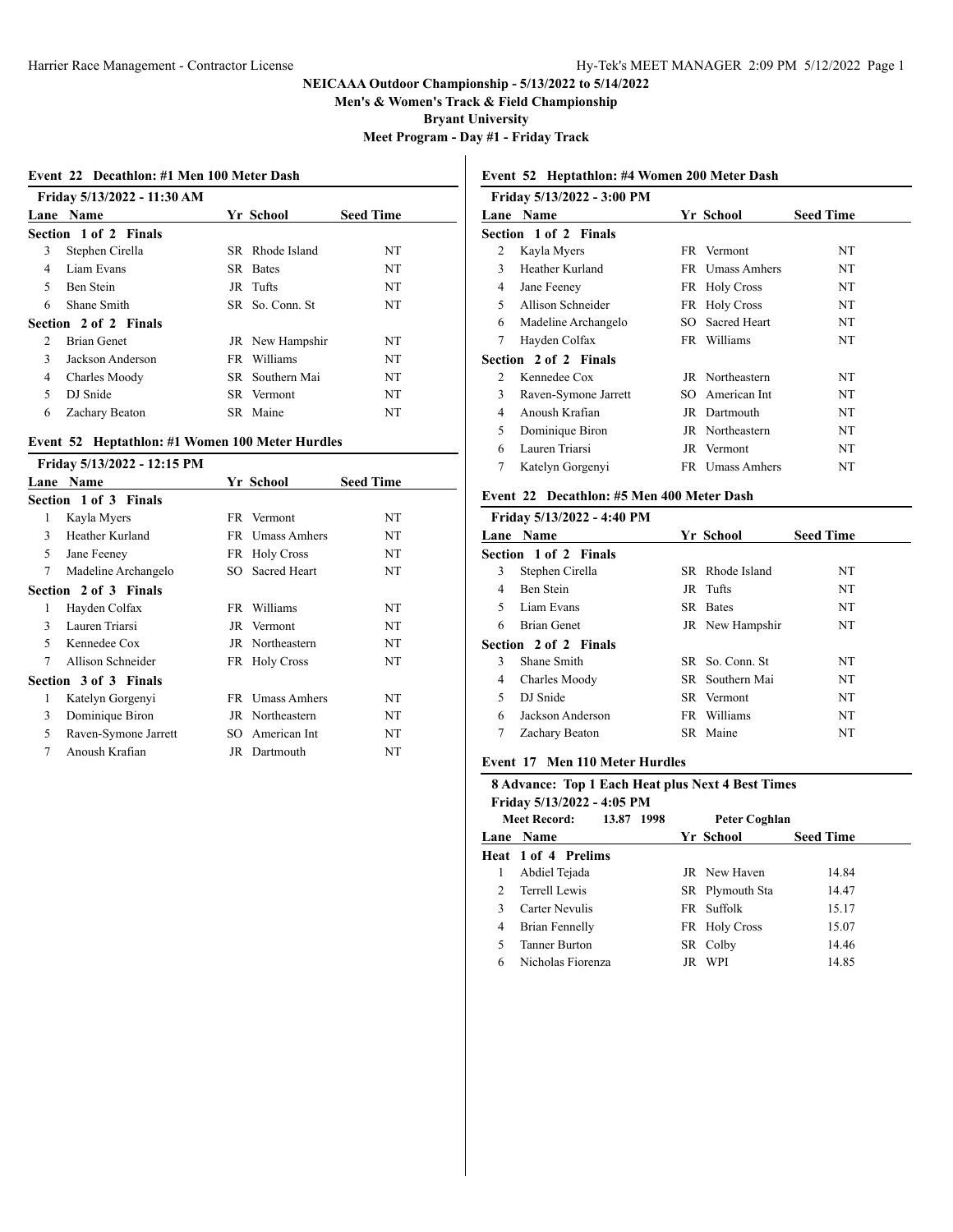**Men's & Women's Track & Field Championship**

**Bryant University**

**Meet Program - Day #1 - Friday Track**

# **Heat 2 of 4 Prelims...(Event 17 Men 110 Meter Hurdles)**

| 1              | Jay Sharma           |     | FR Tufts      | 15.31 |
|----------------|----------------------|-----|---------------|-------|
| $\mathfrak{D}$ | Kenneth Wei          | FR  | <b>MIT</b>    | 14.32 |
| 3              | Matthew Cahill       | JR  | Wheaton (Mas  | 15.02 |
| $\overline{4}$ | Devin Donahue        | SO  | Rhode Island  | 14.83 |
| 5              | Kai Schmidt Bilowith | FR. | Rhode Island  | 14.47 |
| 6              | Jordan Emile         |     | FR New Haven  | 14.90 |
| Heat           | 3 of 4 Prelims       |     |               |       |
| 1              | John Elie            | SO. | Merrimack     | 14.91 |
| $\overline{c}$ | Jordan Pinnix        | FR  | Wheaton (Mas  | 15.43 |
| 3              | Jordany Dely         | SО  | New Haven     | 14.48 |
| $\overline{4}$ | Oliver Thomas        | SR  | WPI           | 14.31 |
| 5              | Chigozie Adigwe      | FR  | Bridgewater   | 14.73 |
| 6              | Dimetri Morris       | JR  | Bridgewater   | 15.00 |
| Heat           | 4 of 4 Prelims       |     |               |       |
| 1              | Joseph Santos        | JR  | Assumption    | 14.65 |
| 2              | Kevin Aroke          | JR  | <b>Bryant</b> | 15.76 |
| 3              | Willy White          | SO  | Tufts         | 14.94 |
| 4              | Bryan Bushey         | SO  | Sacred Heart  | 16.58 |
| 5              | Ethan Exilhomme      | FR  | Northeastern  | 14.02 |
| 6              | Aaron Gable          |     | SR Merrimack  | 14.63 |

| <b>Event 47 Women 100 Meter Hurdles</b> |                                                   |     |                      |                  |  |  |  |
|-----------------------------------------|---------------------------------------------------|-----|----------------------|------------------|--|--|--|
|                                         | 8 Advance: Top 1 Each Heat plus Next 4 Best Times |     |                      |                  |  |  |  |
|                                         | Friday 5/13/2022 - 4:20 PM                        |     |                      |                  |  |  |  |
|                                         | <b>Meet Record:</b><br>13.62 2012                 |     | <b>Kalyn Sheehan</b> |                  |  |  |  |
|                                         | Lane Name                                         |     | Yr School            | <b>Seed Time</b> |  |  |  |
|                                         | Heat 1 of 4 Prelims                               |     |                      |                  |  |  |  |
| 1                                       | Ella Grey                                         |     | FR Holy Cross        | 14.57            |  |  |  |
| $\overline{c}$                          | Roxan Foster                                      | SO. | American Int         | 13.83            |  |  |  |
| 3                                       | Jayci Andrews                                     |     | SR Bridgewater       | 14.10            |  |  |  |
| $\overline{4}$                          | Emma Hallet                                       |     | SO Snhu              | 15.47            |  |  |  |
| 5                                       | Kassie Brink                                      |     | JR Colby             | 15.31            |  |  |  |
| 6                                       | Deborah Ofodile                                   |     | SO American Int      | 14.88            |  |  |  |
| 7                                       | Michelle Kwafo                                    |     | JR Coast Guard       | 14.40            |  |  |  |
| 8                                       | Amanda Kaufman                                    |     | SR Bates             | 14.91            |  |  |  |
| Heat                                    | 2 of 4 Prelims                                    |     |                      |                  |  |  |  |
| 1                                       | Jaiden Andrews                                    |     | FR Umass Dartmo      | 14.77            |  |  |  |
| $\overline{c}$                          | Symone Foster                                     |     | SR Ouinnipiac        | 13.75            |  |  |  |
| 3                                       | Sonali Anderson                                   |     | SO Brandeis          | 15.61            |  |  |  |
| 4                                       | <b>Grace Yost</b>                                 |     | SO Bryant            | 15.22            |  |  |  |
| 5                                       | Nicole Szilagyi                                   | JR  | Sacred Heart         | 14.59            |  |  |  |
| 6                                       | Katelyn Gorgenyi                                  |     | FR Umass Amhers      | 14.11            |  |  |  |
| $\overline{7}$                          | Elizabeth Lee                                     |     | SO Umass Amhers      | 14.95            |  |  |  |
| 8                                       | Virsavia Goretoy                                  |     | SO Rhode Island      | 14.38            |  |  |  |
| Heat                                    | 3 of 4 Prelims                                    |     |                      |                  |  |  |  |
| 1                                       | Cali Leonard                                      |     | FR Hartford          | 15.64            |  |  |  |
| 2                                       | Erin Daugherty                                    | FR  | Colby                | 15.11            |  |  |  |
| 3                                       | Alison McDonough                                  |     | JR Bridgewater       | 14.59            |  |  |  |
| $\overline{4}$                          | Alexandria Grasso                                 |     | SO Umass Lowell      | 14.69            |  |  |  |
| 5                                       | Kira Kopec                                        |     | SR Umass Amhers      | 14.35            |  |  |  |
| 6                                       | Janae Kelly                                       |     | SO American Int      | 15.01            |  |  |  |
| 7                                       | Sarah Yocum                                       |     | SR Umass Amhers      | 14.17            |  |  |  |
| 8                                       | <b>Trinity Smith</b>                              |     | JR Rhode Island      | 13.63            |  |  |  |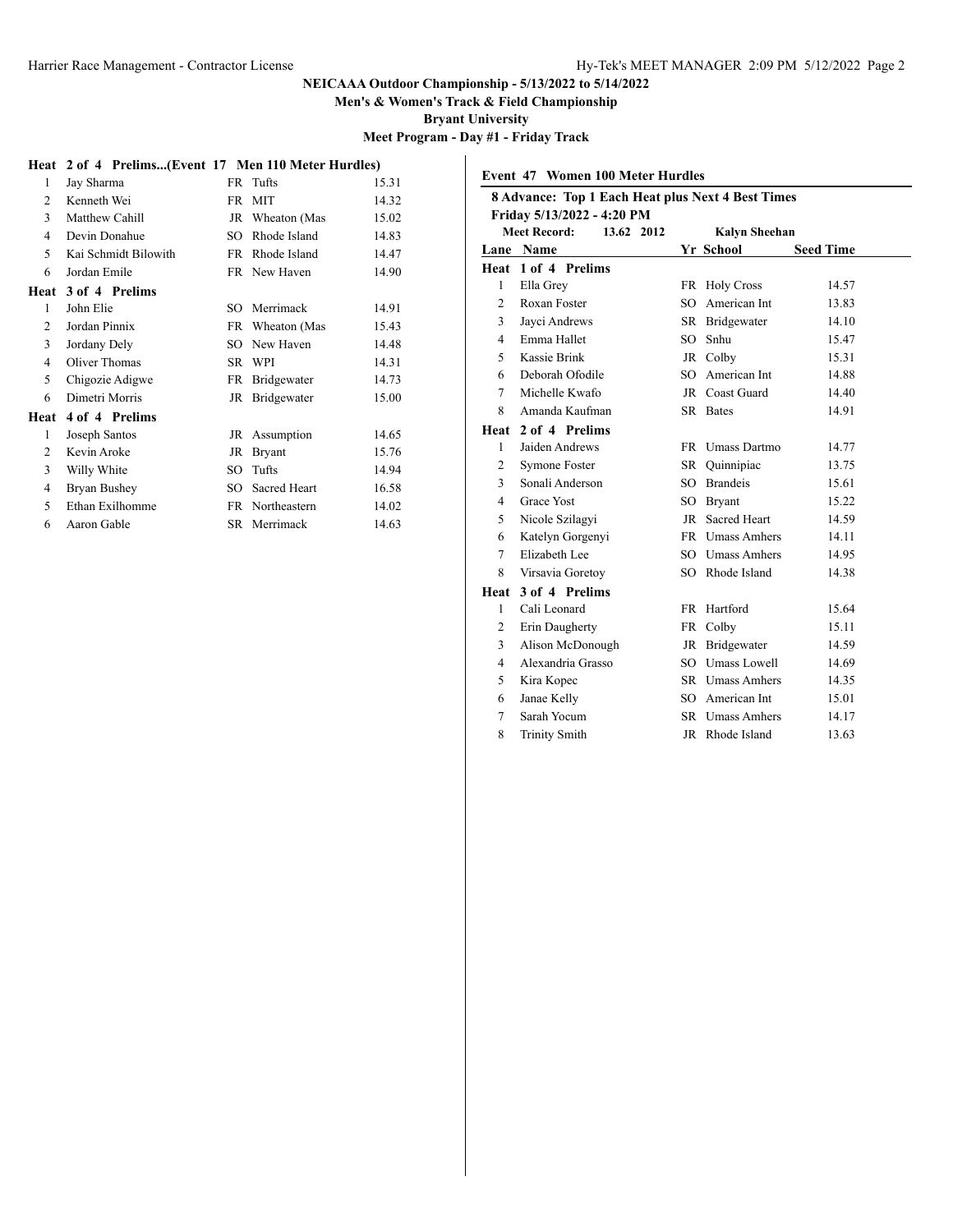**Men's & Women's Track & Field Championship**

**Bryant University**

**Meet Program - Day #1 - Friday Track**

#### **Heat 4 of 4 Prelims...(Event 47 Women 100 Meter Hurdles)**

|                | Alya Campbell       | FR Brandeis   | 15.02 |  |
|----------------|---------------------|---------------|-------|--|
| $\mathfrak{D}$ | Madison Rousseau    | FR Stonehill  | 14.65 |  |
| 3              | Kathryn Sullivan    | JR Merrimack  | 15.11 |  |
| 4              | Katherine Jacobs    | SR Babson     | 14.18 |  |
| 5.             | Avery Jordan        | FR Ouinnipiac | 15.66 |  |
| 6              | Jada Jones          | SR Harvard    | 13.33 |  |
|                | Eliza Cardwell      | FR Amherst    | 14.23 |  |
| 8              | <b>Chase Davies</b> | SR Bentley    | 14.64 |  |
|                |                     |               |       |  |

### **Event 11 Men 400 Meter Dash**

|      | <b>8 Advance: Top 1 Each Heat plus Next 4 Best Times</b> |           |                     |                  |  |  |
|------|----------------------------------------------------------|-----------|---------------------|------------------|--|--|
|      | Friday 5/13/2022 - 4:35 PM                               |           |                     |                  |  |  |
|      | <b>Meet Record:</b><br>46.19 1998                        |           | <b>Trinity Gray</b> |                  |  |  |
| Lane | <b>Name</b>                                              |           | Yr School           | <b>Seed Time</b> |  |  |
| Heat | 1 of 4 Prelims                                           |           |                     |                  |  |  |
| 1    | Jovan Joseph                                             | FR.       | Hartford            | 49.63            |  |  |
| 2    | Rafael Mahario                                           | FR.       | Sacred Heart        | 49.16            |  |  |
| 3    | Alex Lemieux                                             | SO        | Tufts               | 48.77            |  |  |
| 4    | Elijah Henry                                             | JR        | So. Conn. St        | 47.29            |  |  |
| 5    | <b>Benton Wilson</b>                                     |           | SR MIT              | 48.28            |  |  |
| 6    | Lucas Plaia                                              | FR.       | Rhode Island        | 48.32            |  |  |
| 7    | Marvin Dure                                              | SO        | American Int        | 48.87            |  |  |
| 8    | Alex Siaton                                              | SO.       | Vermont             | 49.13            |  |  |
| Heat | 2 of 4 Prelims                                           |           |                     |                  |  |  |
| 1    | Cory Couture                                             | SO.       | Merrimack           | 48.38            |  |  |
| 2    | Milan Spisek                                             | SR.       | So. Conn. St        | 48.64            |  |  |
| 3    | Blake Jandreau                                           |           | JR New Haven        | 49.06            |  |  |
| 4    | Nathan Rinaldi                                           | SO.       | Franklin Pie        | 49.62            |  |  |
| 5    | Lucas Honohan                                            | JR        | <b>Umass Amhers</b> | 47.68            |  |  |
| 6    | Jonathan Mahon                                           | <b>FR</b> | Sacred Heart        | 49.17            |  |  |
| 7    | Tre'Sean Bouie                                           | FR        | Assumption          | 48.14            |  |  |
| 8    | Pierre Sylvain                                           |           | JR Northeastern     | 48.87            |  |  |
|      |                                                          |           |                     |                  |  |  |

# **Heat 3 of 4 Prelims** 1 Nolan McKenna FR Trinity (Con 48.92 2 Evan Schaefer FR MIT 49.60 3 Kevin Leach-Brown JR New Haven 48.53 4 Andrew Canale JR Bryant 48.13 5 Mahari Nayte FR RIC 49.33 6 Ali Diaby SO Central Conn 47.73 7 Alex Warner JR Vermont 49.00 8 Colin Stoddard JR Umass Amhers 48.39 **Heat 4 of 4 Prelims** 1 Jarrett Young FR Rhode Island 48.40 2 Wyatt Lamell FR Rhode Island 49.37 3 Christ N'Dabian FR So. Conn. St 48.47 4 William Remkiewicz SO Bryant 47.98 5 David Bennett FR Umass Dartmo 47.85 6 Ren Zanze FR Colby 48.94 7 Luke Chastain JR Springfield 48.94 8 Jason Louis JR Merrimack 49.38

### **Event 41 Women 400 Meter Dash**

#### **8 Advance: Top 1 Each Heat plus Next 4 Best Times**

|   | Friday 5/13/2022 - 4:50 PM<br><b>Meet Record:</b><br>51.83 2015 |     | <b>Carly Muscaro</b>   |                  |
|---|-----------------------------------------------------------------|-----|------------------------|------------------|
|   | Lane Name                                                       |     | Yr School              | <b>Seed Time</b> |
|   | Heat 1 of 4 Prelims                                             |     |                        |                  |
| 1 | Sanaiya Watts                                                   | SO. | Rhode Island           | 59.27            |
| 2 | Noelani Phillips                                                |     | <b>JR</b> Boston Unive | 55.62            |
| 3 | Rylie Smith                                                     |     | FR Quinnipiac          | 59.12            |
| 4 | Kate Ashley                                                     |     | JR Holy Cross          | 56.17            |
| 5 | Ashley Thomas                                                   |     | SR Holy Cross          | 57.51            |
| 6 | Gabby Rausa                                                     |     | FR Vermont             | 58.20            |
| 7 | Julia Howarth                                                   |     | FR MIT                 | 57.61            |
| 8 | Elizabeth Hoenes                                                | SO  | Umass Amhers           | 58.31            |
|   |                                                                 |     |                        |                  |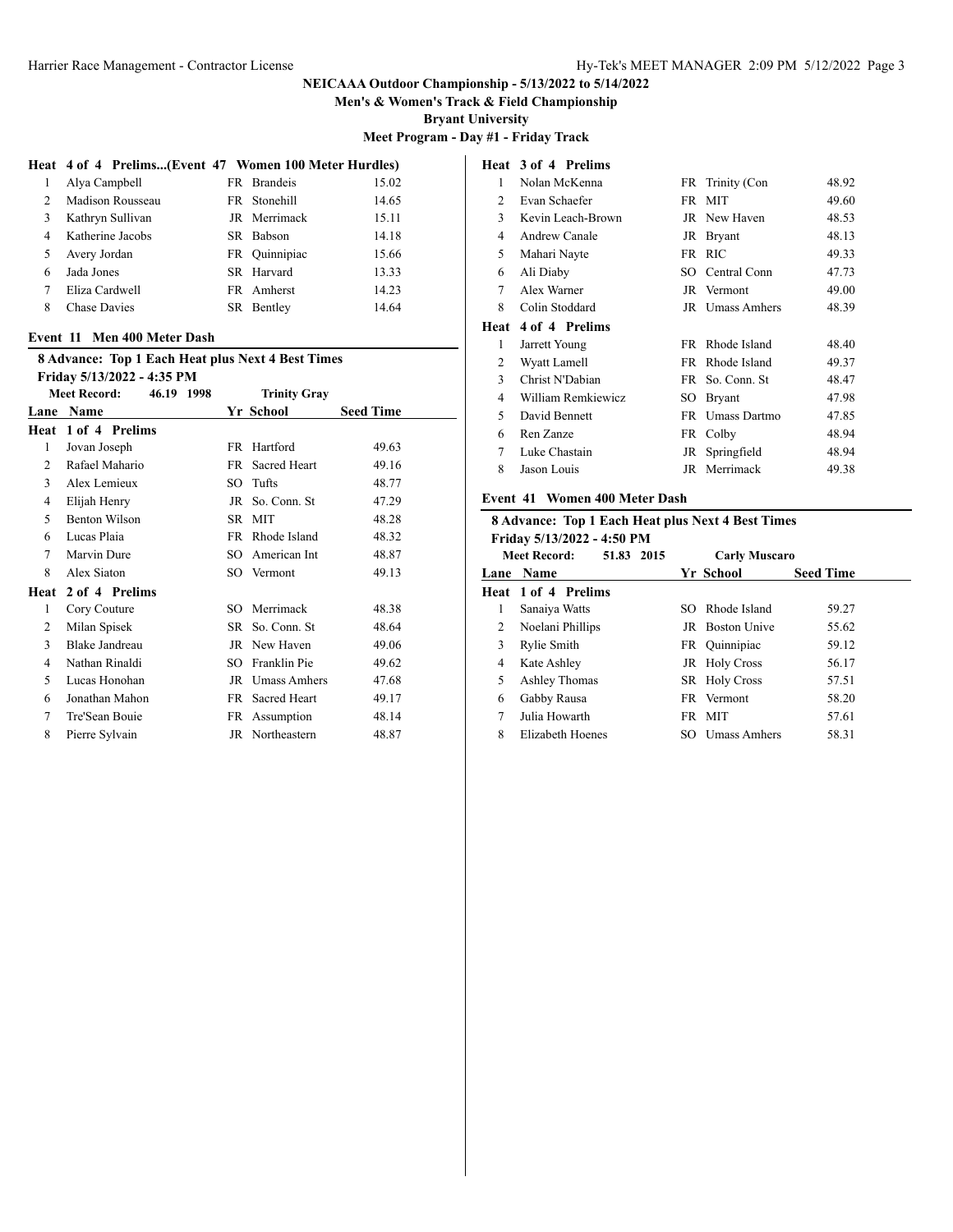**Men's & Women's Track & Field Championship**

**Bryant University**

**Meet Program - Day #1 - Friday Track**

# **Heat 2 of 4 Prelims...(Event 41 Women 400 Meter Dash)**

| 1                        | Nyjah Young-Bey      | SO        | Franklin Pie        | 55.23   |
|--------------------------|----------------------|-----------|---------------------|---------|
| 2                        | Savannah Pineda      | FR        | <b>Bryant</b>       | 58.06   |
| 3                        | Alyssa Romagnoli     | SO -      | Quinnipiac          | 56.55   |
| 4                        | Kiley Ronan          | SO.       | <b>Holy Cross</b>   | 59.06   |
| 5                        | Kristina Pizzi       | <b>FR</b> | Colby               | 58.47   |
| 6                        | Syeira Campbell      | <b>FR</b> | American Int        | 57.66   |
| $\tau$                   | Da'Nae Sherman       | <b>FR</b> | So. Conn. St        | 59.77   |
| 8                        | Rachel Dube          | FR.       | So. Conn. St        | 57.30   |
| Heat                     | 3 of 4 Prelims       |           |                     |         |
| 1                        | Hannah Birdsall      | SO.       | Rhode Island        | 59.81   |
| 2                        | Grace Devanny        | JR        | Weslevan            | 55.01   |
| 3                        | Sadai Headley-Mawasi | <b>FR</b> | <b>Umass Amhers</b> | 56.83   |
| 4                        | Brianna Harris       | SR.       | Hartford            | 59.03   |
| 5                        | Sydney Federico      | <b>FR</b> | Rhode Island        | 57.90   |
| 6                        | <b>Trinity Hayes</b> | JR        | <b>RIC</b>          | 57.22   |
| 7                        | Kate Carleson        | FR        | Assumption          | 58.83   |
| 8                        | Daniella Pierre      |           | FR Umass Amhers     | 57.70   |
| Heat                     | 4 of 4 Prelims       |           |                     |         |
| 1                        | Kaitlyn Bernier      | FR.       | Umass Dartmo        | 57.73   |
| 2                        | Kaytlin Encarnacao   | SO.       | Stonehill           | 57.21   |
| 3                        | Emily Parchinski     | SO.       | Hartford            | 57.74   |
| $\overline{\mathcal{L}}$ | Eliza Mullin         | <b>SR</b> | American Int        | 59.02   |
| 5                        | Aisha Gay            | SR        | Quinnipiac          | 54.78   |
| 6                        | Sarah Witt           | SO        | <b>Umass Amhers</b> | 59.03   |
| 7                        | Kennedy Mullen       | FR        | Trinity (Con        | 57.02   |
| 8                        | Gillian Penna        | SO.       | So. Conn. St        | 1:00.08 |

|                | Event 9 Men 100 Meter Dash                                                      |           |                               |                  |  |  |
|----------------|---------------------------------------------------------------------------------|-----------|-------------------------------|------------------|--|--|
|                | 8 Advance: Top 1 Each Heat plus Next 3 Best Times<br>Friday 5/13/2022 - 5:05 PM |           |                               |                  |  |  |
|                | Meet Record:<br>10.38 2002                                                      |           | <b>Kwesi Frimpong-Boateng</b> |                  |  |  |
|                | Lane Name                                                                       |           | Yr School                     | <b>Seed Time</b> |  |  |
| Heat           | 1 of 5 Prelims                                                                  |           |                               |                  |  |  |
| 1              | Chike Asanya                                                                    |           | SR Vermont                    | 10.61            |  |  |
| $\overline{c}$ | Henry Miller                                                                    |           | FR Vermont                    | 10.82            |  |  |
| 3              | <b>Tristen Howard</b>                                                           |           | FR Rhode Island               | 10.58            |  |  |
| $\overline{4}$ | McKinley Polen                                                                  | <b>FR</b> | <b>MIT</b>                    | 10.93            |  |  |
| 5              | Kelvin Peterson                                                                 |           | FR Wheaton (Mas               | 10.82            |  |  |
| 6              | <b>Tariq Phillips</b>                                                           |           | FR So. Conn. St               | 10.92            |  |  |
| Heat           | 2 of 5 Prelims                                                                  |           |                               |                  |  |  |
| 1              | Nate Barjolo                                                                    | FR        | Rhode Island                  | 10.61            |  |  |
| 2              | <b>Ben Cotton</b>                                                               | SR.       | Maine                         | 10.91            |  |  |
| 3              | Kyle Jacques                                                                    |           | SR Maine                      | 10.93            |  |  |
| 4              | Michael Rodia                                                                   | SO.       | <b>Umass Amhers</b>           | 10.79            |  |  |
| 5              | Leon Christian                                                                  |           | FR Boston Unive               | 10.58            |  |  |
| 6              | Worlf Malivert                                                                  |           | JR American Int               | 10.83            |  |  |
|                | Heat 3 of 5 Prelims                                                             |           |                               |                  |  |  |
| 2              | Jacob DeAndrade                                                                 |           | SR Bridgewater                | 10.66            |  |  |
| 3              | <b>Tyler Loth</b>                                                               | <b>FR</b> | Central Conn                  | 10.90            |  |  |
| 4              | Kevin Boyce                                                                     |           | SR Brown                      | 10.77            |  |  |
| 5              | Junior Pontes Da Veiga                                                          |           | SO American Int               | 10.93            |  |  |
| 6              | Jolon O'Connor                                                                  | SО        | Rhode Island                  | 10.53            |  |  |
| 7              | Kaden Leonard                                                                   | <b>FR</b> | Hartford                      | 10.85            |  |  |
| 8              | Bryan Obidike                                                                   |           | FR Umass Dartmo               | 10.95            |  |  |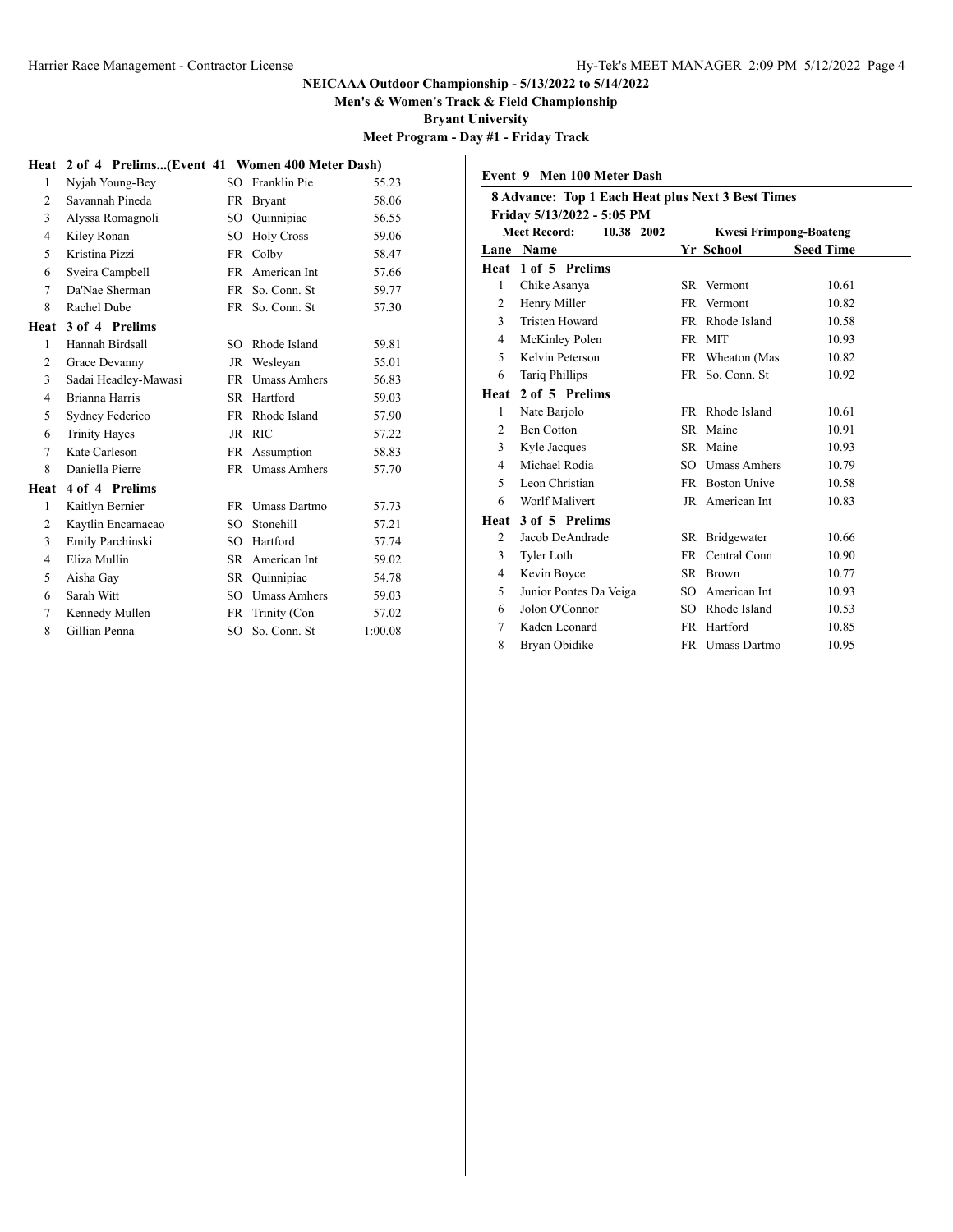**Men's & Women's Track & Field Championship**

**Bryant University**

**Meet Program - Day #1 - Friday Track**

|                |                        |      |                     | Meet Pro |
|----------------|------------------------|------|---------------------|----------|
| Heat           | 4 of 5 Prelims(Event 9 |      | Men 100 Meter Dash) |          |
| 2              | Jovan Dixon            | JR.  | Central Conn        | 10.95    |
| 3              | Christian Denny        | SR.  | Wesleyan            | 10.90    |
| 4              | Zachary Fisher         | FR.  | Merrimack           | 10.75    |
| 5              | Nigel Green            | SR - | So. Conn. St        | 10.50    |
| 6              | Robert Allen           | JR   | Trinity (Con        | 10.87    |
| 7              | Felipe Gonzalez        | SO   | Umass Amhers        | 10.94    |
| 8              | Ebruba Etta            | SR.  | <b>Boston Unive</b> | 10.70    |
| Heat           | 5 of 5 Prelims         |      |                     |          |
| 1              | Stephen Harris         | SO.  | Franklin Pie        | 10.75    |
| $\mathfrak{D}$ | Luke Botsford          | SO.  | Tufts               | 10.94    |
| 3              | Andrew Whitney         | SR.  | WPI                 | 10.94    |
| $\overline{4}$ | Devin Jones            | JR.  | Franklin Pie        | 10.88    |
| 5              | <b>Edward Lundy</b>    | SО   | Umass Dartmo        | 10.90    |
| 6              | Matthew Lighten        | SR   | Bridgewater         | 10.47    |
| 7              | Abraham Tambah         | SO.  | Rhode Island        | 10.74    |
|                |                        |      |                     |          |

# **Event 39 Women 100 Meter Dash**

|   | <b>8 Advance: Top 1 Each Heat plus Next 4 Best Times</b> |     |                        |                  |  |  |  |
|---|----------------------------------------------------------|-----|------------------------|------------------|--|--|--|
|   | Friday 5/13/2022 - 5:15 PM                               |     |                        |                  |  |  |  |
|   | <b>Meet Record:</b><br>11.34 2013                        |     | Ada Udava              |                  |  |  |  |
|   | Lane Name                                                |     | Yr School              | <b>Seed Time</b> |  |  |  |
|   | <b>Heat 1 of 4 Prelims</b>                               |     |                        |                  |  |  |  |
| 1 | Ana Bertarelli                                           | SO. | <b>Bryant</b>          | 12.53            |  |  |  |
| 2 | <b>Katy Nippert</b>                                      |     | SR WPI                 | 11.99            |  |  |  |
| 3 | Julia Campezato                                          |     | SR Rhode Island        | 12.53            |  |  |  |
| 4 | Caroline Schissel                                        |     | SO Umass Amhers        | 12.10            |  |  |  |
| 5 | Maya Mocarski                                            |     | SO Sacred Heart        | 12.35            |  |  |  |
| 6 | Abigail Collins                                          |     | <b>SR</b> Umass Amhers | 12.11            |  |  |  |
| 7 | Margaret Walker                                          |     | SR Wheaton (Mas        | 12.00            |  |  |  |
| 8 | Molly O'Connor                                           |     | FR Holy Cross          | 12.37            |  |  |  |
|   |                                                          |     |                        |                  |  |  |  |

| Heat           | 2 of 4 Prelims         |           |                     |       |
|----------------|------------------------|-----------|---------------------|-------|
| $\overline{c}$ | Lucy Ambroult          | SO.       | Bentley             | 12.50 |
| 3              | Grace Poku             | <b>FR</b> | Umass Amhers        | 12.18 |
| 4              | Jordan Lafave          | <b>FR</b> | <b>Umass Amhers</b> | 12.38 |
| 5              | Christina Capozzi      | SO        | <b>Bryant</b>       | 12.58 |
| 6              | Dardielle Exantus      | <b>FR</b> | So. Conn. St.       | 12.32 |
| 7              | Jasmine Hope           | SO.       | <b>Bryant</b>       | 12.02 |
| 8              | Kianne Benjamin        | SO.       | Bowdoin             | 11.96 |
| Heat           | 3 of 4 Prelims         |           |                     |       |
| 1              | Michelle Kwafo         | JR        | Coast Guard         | 11.91 |
| $\overline{c}$ | Ella Maclean           | FR        | So. Conn. St        | 12.02 |
| 3              | Monique Malcolm        | <b>FR</b> | American Int        | 12.49 |
| 4              | Ava Gravell            | SO        | Snhu                | 12.41 |
| 5              | Arielle Desir          |           | SR Brown            | 12.31 |
| 6              | Savannah Sistrunk      |           | SO New Haven        | 12.65 |
| 7              | Kiara Tan              |           | SO Williams         | 12.07 |
| 8              | Victoria Steffon       | JR        | Assumption          | 12.20 |
| Heat           | 4 of 4 Prelims         |           |                     |       |
| 1              | Madelyn Frey           | SR -      | <b>Brown</b>        | 11.76 |
| $\overline{c}$ | Marlina Voker          | <b>FR</b> | Hartford            | 12.29 |
| 3              | Sabria Merrifield      | SO        | Springfield         | 12.41 |
| 4              | Jaiden Stokes          | SO.       | <b>Brown</b>        | 12.22 |
| 5              | Devin Hiltunen         |           | SO Brandeis         | 12.69 |
| 6              | Katherine Pawlak       | SR        | WPI                 | 12.05 |
| 7              | Haja Donzo             | SR.       | American Int        | 12.04 |
| 8              | <b>Sydney Fackrell</b> | SR        | Springfield         | 12.47 |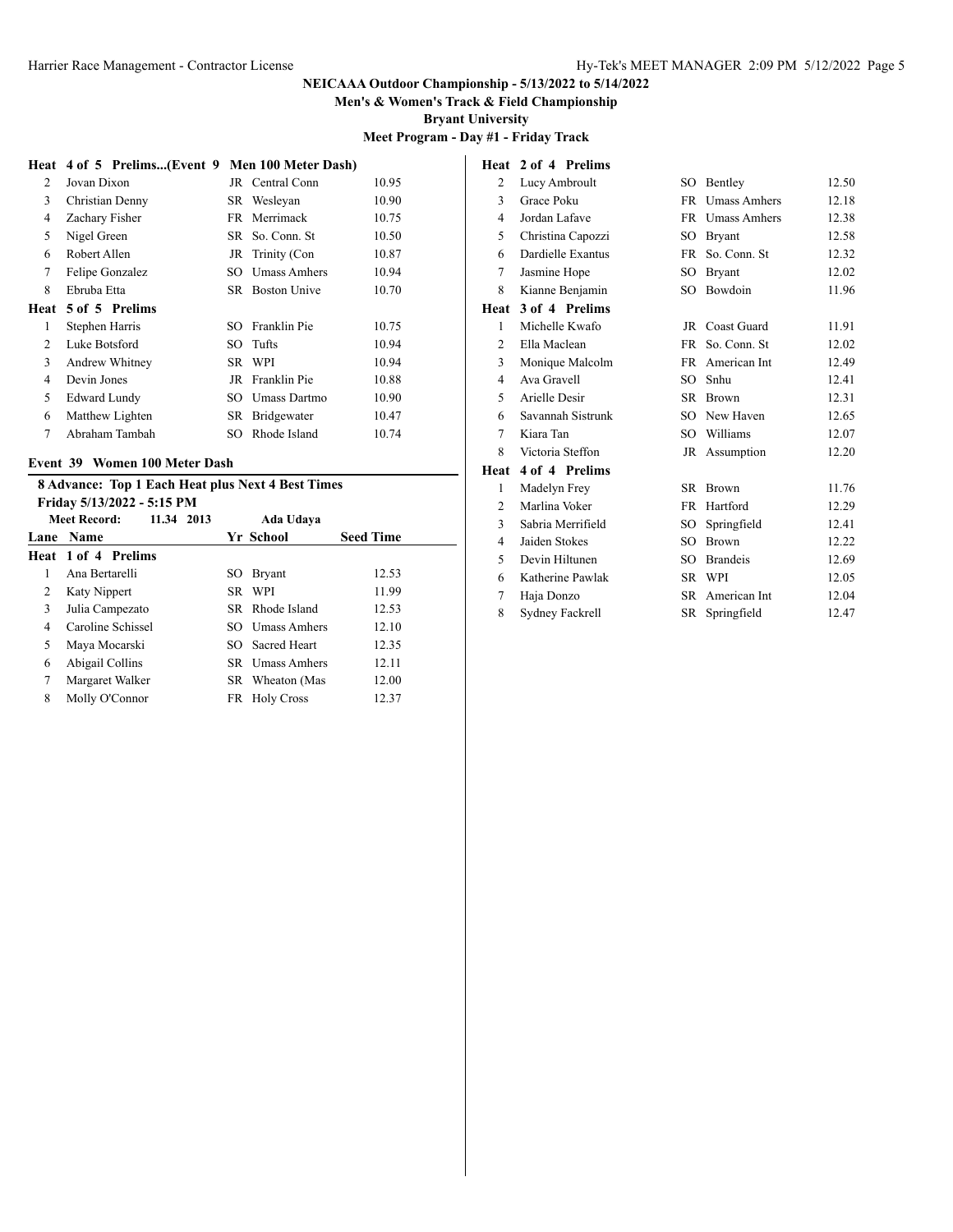**Men's & Women's Track & Field Championship**

**Bryant University**

**Meet Program - Day #1 - Friday Track**

### **Event 18 Men 400 Meter Hurdles**

| 8 Advance: Top 1 Each Heat plus Next 4 Best Times |                                   |           |                     |                  |
|---------------------------------------------------|-----------------------------------|-----------|---------------------|------------------|
|                                                   | Friday 5/13/2022 - 5:35 PM        |           |                     |                  |
|                                                   | <b>Meet Record:</b><br>50.66 1982 |           | <b>Bob Danville</b> |                  |
|                                                   | Lane Name                         |           | Yr School           | <b>Seed Time</b> |
| Heat                                              | 1 of 4 Prelims                    |           |                     |                  |
| $\mathbf{1}$                                      | Adepoju Arogundade                |           | FR Bowdoin          | 55.86            |
| $\overline{2}$                                    | Willy White                       | $SO^-$    | Tufts               | 55.92            |
| 3                                                 | Cameron Rodgers                   |           | FR Umass Dartmo     | 53.39            |
| $\overline{4}$                                    | <b>Nathaniel Peters</b>           |           | FR New Haven        | 58.23            |
| 5                                                 | Ethan Ferraiola                   |           | SO Bryant           | 57.62            |
| 6                                                 | Peter Hansen                      |           | JR Middlebury       | 53.37            |
| $\tau$                                            | Adam Roupas                       |           | JR Williams         | 54.94            |
| 8                                                 | Alex Lawes                        |           | FR Bentley          | 55.18            |
|                                                   | Heat 2 of 4 Prelims               |           |                     |                  |
| 1                                                 | William Jacobs                    |           | SR Wheaton (Mas     | 58.28            |
| 2                                                 | <b>Ramsley Exantus</b>            |           | JR So. Conn. St     | 53.18            |
| 3                                                 | Sean Flaherty                     |           | JR Holy Cross       | 55.29            |
| 5                                                 | <b>Hilton Smith</b>               |           | JR American Int     | 57.53            |
| 6                                                 | Cam Whalen                        |           | JR Central Conn     | 53.81            |
| 7                                                 | Michael O'Clair                   |           | SR Maine            | 55.80            |
| 8                                                 | Jay Sharma                        |           | FR Tufts            | 54.82            |
| Heat                                              | 3 of 4 Prelims                    |           |                     |                  |
| 1                                                 | Kai Bailin                        |           | SO Trinity (Con     | 54.19            |
| $\overline{c}$                                    | Abdiel Tejada                     |           | JR New Haven        | 55.76            |
| 3                                                 | Max Russo                         |           | SO Bowdoin          | 54.61            |
| $\overline{4}$                                    | Sean McKay                        |           | FR Umass Amhers     | 56.10            |
| 5                                                 | Samuel Hennedy                    |           | SO Keene State      | 57.34            |
| 6                                                 | Mark Rubin                        |           | JR Bryant           | 59.48            |
| 7                                                 | Joseph Morrone                    | <b>FR</b> | Sacred Heart        | 53.05            |
| 8                                                 | Cameron Lloyd                     |           | JR Holy Cross       | 55.34            |
|                                                   |                                   |           |                     |                  |

# **Heat 4 of 4 Prelims**

| Conner Michaud         |     |                     | 55.68                                                                                                        |
|------------------------|-----|---------------------|--------------------------------------------------------------------------------------------------------------|
| Justin Stevens         |     |                     | 55.59                                                                                                        |
| Kyle Belmonte          |     |                     | 56.62                                                                                                        |
| Sachin Manning         |     |                     | 52.28                                                                                                        |
| Ellis Phillips-Galucci |     |                     | 54.42                                                                                                        |
| Ori Slotky             |     |                     | 1:02.11                                                                                                      |
| Shawn Akomeah          |     |                     | 56.58                                                                                                        |
| Daniel Dubsky          | SO. | <b>Umass Amhers</b> | 54.35                                                                                                        |
|                        |     |                     | SO Maine<br>FR Dartmouth<br>JR Assumption<br>SR So. Conn. St<br>JR Amherst<br>FR Brandeis<br>SO Central Conn |

## **Event 48 Women 400 Meter Hurdles**

| Friday 5/13/2022 - 5:50 PM<br><b>Meet Record:</b><br><b>Alison Poulin</b><br>58.13 1993<br>Yr School<br><b>Seed Time</b><br>Name<br>Lane<br>1 of 4 Prelims<br>Heat<br>1<br>Camryn Taylor<br>SO Williams<br>1:03.74<br>$\overline{c}$<br>Carla Bouchrouche<br>Merrimack<br>1:06.28<br>$SO^-$<br>3<br>American Int<br>Johnelle Thomas<br>1:01.65<br>SO.<br>1:05.28<br>Erin Daugherty<br>Colby<br>4<br>FR -<br>5<br>Babson<br>1:06.00<br>Angela Hagstrom<br>FR<br>1:01.27<br>Kira Kopec<br>SR Umass Amhers<br>6<br>Kylie Neretich<br>So. Conn. St<br>7<br>1:05.26<br><b>FR</b><br>8<br>Campbell Devlin<br>SO Tufts<br>1:03.77<br>2 of 4 Prelims<br>Heat<br>Sarah Yocum<br>SR Umass Amhers<br>1<br>1:00.44<br>2<br>So. Conn. St<br>1:01.65<br>Isabella Newbury<br>FR<br>3<br>Camille Blain<br>SO.<br>Quinnipiac<br>1:05.85<br>Alexandra Gonet<br><b>Umass Amhers</b><br>1:03.92<br>4<br>SO.<br>5<br>Grace Yost<br>1:05.35<br>SO.<br><b>Bryant</b><br>Sophie Christopher<br>1:03.47<br>6<br>FR Vermont<br>Isabella Bostic<br>New Haven<br>1:06.68<br>7<br>SO. | 8 Advance: Top 1 Each Heat plus Next 4 Best Times |             |    |              |         |
|----------------------------------------------------------------------------------------------------------------------------------------------------------------------------------------------------------------------------------------------------------------------------------------------------------------------------------------------------------------------------------------------------------------------------------------------------------------------------------------------------------------------------------------------------------------------------------------------------------------------------------------------------------------------------------------------------------------------------------------------------------------------------------------------------------------------------------------------------------------------------------------------------------------------------------------------------------------------------------------------------------------------------------------------------------|---------------------------------------------------|-------------|----|--------------|---------|
|                                                                                                                                                                                                                                                                                                                                                                                                                                                                                                                                                                                                                                                                                                                                                                                                                                                                                                                                                                                                                                                          |                                                   |             |    |              |         |
|                                                                                                                                                                                                                                                                                                                                                                                                                                                                                                                                                                                                                                                                                                                                                                                                                                                                                                                                                                                                                                                          |                                                   |             |    |              |         |
|                                                                                                                                                                                                                                                                                                                                                                                                                                                                                                                                                                                                                                                                                                                                                                                                                                                                                                                                                                                                                                                          |                                                   |             |    |              |         |
|                                                                                                                                                                                                                                                                                                                                                                                                                                                                                                                                                                                                                                                                                                                                                                                                                                                                                                                                                                                                                                                          |                                                   |             |    |              |         |
|                                                                                                                                                                                                                                                                                                                                                                                                                                                                                                                                                                                                                                                                                                                                                                                                                                                                                                                                                                                                                                                          |                                                   |             |    |              |         |
|                                                                                                                                                                                                                                                                                                                                                                                                                                                                                                                                                                                                                                                                                                                                                                                                                                                                                                                                                                                                                                                          |                                                   |             |    |              |         |
|                                                                                                                                                                                                                                                                                                                                                                                                                                                                                                                                                                                                                                                                                                                                                                                                                                                                                                                                                                                                                                                          |                                                   |             |    |              |         |
|                                                                                                                                                                                                                                                                                                                                                                                                                                                                                                                                                                                                                                                                                                                                                                                                                                                                                                                                                                                                                                                          |                                                   |             |    |              |         |
|                                                                                                                                                                                                                                                                                                                                                                                                                                                                                                                                                                                                                                                                                                                                                                                                                                                                                                                                                                                                                                                          |                                                   |             |    |              |         |
|                                                                                                                                                                                                                                                                                                                                                                                                                                                                                                                                                                                                                                                                                                                                                                                                                                                                                                                                                                                                                                                          |                                                   |             |    |              |         |
|                                                                                                                                                                                                                                                                                                                                                                                                                                                                                                                                                                                                                                                                                                                                                                                                                                                                                                                                                                                                                                                          |                                                   |             |    |              |         |
|                                                                                                                                                                                                                                                                                                                                                                                                                                                                                                                                                                                                                                                                                                                                                                                                                                                                                                                                                                                                                                                          |                                                   |             |    |              |         |
|                                                                                                                                                                                                                                                                                                                                                                                                                                                                                                                                                                                                                                                                                                                                                                                                                                                                                                                                                                                                                                                          |                                                   |             |    |              |         |
|                                                                                                                                                                                                                                                                                                                                                                                                                                                                                                                                                                                                                                                                                                                                                                                                                                                                                                                                                                                                                                                          |                                                   |             |    |              |         |
|                                                                                                                                                                                                                                                                                                                                                                                                                                                                                                                                                                                                                                                                                                                                                                                                                                                                                                                                                                                                                                                          |                                                   |             |    |              |         |
|                                                                                                                                                                                                                                                                                                                                                                                                                                                                                                                                                                                                                                                                                                                                                                                                                                                                                                                                                                                                                                                          |                                                   |             |    |              |         |
|                                                                                                                                                                                                                                                                                                                                                                                                                                                                                                                                                                                                                                                                                                                                                                                                                                                                                                                                                                                                                                                          |                                                   |             |    |              |         |
|                                                                                                                                                                                                                                                                                                                                                                                                                                                                                                                                                                                                                                                                                                                                                                                                                                                                                                                                                                                                                                                          |                                                   |             |    |              |         |
|                                                                                                                                                                                                                                                                                                                                                                                                                                                                                                                                                                                                                                                                                                                                                                                                                                                                                                                                                                                                                                                          |                                                   |             |    |              |         |
|                                                                                                                                                                                                                                                                                                                                                                                                                                                                                                                                                                                                                                                                                                                                                                                                                                                                                                                                                                                                                                                          | 8                                                 | Hasna Badji | JR | Rhode Island | 1:05.25 |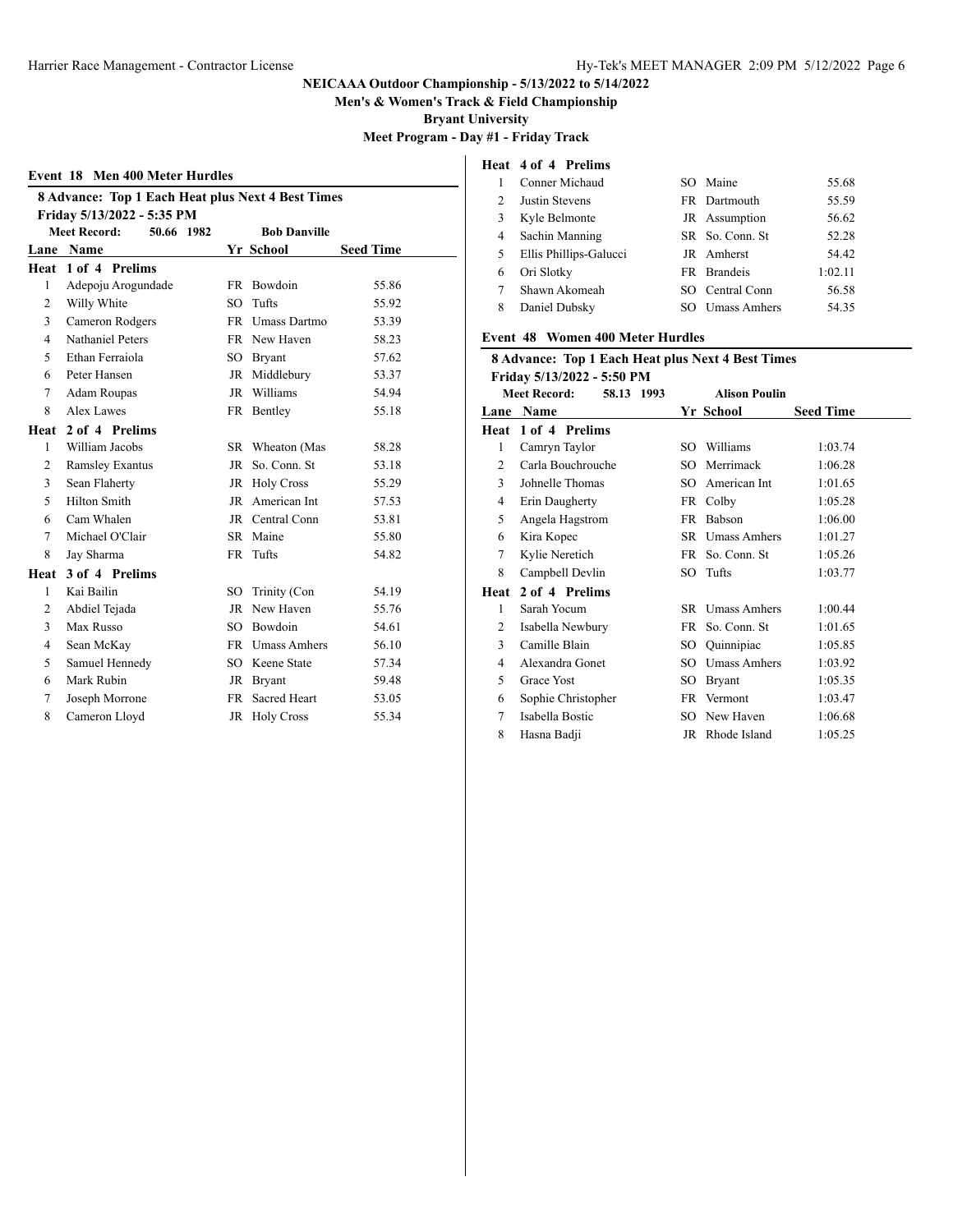**Men's & Women's Track & Field Championship**

**Heat 2 of 4 Prelims**

**Bryant University**

# **Meet Program - Day #1 - Friday Track**

#### **Heat 3 of 4 Prelims...(Event 48 Women 400 Meter Hurdles)**

| 1              | Nejla Hadzic            | SO. | Vermont             | 1:06.70 |
|----------------|-------------------------|-----|---------------------|---------|
| $\overline{2}$ | Chelsea Lynch           | SO  | <b>Umass Lowell</b> | 1:05.74 |
| 3              | Maddie Lee              | SO  | <b>Bates</b>        | 1:04.99 |
| $\overline{4}$ | Eliza Cardwell          | FR  | Amherst             | 1:02.66 |
| 5              | Lillian Kirry           | SO  | Umass Amhers        | 59.48   |
| 6              | Ecaterina Rojco         | SО  | <b>Umass Amhers</b> | 1:05.50 |
| 7              | Fiona Mejico            | FR  | Colby               | 1:04.24 |
| 8              | Paige Cooksey           | FR  | <b>MIT</b>          | 1:03.28 |
| Heat           | 4 of 4 Prelims          |     |                     |         |
|                |                         |     |                     |         |
| 1              | Emma Smith              | FR  | Tufts               | 1:04.85 |
| 2              | <b>Shelby Degrenier</b> | SО  | <b>Bryant</b>       | 1:06.98 |
| 3              | Yahni Lapa              | FR  | <b>Brandeis</b>     | 1:05.72 |
| $\overline{4}$ | Ciara Dale              | SO  | Middlebury          | 1:03.27 |
| 5              | Jayci Andrews           | SR. | <b>Bridgewater</b>  | 1:03.04 |
| 6              | <b>Haley Murphy</b>     | FR  | <b>Holy Cross</b>   | 1:05.59 |
| 7              | Emma Montoya            | SR  | <b>Boston Unive</b> | 59.30   |
| 8              | Anna Reny               | FR  | Southern Mai        | 1:04.48 |

## **Event 10 Men 200 Meter Dash**

# **8 Advance: Top 1 Each Heat plus Next 4 Best Times**

| Friday 5/13/2022 - 6:10 PM |  |                        |                                                                                                                                                   |  |
|----------------------------|--|------------------------|---------------------------------------------------------------------------------------------------------------------------------------------------|--|
| Meet Record:<br>20.68 2007 |  | <b>Ashhad Agyapong</b> |                                                                                                                                                   |  |
| Lane Name                  |  |                        | <b>Seed Time</b>                                                                                                                                  |  |
| <b>Heat 1 of 4 Prelims</b> |  |                        |                                                                                                                                                   |  |
| Liam Creeley               |  |                        | 21.57                                                                                                                                             |  |
| Alex Siaton                |  |                        | 21.55                                                                                                                                             |  |
| <b>Tariq Phillips</b>      |  |                        | 22.03                                                                                                                                             |  |
| Kaden Leonard              |  |                        | 21.99                                                                                                                                             |  |
| Andrew Canale              |  |                        | 21.76                                                                                                                                             |  |
| Brian Smith                |  |                        | 22.14                                                                                                                                             |  |
| Elijah Henry               |  |                        | 21.01                                                                                                                                             |  |
| Jean Paul Castro           |  |                        | 21.70                                                                                                                                             |  |
|                            |  |                        | Yr School<br>SO Rhode Island<br>SO Vermont<br>FR So. Conn. St.<br>FR Hartford<br>JR Bryant<br>JR Merrimack<br>JR So. Conn. St.<br>FR American Int |  |

| 1              | Nigel Green               | SR          | So. Conn. St        | 21.01 |
|----------------|---------------------------|-------------|---------------------|-------|
| 2              | Nate Barjolo              | FR          | Rhode Island        | 21.60 |
| 3              | Jonathan Mahon            | <b>FR</b>   | Sacred Heart        | 22.09 |
| 4              | Felipe Gonzalez           | SO.         | <b>Umass Amhers</b> | 21.95 |
| 5              | Shea Drugan               | <b>FR</b>   | Stonehill           | 21.78 |
| 6              | Matthew Lighten           | SR          | <b>Bridgewater</b>  | 21.47 |
| 7              | Colby Stakun-Pickering    | JR.         | <b>Bates</b>        | 22.04 |
| 8              | Devin Jones               |             | JR Franklin Pie     | 21.69 |
| Heat           | 3 of 4 Prelims            |             |                     |       |
| 1              | Solomon King              | FR.         | Stonehill           | 21.68 |
| $\overline{c}$ | Miles Fye-Moore           | SR          | Central Conn        | 21.31 |
| 3              | Lucas Honohan             | $_{\rm JR}$ | <b>Umass Amhers</b> | 21.61 |
| 4              | Kyle Jacques              | SR -        | Maine               | 22.08 |
| 5              | Peter Martel              |             | FR Colby            | 22.05 |
| 6              | Naszier Torrence-Robinson | $SO^-$      | So. Conn. St        | 21.94 |
| 7              | Michael Blake             |             | SO Umass Lowell     | 21.46 |
| 8              | Jarrett Young             | FR          | Rhode Island        | 21.79 |
| Heat           | 4 of 4 Prelims            |             |                     |       |
| 1              | Joseph Young              |             | JR Umass Lowell     | 21.64 |
| 2              | Zachary Fisher            | <b>FR</b>   | Merrimack           | 21.86 |
| 3              | John Dowgiert             |             | FR Wheaton (Mas     | 21.91 |
| 4              | Gavin Weldon              | <b>FR</b>   | Bridgewater         | 22.06 |
| 5              | <b>Tristan Andrew</b>     | SO          | WPI                 | 22.07 |
| 6              | Kevin Boyce               | SR          | <b>Brown</b>        | 21.66 |
| 7              | Luke Botsford             | SO          | Tufts               | 21.40 |
| 8              | Stephen Harris            | SO          | Franklin Pie        | 21.45 |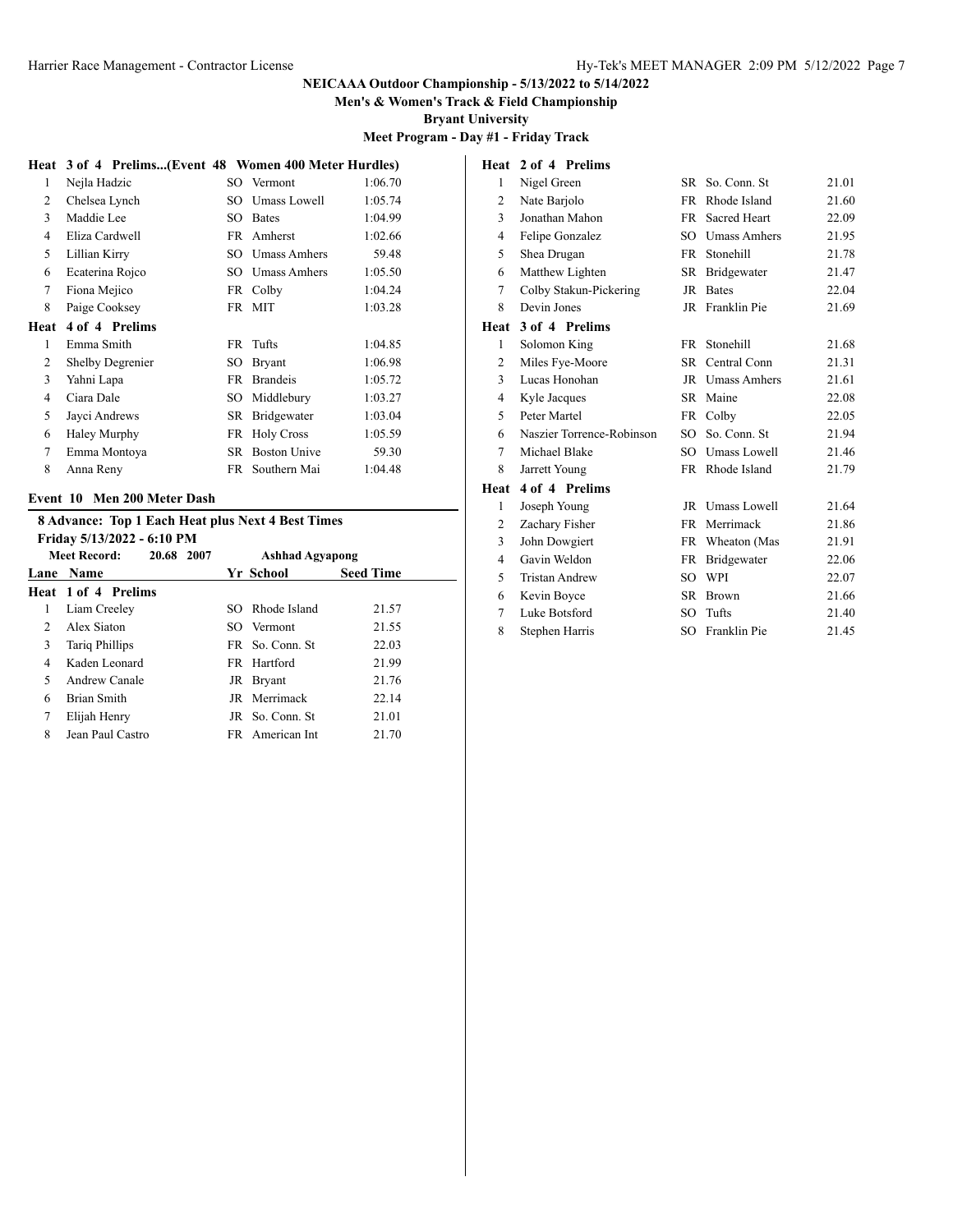**Men's & Women's Track & Field Championship**

**Bryant University**

**Meet Program - Day #1 - Friday Track**

#### **Event 40 Women 200 Meter Dash**

| <b>8 Advance: Top 1 Each Heat plus Next 4 Best Times</b><br>Friday 5/13/2022 - 6:25 PM |                                   |             |                 |                  |  |
|----------------------------------------------------------------------------------------|-----------------------------------|-------------|-----------------|------------------|--|
|                                                                                        | <b>Meet Record:</b><br>23.48 2014 |             | Ada Udaya       |                  |  |
|                                                                                        | Lane Name                         |             | Yr School       | <b>Seed Time</b> |  |
|                                                                                        | Heat 1 of 4 Prelims               |             |                 |                  |  |
| 1                                                                                      | <b>Lottie Franck</b>              |             | JR Colby        | 25.15            |  |
| 2                                                                                      | Schyler Wyse                      |             | SO Wheaton (Mas | 25.16            |  |
| 3                                                                                      | Nyjah Young-Bey                   |             | SO Franklin Pie | 24.53            |  |
| $\overline{4}$                                                                         | Nicole Xiarhos                    |             | JR Bryant       | 25.66            |  |
| 5                                                                                      | Grace Poku                        |             | FR Umass Amhers | 25.37            |  |
| 6                                                                                      | Arielle Desir                     |             | SR Brown        | 24.51            |  |
| 7                                                                                      | Ava Gravell                       | $SO^-$      | Snhu            | 25.65            |  |
| 8                                                                                      | Sydney Fackrell                   | SR –        | Springfield     | 25.37            |  |
| Heat                                                                                   | 2 of 4 Prelims                    |             |                 |                  |  |
| 1                                                                                      | Grace Devanny                     |             | JR Wesleyan     | 24.41            |  |
| $\overline{c}$                                                                         | Magnalen Camara                   |             | SO Central Conn | 25.35            |  |
| 3                                                                                      | Monique Malcolm                   |             | FR American Int | 25.25            |  |
| $\overline{4}$                                                                         | Brianna Harris                    |             | SR Hartford     | 25.62            |  |
| 5                                                                                      | <b>Begotty Laroche</b>            | $_{\rm JR}$ | So. Conn. St    | 25.10            |  |
| 6                                                                                      | Ana Bertarelli                    |             | SO Bryant       | 25.41            |  |
| 7                                                                                      | Abigail Collins                   |             | SR Umass Amhers | 25.67            |  |
| 8                                                                                      | <b>Trinity Hayes</b>              |             | JR RIC          | 24.90            |  |
| Heat                                                                                   | 3 of 4 Prelims                    |             |                 |                  |  |
| $\mathbf{1}$                                                                           | Caroline Schissel                 |             | SO Umass Amhers | 25.25            |  |
| $\overline{2}$                                                                         | Christina Capozzi                 |             | SO Bryant       | 25.68            |  |
| 3                                                                                      | Jaiden Stokes                     | $SO^-$      | <b>Brown</b>    | 25.30            |  |
| $\overline{4}$                                                                         | Malissa Lindsey                   |             | JR Connecticut  | 24.14            |  |
| 5                                                                                      | Prithika Satish                   | SO -        | Sacred Heart    | 25.59            |  |
| 6                                                                                      | Molly O'Connor                    |             | FR Holy Cross   | 24.91            |  |
| $\tau$                                                                                 | Gabby Rausa                       |             | FR Vermont      | 25.45            |  |

# **Heat 4 of 4 Prelims**

|                | Madison Ashley   | JR Bridgewater   | 25.54 |
|----------------|------------------|------------------|-------|
| $\mathfrak{D}$ | Alexandra Case   | SR Wheaton (Mas  | 25.27 |
| 3              | Madelyn Frey     | SR Brown         | 23.88 |
| 4              | Elizabeth Hoenes | SO Umass Amhers  | 25.69 |
| 5              | Ella Maclean     | FR So. Conn. St. | 25.01 |
| 6              | Marlina Voker    | FR Hartford      | 24.92 |
|                | Sydney Federico  | FR Rhode Island  | 25.50 |
| 8              | Haja Donzo       | SR American Int  | 25.26 |

### **Event 15 Men 5000 Meter Run**

|                | Friday 5/13/2022 - 6:40 PM    |           |                     |                  |  |  |
|----------------|-------------------------------|-----------|---------------------|------------------|--|--|
|                | Meet Record: 14:03.35<br>1978 |           | <b>John Treacy</b>  |                  |  |  |
|                | Lane Name                     |           | Yr School           | <b>Seed Time</b> |  |  |
|                | Section 1 of 1 Finals         |           |                     |                  |  |  |
| 1              | Robert Miranda                | JR        | Yale                | 13:52.43         |  |  |
| $\overline{c}$ | Stephen Moody                 | SO        | Yale                | 13:58.36         |  |  |
| 3              | Grahm Tuohy Gaydos            |           | FR Williams         | 14:00.81         |  |  |
| $\overline{4}$ | Matyas Csiki-Fejer            | SO.       | Suffolk             | 14:09.18         |  |  |
| 5              | Elias Lindgren                |           | JR Williams         | 14:15.62         |  |  |
| 6              | Declan O'Scannlain            |           | SO Dartmouth        | 14:23.35         |  |  |
| 7              | Alexander Kessler             |           | SR Middlebury       | 14:24.88         |  |  |
| 8              | <b>Ben Fleischer</b>          |           | SO Rhode Island     | 14:26.48         |  |  |
| 9              | Jeffrey Love                  |           | JR Connecticut      | 14:27.74         |  |  |
| 10             | Matt Carter                   |           | JR Connecticut      | 14:34.14         |  |  |
| 11             | Vedang Lad                    |           | FR MIT              | 14:35.14         |  |  |
| 12             | <b>Charles Namiot</b>         | <b>FR</b> | Williams            | 14:40.84         |  |  |
| 13             | Jason Beaver                  | SO.       | American Int        | 14:41.85         |  |  |
| 14             | Titus Kiptoo                  |           | JR American Int     | 14:42.85         |  |  |
| 15             | Sam Gatti                     | JR        | Tufts               | 14:43.42         |  |  |
| 16             | Alex Craig                    |           | FR Dartmouth        | 14:45.65         |  |  |
| 17             | John Lucey                    |           | SO Williams         | 14:46.72         |  |  |
| 18             | Eric Zulkofske                |           | JR Rhode Island     | 14:47.18         |  |  |
| 19             | Andrew Meredith               |           | SR Bowdoin          | 14:47.37         |  |  |
| 20             | Zachary Conant                |           | SO Umass Amhers     | 14:48.06         |  |  |
| 21             | Ryan Smith                    |           | JR Bates            | 14:48.51         |  |  |
| 22             | Ryan Slaney                   |           | FR Brvant           | 14:50.40         |  |  |
| 23             | Christopher Lebeau            | SR        | So. Conn. St        | 14:51.31         |  |  |
| 24             | Luke Lorenz                   |           | JR Middlebury       | 14:51.51         |  |  |
| 25             | Surafel Mengist               | SO.       | <b>Umass Amhers</b> | 14:51.79         |  |  |
| 26             | Will Goddard                  |           | FR Bowdoin          | 14:55.19         |  |  |
| 27             | John DeRosa                   |           | JR Springfield      | 14:56.10         |  |  |
| 28             | Benjamin Burgess              |           | SO Umass Amhers     | 14:57.00         |  |  |
| 29             | Owen Amsden                   |           | SR Vermont          | 14:59.46         |  |  |
| 30             | Steve O'Driscoll              |           | SR Vermont          | 15:02.84         |  |  |
| 31             | <b>Billy Coakley</b>          | SO.       | Merrimack           | 15:06.89         |  |  |
| 32             | Jalen Coleman                 | <b>SR</b> | So. Conn. St        | 15:08.27         |  |  |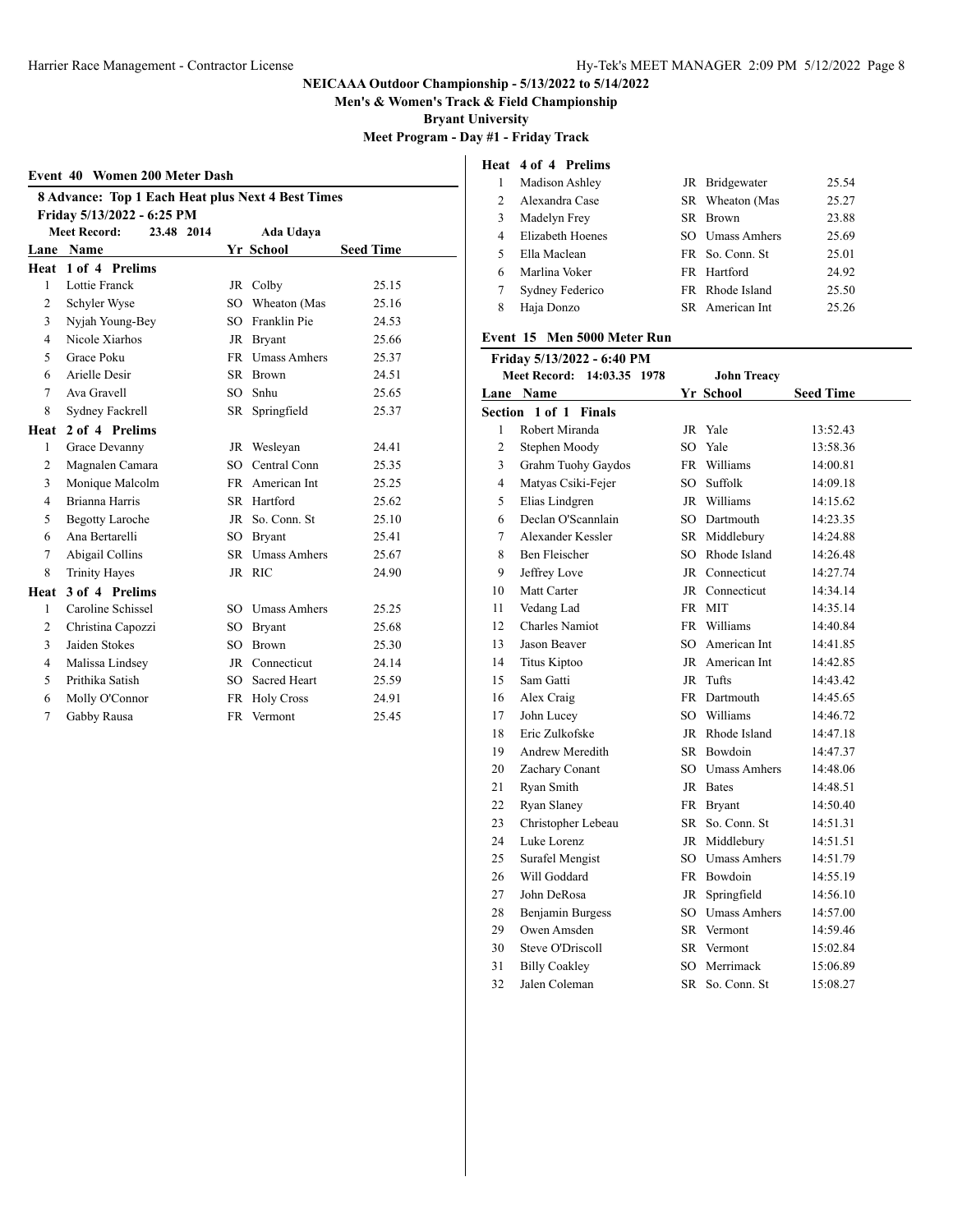**Men's & Women's Track & Field Championship**

**Bryant University**

**Meet Program - Day #1 - Friday Track**

| Event 45 Women 5000 Meter Run |  |  |  |
|-------------------------------|--|--|--|
|-------------------------------|--|--|--|

|                | Friday 5/13/2022 - 7:00 PM              |                  |                     |                  |  |
|----------------|-----------------------------------------|------------------|---------------------|------------------|--|
|                | <b>Meet Record:</b><br>16:03.6h<br>1980 | Judi St. Hilaire |                     |                  |  |
| Lane           | <b>Name</b>                             |                  | Yr School           | <b>Seed Time</b> |  |
|                | Section 1 of 1 Finals                   |                  |                     |                  |  |
| 1              | Sophia Wolmer                           | JR               | Amherst             | 16:50.39         |  |
| $\mathfrak{2}$ | Liv DiStefano                           | SO               | Ouinnipiac          | 16:53.03         |  |
| 3              | Erin Magill                             | SO               | <b>Brandeis</b>     | 16:54.62         |  |
| 4              | Lily Robinson                           | SO               | <b>Umass Amhers</b> | 17:00.34         |  |
| 5              | <b>Brianna Cummings</b>                 |                  | SR Holy Cross       | 18:38.73         |  |
| 6              | Emma Tapscott                           |                  | JR Williams         | 17:14.81         |  |
| 7              | Natalie Shapiro                         |                  | FR Dartmouth        | 17:16.35         |  |
| 8              | Mercyline Kimaiyo                       |                  | FR American Int     | 17:25.46         |  |
| 9              | Caroline Livingston                     |                  | FR Dartmouth        | 17:27.42         |  |
| 10             | Ella Ball                               |                  | FR Williams         | 17:27.85         |  |
| 11             | Eve Feuerbach                           |                  | JR Holy Cross       | 17:30.99         |  |
| 12             | Emma Kerimo                             |                  | FR Dartmouth        | 17:32.28         |  |
| 13             | Sarah Conant                            |                  | SO Umass Amhers     | 17:37.42         |  |
| 14             | Claudia Zhang                           | SO <sub>1</sub>  | Williams            | 17:37.60         |  |
| 15             | Anna Haddad                             |                  | FR MIT              | 17:38.27         |  |
| 16             | Abigail O'Connor                        | SO               | Hartford            | 17:38.69         |  |
| 17             | Grace Phair                             | SO               | <b>Umass Amhers</b> | 17:44.08         |  |
| 18             | Megan Churm                             |                  | SO Coast Guard      | 17:44.70         |  |
| 19             | Charlotte Staudenmayer                  |                  | FR Williams         | 17:49.60         |  |
| 20             | Marisa Keiser                           | SO -             | Ouinnipiac          | 17:52.55         |  |
| 21             | Claire Anderson                         | JR               | Wellesley           | 17:52.57         |  |
| 22             | Abigail Hamilton                        | SO.              | <b>Bryant</b>       | 17:54.89         |  |
| 23             | Carly Harris                            | SR -             | <b>Bates</b>        | 17:57.98         |  |
| 24             | Macenna Hansen                          |                  | SO Dartmouth        | 17:58.42         |  |
| 25             | Sophie Scobell                          | SR               | Wesleyan            | 18:11.47         |  |
| 26             | Niamh Kenney                            | JR               | <b>Brandeis</b>     | 18:13.38         |  |
| 27             | Kelly Parker                            | <b>FR</b>        | Sacred Heart        | 18:17.40         |  |
| 28             | Olivia Beaudet                          | FR               | Merrimack           | 18:21.95         |  |
| 29             | Hannah Brisson                          |                  | JR Merrimack        | 18:26.46         |  |
| 30             | <b>Tressa Novack</b>                    | SR               | Assumption          | 18:30.92         |  |
| 31             | Grace Michaud                           | FR               | Quinnipiac          | 18:31.20         |  |
| 32             | Ashley Wargo                            | SR               | Assumption          | 18:34.36         |  |

| Friday 5/13/2022 - 7:25 PM |                                      |      |                 |                  |
|----------------------------|--------------------------------------|------|-----------------|------------------|
|                            | 1 heat - places on time              |      |                 |                  |
|                            | <b>Meet Record:</b><br>29:14.74 1995 |      | Sam Wilbur      |                  |
|                            | Lane Name                            |      | Yr School       | <b>Seed Time</b> |
|                            | Section 1 of 1<br><b>Finals</b>      |      |                 |                  |
| 1                          | Will Spollen                         |      | JR Williams     | 30:03.51         |
| $\overline{c}$             | Matt Carter                          | JR   | Connecticut     | 30:08.92         |
| 3                          | Ben Fleischer                        |      | SO Rhode Island | 30:23.08         |
| 4                          | Wondu Summa                          |      | SO Franklin Pie | 30:31.65         |
| 5                          | Lowell Hensgen                       |      | SO MIT          | 30:35.57         |
| 6                          | Andrew Mah                           |      | SO MIT          | 30:35.88         |
| 7                          | <b>Trevor Wysong</b>                 |      | SR Bridgewater  | 30:40.17         |
| 8                          | Joshua Rahn                          |      | JR Umass Amhers | 30:43.20         |
| 9                          | Alec Gironda                         |      | SO Middlebury   | 30:45.29         |
| 10                         | Claudio Rocha                        |      | JR Assumption   | 30:50.11         |
| 11                         | John Hood                            |      | SR Bowdoin      | 30:59.50         |
| 12                         | Anthony Rodriguez                    |      | SO Babson       | 31:04.87         |
| 13                         | Jacob Hansen                         |      | FR MIT          | 31:10.80         |
| 14                         | Jackson Donahue                      | SR   | <b>Bates</b>    | 31:24.14         |
| 15                         | Christopher Vayda                    | SO   | Springfield     | 31:38.45         |
| 16                         | Logan Gaudette                       |      | SR WPI          | 31:48.45         |
| 17                         | Lucas Bergeron                       |      | JR Maine        | 31:52.76         |
| 18                         | Ian Denis                            | SR.  | Vermont         | 32:03.22         |
| 19                         | Victor Kering                        | SO - | <b>Bates</b>    | 32:19.42         |
| 20                         | Forest Mackenzie                     |      | SO New Hampshir | 32:19.82         |
| 21                         | Masho Gebremikael                    | SR – | Southern Mai    | 32:22.39         |
| 22                         | Joseph Walewski                      |      | JR Connecticut  | 32:33.88         |
| 23                         | Dawson Reynolds                      |      | FR Bryant       | 32:47.40         |
| 24                         | Mark Rodriguez                       |      | FR Central Conn | 32:54.61         |
| 25                         | Shane Smolenski                      |      | SR Bowdoin      | 32:57.71         |
| 26                         | Connor Gaudette                      |      | SO WPI          | 33:21.87         |
| 27                         | William Brown                        |      | FR New Haven    | 33:32.20         |
| 28                         | Samuel Moffat                        |      | FR Hartford     | 33:39.19         |
| 29                         | Gediyon Prince                       | SO.  | Sacred Heart    | 33:43.46         |
| 30                         | Andre Solomon-Messier                |      | JR RIC          | 33:43.53         |
| 31                         | Christopher Gillis                   | JR   | Sacred Heart    | 34:40.48         |
| 32                         | <b>Riley Brutvan</b>                 |      | FR Hartford     | 34:57.80         |

# **Event 16 Men 10000 Meter Run**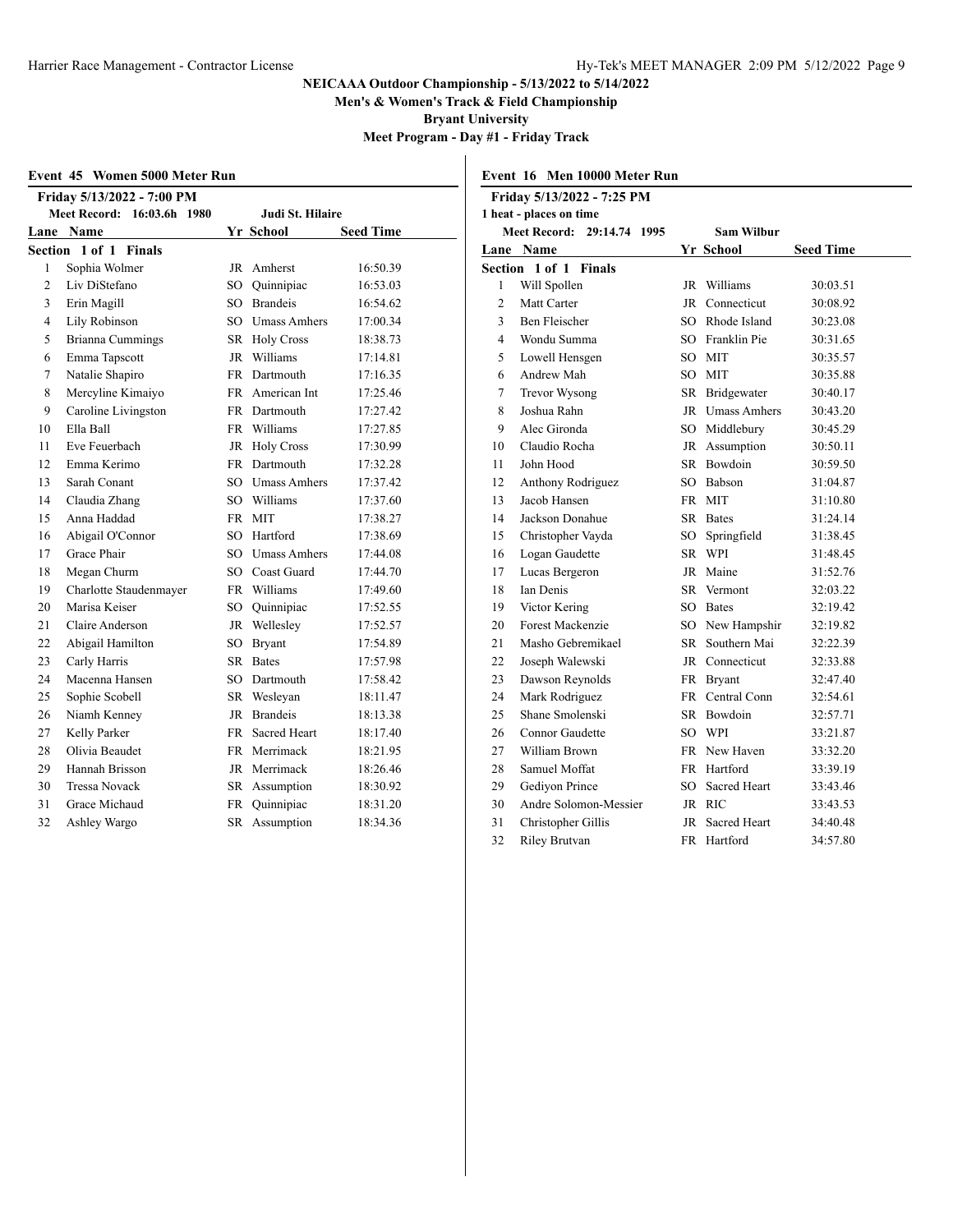**Men's & Women's Track & Field Championship**

**Bryant University**

**Meet Program - Day #1 - Friday Track**

| Event 46 Women 10000 Meter Run                  |                            |      |                 |                  |  |  |  |  |  |
|-------------------------------------------------|----------------------------|------|-----------------|------------------|--|--|--|--|--|
|                                                 | Friday 5/13/2022 - 8:00 PM |      |                 |                  |  |  |  |  |  |
| 1 heat - places on time                         |                            |      |                 |                  |  |  |  |  |  |
| Meet Record: 35:13.73 1982<br><b>Karen Dunn</b> |                            |      |                 |                  |  |  |  |  |  |
| Lane                                            | Name                       |      | Yr School       | <b>Seed Time</b> |  |  |  |  |  |
|                                                 | Section 1 of 1 Finals      |      |                 |                  |  |  |  |  |  |
| 1                                               | Madeleine Locher           | FR - | Dartmouth       | 35:07.68         |  |  |  |  |  |
| 3                                               | Lauren Selkin              |      | JR Mount Holyok | 37:03.64         |  |  |  |  |  |
| 4                                               | Elizabeth Fengler          | SR   | So. Conn. St    | 37:09.57         |  |  |  |  |  |
| 5                                               | Sarah Jane O'Connor        | JR   | Williams        | 37:21.67         |  |  |  |  |  |
| 6                                               | Jillian Richardson         | JR   | <b>Bates</b>    | 37:54.86         |  |  |  |  |  |
| 7                                               | Meghan Davis               | SO.  | Tufts           | 38:11.52         |  |  |  |  |  |
| 8                                               | <b>Brooke Morabito</b>     | SO.  | Central Conn    | 39:11.90         |  |  |  |  |  |
| 9                                               | Grace Kirkpatrick          | SR   | Middlebury      | 39:18.56         |  |  |  |  |  |
| 10                                              | Rebecca Carusone           | FR - | Central Conn    | 39:24.38         |  |  |  |  |  |
| 11                                              | Jane Hirschman             | SO.  | <b>Bowdoin</b>  | 39:33.74         |  |  |  |  |  |
| 12                                              | Sarah Tierney              | SR.  | Merrimack       | 39:40.75         |  |  |  |  |  |
| 13                                              | Jackie Peschko             | JR   | Rhode Island    | 39:45.36         |  |  |  |  |  |
| 14                                              | Morgan Marckres            | SO   | <b>Bryant</b>   | 39:48.60         |  |  |  |  |  |
| 15                                              | Lucy Knowlton              | SR.  | Southern Mai    | 40:03.16         |  |  |  |  |  |
| 16                                              | Lily Herold                | SR   | Wellesley       | 40:09.00         |  |  |  |  |  |
| 17                                              | Avivah Malin               | JR.  | Williams        | 40:16.63         |  |  |  |  |  |
| 18                                              | Juliana Cancellieri        | SO.  | Central Conn    | 40:17.30         |  |  |  |  |  |
| 19                                              | Sarah Ossing               | SO   | WPI             | 40:26.80         |  |  |  |  |  |
| 20                                              | Madeline Huh               | SO   | Tufts           | 40:30.67         |  |  |  |  |  |
| 21                                              | Sarah Doherty              | SR – | <b>WPI</b>      | 41:28.92         |  |  |  |  |  |
| 22                                              | Kaitlyn Stevens            | SR.  | Central Conn    | <b>NT</b>        |  |  |  |  |  |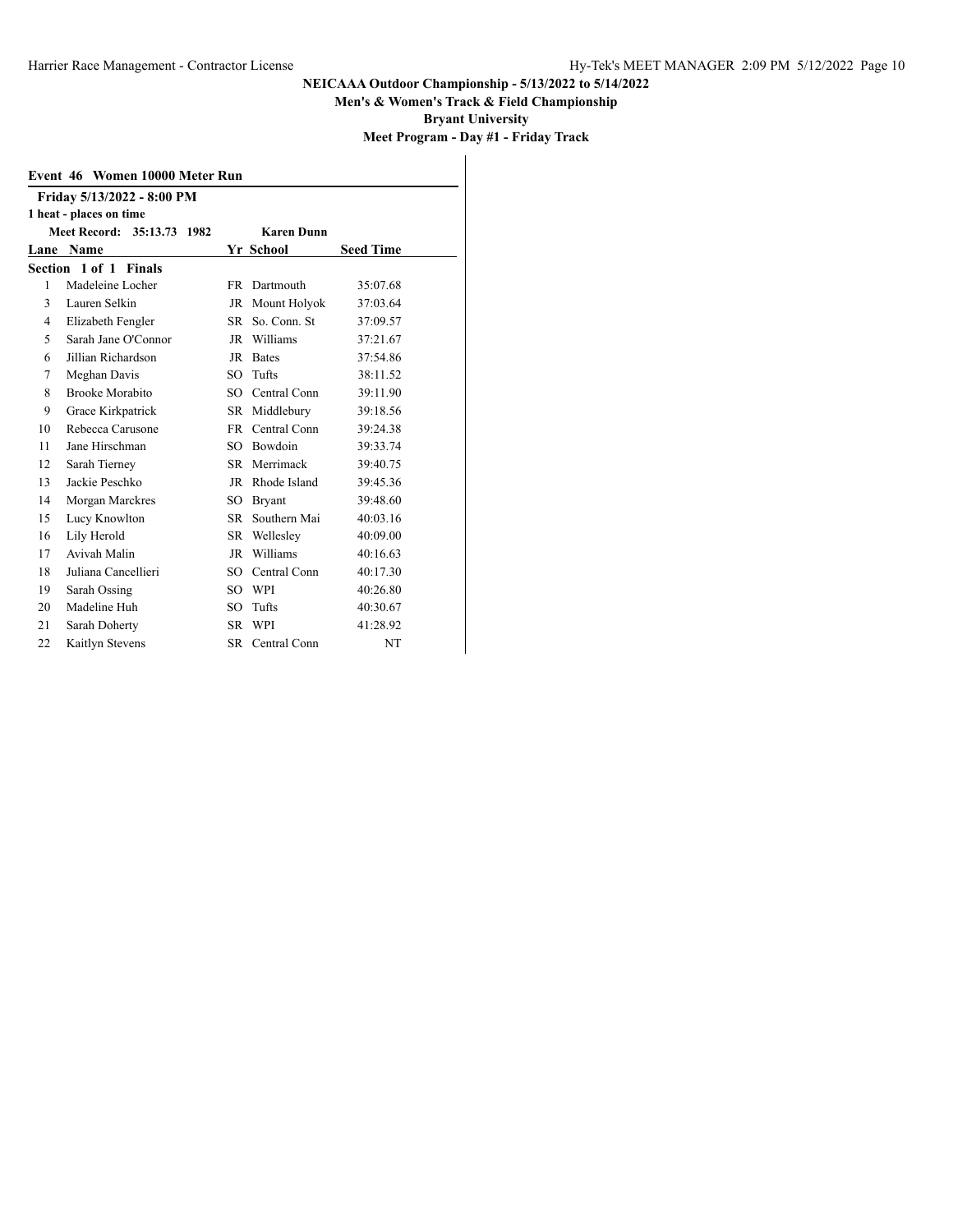**Men's & Women's Track & Field Championship**

**Bryant University**

**Meet Program - Day#2 - Saturday Field**

**Event 6 Men Triple Jump**

| Event 1 Men Shot Put |  |
|----------------------|--|
|----------------------|--|

**Saturday 5/14/2022 - 11:00 AM**

| Two Flights - best in last flight - random placement |  |  |  |  |
|------------------------------------------------------|--|--|--|--|
|------------------------------------------------------|--|--|--|--|

# **All measurements in metrics**

**Nine (9) to Finals**

|                | Art McDermott (64'0.75")<br><b>Meet Record:</b><br>19.52m 1984 |                 |                 |                  |
|----------------|----------------------------------------------------------------|-----------------|-----------------|------------------|
| Pos            | Name                                                           |                 | Yr School       | <b>Seed Mark</b> |
|                | Flight 1 of 2 Finals                                           |                 |                 |                  |
| 1              | <b>Tyrone Mack</b>                                             |                 | FR Central Conn | 15.18m           |
| $\overline{2}$ | Nathan Basinger                                                | JR              | <b>MIT</b>      | 15.63m           |
| 3              | Jacob Meadows                                                  | JR              | So. Conn. St    | 15.88m           |
| $\overline{4}$ | Connor Everidge                                                | $SO^-$          | Franklin Pie    | 15.57m           |
| 5              | Patrick Pang                                                   |                 | SR Umass Lowell | 15.29m           |
| 6              | Sam Engebretson                                                | <b>FR</b>       | <b>MIT</b>      | 15.53m           |
| 7              | John Bruder                                                    | FR              | <b>Bryant</b>   | 15.49m           |
| 8              | <b>Ed Radzion</b>                                              | JR              | Central Conn    | 15.35m           |
| 9              | Jonathan Prell                                                 | JR              | Maine           | 15.76m           |
| 10             | Ethan Wilkie                                                   | FR              | Trinity (Con    | 15.89m           |
| 11             | Christopher Tavarone                                           | SO.             | Rhode Island    | 15.87m           |
| 12             | William Woltmann                                               | SO              | <b>MIT</b>      | 15.54m           |
|                | Flight 2 of 2 Finals                                           |                 |                 |                  |
| 1              | Alexander Kolesnikoff                                          | FR.             | Harvard         | 19.19m           |
| $\overline{2}$ | Nick Morse                                                     | SO <sub>2</sub> | Rhode Island    | 16.20m           |
| 3              | Coston O'Brien                                                 |                 | SR Umass Amhers | 16.09m           |
| $\overline{4}$ | Cameron Belton                                                 | <b>FR</b>       | So. Conn. St    | 17.68m           |
| 5              | Bernardo Mbaya                                                 | JR              | So. Conn. St    | 16.85m           |
| 6              | Michael Neary                                                  | SR              | Brown           | 17.06m           |
| $\tau$         | Natanael Barbosa Torres                                        | FR              | So. Conn. St    | 16.21m           |
| 8              | <b>Andrew Swallow</b>                                          | SO.             | Umass Dartmo    | 16.48m           |
| 9              | <b>Brett Cloutier</b>                                          | SR              | <b>Bryant</b>   | 16.04m           |
| 10             | Derek Jacobs                                                   | SR.             | Rhode Island    | 17.49m           |
| 11             | Turner Kelly                                                   | SR              | So. Conn. St    | 18.72m           |
| 12             | Sebastian Osborne                                              | SR              | Maine           | 16.28m           |

| Saturday 5/14/2022 - 12:00 PM |                                                      |  |        |                         |                  |  |
|-------------------------------|------------------------------------------------------|--|--------|-------------------------|------------------|--|
|                               | Two Flights - best in last flight - random placement |  |        |                         |                  |  |
|                               | All measurements in metrics                          |  |        |                         |                  |  |
|                               | Nine (9) to Finals                                   |  |        |                         |                  |  |
|                               | 16.10m 1985<br><b>Meet Record:</b>                   |  |        | Duane Carlisle (52'10") |                  |  |
| Pos                           | <b>Name</b>                                          |  |        | <b>Yr School</b>        | <b>Seed Mark</b> |  |
|                               | Flight 1 of 2 Finals                                 |  |        |                         |                  |  |
| 1                             | Edward Garafolo                                      |  |        | JR RIC                  | 13.42m           |  |
| $\overline{2}$                | Kevin Lee                                            |  | $SO^-$ | Springfield             | 13.89m           |  |
| 3                             | Kyle Haley                                           |  |        | SR Worcester St         | 13.51m           |  |
| $\overline{4}$                | Davon Tate                                           |  |        | FR Rhode Island         | 13.19m           |  |
| 5                             | John Santos                                          |  | FR -   | Rhode Island            | 13.42m           |  |
| 6                             | Jacky Marescot                                       |  |        | JR New Haven            | 13.57m           |  |
| 7                             | Justin Whitney                                       |  |        | FR Bowdoin              | 13.83m           |  |
| 8                             | Jeremy Bertolet                                      |  |        | SO Williams             | 14.16m           |  |
| 9                             | Zerion Montgomery                                    |  |        | FR New Haven            | 13.85m           |  |
| 10                            | Jacob Jackson                                        |  | FR -   | Southern Mai            | 13.32m           |  |
| 11                            | Jacob Rosenberg                                      |  |        | JR Williams             | 13.25m           |  |
| 12                            | John Zhou                                            |  |        | JR Williams             | 13.63m           |  |
|                               | Flight 2 of 2 Finals                                 |  |        |                         |                  |  |
| 1                             | Rahul Batlanki                                       |  |        | FR Dartmouth            | 14.64m           |  |
| 2                             | Kinnard Hughes                                       |  |        | JR Trinity (Con         | 14.58m           |  |
| 3                             | Kenneth Holland                                      |  |        | SO New Haven            | 14.32m           |  |
| $\overline{4}$                | Joshua Silvester                                     |  |        | SR Springfield          | 14.97m           |  |
| 5                             | Kelechi Eziri                                        |  |        | JR Amherst              | 14.40m           |  |
| 6                             | <b>Garrett Robinson</b>                              |  |        | JR Rhode Island         | 14.65m           |  |
| 7                             | Worlf Malivert                                       |  |        | JR American Int         | 14.64m           |  |
| 8                             | Orion Joyner                                         |  |        | SO Rhode Island         | 14.76m           |  |
| 9                             | Israel Henriques-Setho                               |  |        | FR Central Conn         | 14.21m           |  |
| 10                            | Sebastian Pereira                                    |  |        | FR Harvard              | 14.94m           |  |
| 11                            | Joron Harrell                                        |  |        | JR Merrimack            | 14.78m           |  |
| 12                            | Jonathan Cineus                                      |  |        | JR New Haven            | 14.60m           |  |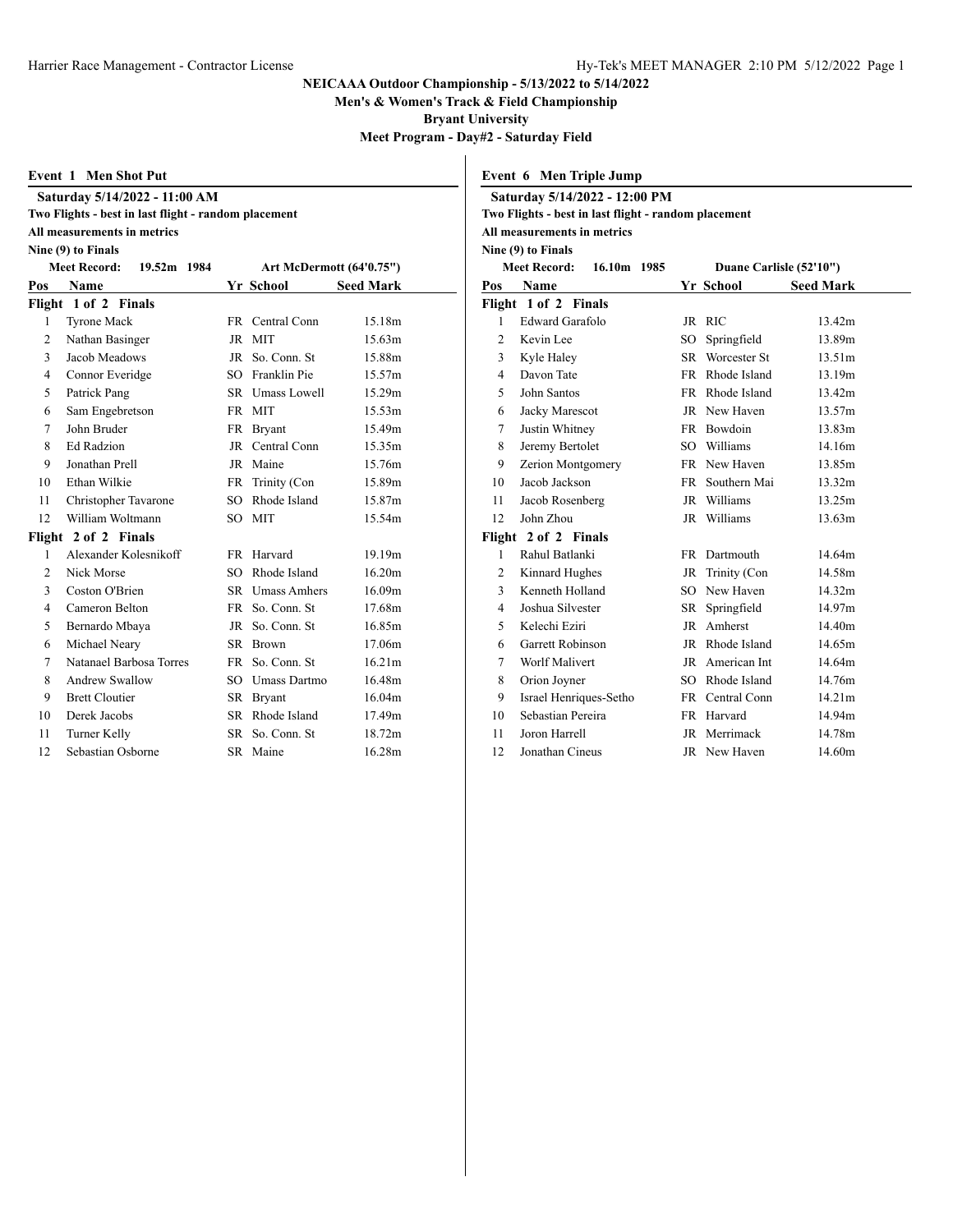**Men's & Women's Track & Field Championship**

**Bryant University**

**Meet Program - Day#2 - Saturday Field**

|  | <b>Event 32 Women Discus Throw</b> |
|--|------------------------------------|
|--|------------------------------------|

# **Saturday 5/14/2022 - 12:00 PM Two Flights - best in last flight - random placement**

**All measurements in metrics**

# **Nine (9) to Finals**

|                | <b>Meet Record:</b><br>49.85m 2012 |                 | <b>Kelly Allen</b>  |                  |
|----------------|------------------------------------|-----------------|---------------------|------------------|
| Pos            | Name                               |                 | Yr School           | <b>Seed Mark</b> |
|                | Flight 1 of 2 Finals               |                 |                     |                  |
| 1              | Robyn Krafft                       | SO              | Hartford            | 41.69m           |
| $\overline{c}$ | Rebekah Hunnewell-Dunphe           | SO <sub>1</sub> | Maine               | 38.98m           |
| 3              | Morgan Collins                     | SO.             | <b>WPI</b>          | 38.18m           |
| $\overline{4}$ | Julietta Ambartsoumian             |                 | FR Northeastern     | 40.12m           |
| 5              | Laila Bunnitt                      | SO              | Snhu                | 41.05m           |
| 6              | Morgan Kelley                      | FR              | Vermont             | 39.16m           |
| $\tau$         | Zoe Barnes                         | <b>FR</b>       | Southern Mai        | 38.96m           |
| 8              | Hannah Flores                      | SR.             | Merrimack           | 40.88m           |
| 9              | Kalea Salang                       | JR              | <b>Coast Guard</b>  | 38.70m           |
| 10             | Gabriella Pagnini                  | SO.             | <b>Umass Amhers</b> | 41.83m           |
| 11             | Claire Kuzma                       |                 | FR Northeastern     | 39.77m           |
| 12             | Juliana Nakouzi                    |                 | SO Boston Unive     | 41.44m           |
|                | Flight 2 of 2 Finals               |                 |                     |                  |
| 1              | Cheyenne Figueroa                  | SO.             | <b>Umass Amhers</b> | 42.66m           |
| 2              | Megan Wood                         |                 | SO Rhode Island     | 43.30m           |
| 3              | Emma Vasen                         | SO              | Yale                | 49.52m           |
| $\overline{4}$ | Mikah Maples                       | SR              | Quinnipiac          | 47.29m           |
| 5              | Samantha Andrews                   | SR –            | Rhode Island        | 44.36m           |
| 6              | Jaigan Boudreau                    | <b>FR</b>       | Southern Mai        | 41.88m           |
| 7              | Erica Magnuson                     | SR              | Maine               | 42.30m           |
| 8              | Abigail Klinge                     |                 | FR Northeastern     | 44.45m           |
| 9              | Julia Reglewski                    | FR              | Dartmouth           | 47.78m           |
| 10             | <b>Skylar Barthelmes</b>           | SR –            | WPI                 | 45.02m           |
| 11             | <b>Emily Ball</b>                  |                 | FR MIT              | 42.38m           |
| 12             | Alexis Boykin                      | <b>FR</b>       | <b>MIT</b>          | 43.99m           |

|                | <b>Event 2 Men Discus Throw</b>                      |     |                        |                  |  |
|----------------|------------------------------------------------------|-----|------------------------|------------------|--|
|                | Saturday 5/14/2022 - 1:30 PM                         |     |                        |                  |  |
|                | Two Flights - best in last flight - random placement |     |                        |                  |  |
|                | All measurements in metrics                          |     |                        |                  |  |
|                | Nine (9) to Finals                                   |     |                        |                  |  |
|                | <b>Meet Record:</b><br>59.30m 1984                   |     | Art McDermott (194'7") |                  |  |
| Pos            | Name                                                 |     | <b>Yr School</b>       | <b>Seed Mark</b> |  |
|                | Flight 1 of 2 Finals                                 |     |                        |                  |  |
| 1              | Christopher Tavarone                                 |     | SO Rhode Island        | 46.03m           |  |
| $\overline{c}$ | Jacob Rigoli                                         |     | JR Plymouth Sta        | 43.72m           |  |
| 3              | Nathan Quaye                                         |     | JR Merrimack           | 45.89m           |  |
| 4              | Nathan Holst-Grubbe                                  |     | JR Maine               | 46.95m           |  |
| 5              | Coston O'Brien                                       |     | <b>SR</b> Umass Amhers | 46.47m           |  |
| 6              | <b>Andrew Swallow</b>                                |     | SO Umass Dartmo        | 46.95m           |  |
| 7              | <b>Tyrone Mack</b>                                   |     | FR Central Conn        | 44.40m           |  |
| 8              | Jared Pierce                                         |     | JR Wentworth           | 44.64m           |  |
| 9              | Sebastian Osborne                                    |     | SR Maine               | 44.52m           |  |
| 10             | Ryker Brown                                          |     | FR Maine               | 43.96m           |  |
| 11             | Nick Morse                                           | SO. | Rhode Island           | 46.33m           |  |
| 12             | DeReginald Walker                                    |     | JR Umass Lowell        | 44.56m           |  |
|                | Flight 2 of 2 Finals                                 |     |                        |                  |  |
| 1              | Sam Engebretson                                      |     | FR MIT                 | 50.24m           |  |
| 2              | Joshua Hoffman                                       |     | SO New Hampshir        | 54.59m           |  |
| 3              | Tevin Early                                          |     | SO Umass Amhers        | 47.37m           |  |
| 4              | Joseph Duggan                                        |     | FR Umass Amhers        | 47.20m           |  |
| 5              | Derek Jacobs                                         |     | SR Rhode Island        | 51.62m           |  |
| 6              | Andrew McCarthy                                      |     | JR Central Conn        | 48.73m           |  |
| 7              | Nathan Basinger                                      |     | JR MIT                 | 47.14m           |  |
| 8              | Turner Kelly                                         |     | SR So. Conn. St        | 48.83m           |  |
| 9              | Hayden Dillow                                        |     | JR Umass Lowell        | 47.65m           |  |
| 10             | Cameron Hughes                                       |     | FR Maine               | 48.11m           |  |
| 11             | Bernardo Mbaya                                       |     | JR So. Conn. St        | 48.04m           |  |
| 12             | Liam Byrne                                           |     | JR Bates               | 47.43m           |  |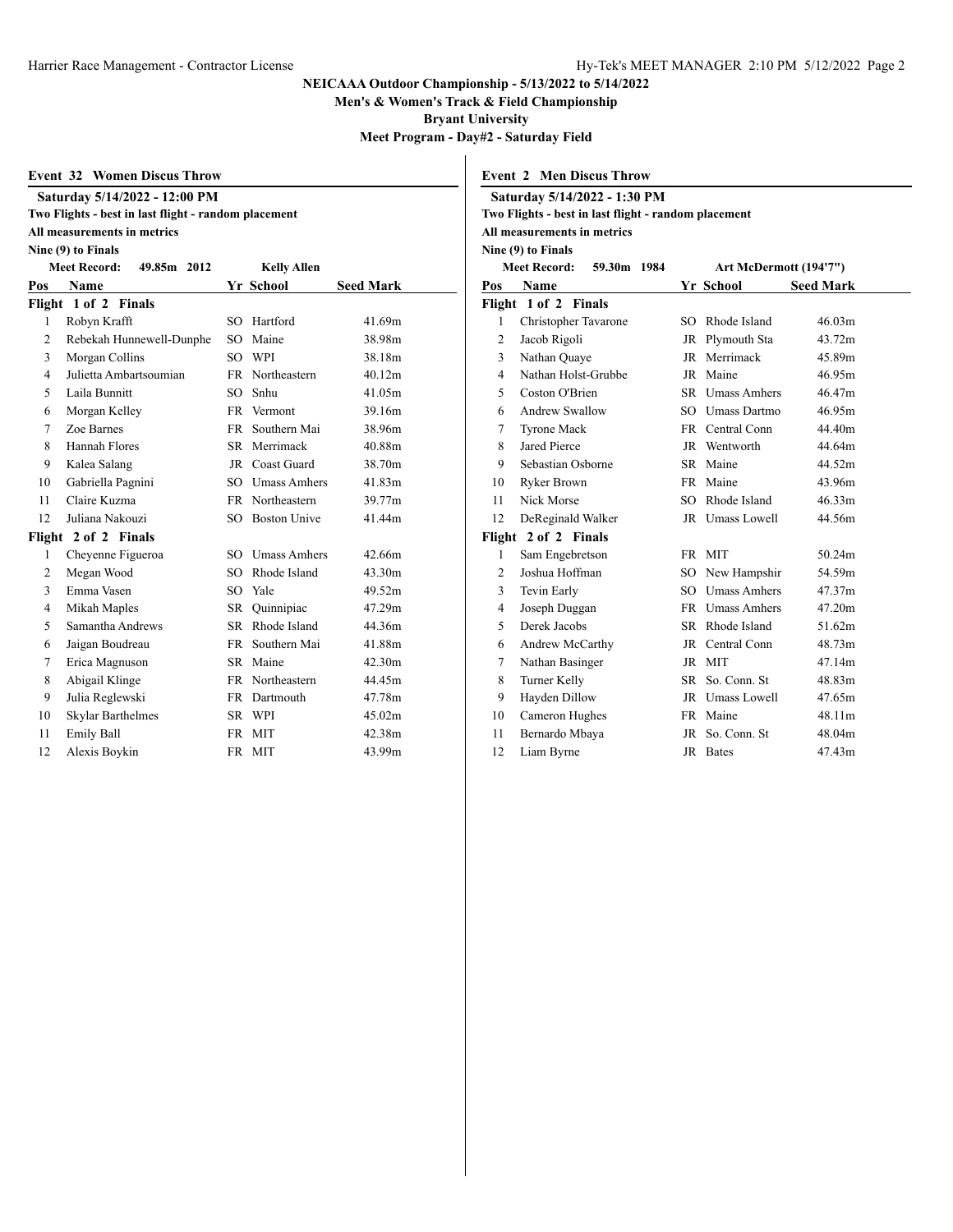**Men's & Women's Track & Field Championship**

**Bryant University**

**Meet Program - Day#2 - Saturday Field**

**Event 31 Women Shot Put**

|  |  |  | Event 36 Women Triple Jump |  |
|--|--|--|----------------------------|--|
|--|--|--|----------------------------|--|

| Saturday 5/14/2022 - 2:15 AM                         |  |
|------------------------------------------------------|--|
| Two Flights - best in last flight - random placement |  |

### **All measurements in metrics**

**Nine (9) to Finals**

|                | <b>Meet Record:</b><br>12.84m 1993 | Karen Phillips (42'1.5") |                     |                  |
|----------------|------------------------------------|--------------------------|---------------------|------------------|
| Pos            | Name                               |                          | Yr School           | <b>Seed Mark</b> |
|                | Flight 1 of 2 Finals               |                          |                     |                  |
| 1              | Emma White                         |                          | JR Maine            | 11.68m           |
| 3              | Hailey Parrotti                    | FR                       | Assumption          | 11.23m           |
| 4              | Aaliyah Walker                     |                          | SO Central Conn     | 11.40m           |
| 5              | Erica MacSweeney                   |                          | JR Connecticut      | 11.52m           |
| 6              | Skyler Bomba                       | JR                       | Merrimack           | 11.23m           |
| 7              | Janae Kelly                        | SO                       | American Int        | 11.51m           |
| 8              | Jaidyn Appel                       | SO                       | Tufts               | 11.63m           |
| 9              | Olivia Johnson                     | SO.                      | Assumption          | 11.44m           |
| 10             | <b>Tyler Berry</b>                 | SR.                      | <b>Umass Amhers</b> | 11.28m           |
| 11             | Shayna Smith                       | JR                       | So. Conn. St        | 11.59m           |
| 12             | Jordan Andrew                      | FR                       | Tufts               | 11.67m           |
|                | Flight 2 of 2 Finals               |                          |                     |                  |
| 1              | Obiamaka Igwenagu                  |                          | JR Holy Cross       | 12.02m           |
| $\overline{c}$ | Adia Cavalier                      | SR.                      | American Int        | 12.56m           |
| 3              | Rachel Fleischer                   |                          | SR So. Conn. St     | 12.05m           |
| $\overline{4}$ | Emma Cunningham                    | SO                       | Dartmouth           | 12.16m           |
| 5              | Olivia Chamberlain                 |                          | FR New Hampshir     | 11.83m           |
| 6              | Asia Hamilton                      | <b>FR</b>                | <b>Boston Unive</b> | 12.08m           |
| 7              | Britney Del Mundo                  | SR                       | Quinnipiac          | 12.06m           |
| 8              | Lisa Weyhenmeyer                   | <b>FR</b>                | <b>Boston Unive</b> | 11.79m           |
| 9              | Daryn Davis                        | SO                       | <b>Brown</b>        | 12.40m           |
| 10             | Cady Barns                         | SR                       | Middlebury          | 11.92m           |
| 11             | Alexandria Grasso                  | SO.                      | Umass Lowell        | 11.89m           |
| 12             | Lauren Stern                       | SR.                      | <b>Brown</b>        | 11.97m           |

| Saturday 5/14/2022 - 3:30 AM |                                                      |           |                        |                  |  |
|------------------------------|------------------------------------------------------|-----------|------------------------|------------------|--|
|                              | Two Flights - best in last flight - random placement |           |                        |                  |  |
|                              | All measurements in metrics                          |           |                        |                  |  |
|                              | Nine (9) to Finals                                   |           |                        |                  |  |
|                              | <b>Meet Record:</b><br>15.94m 1981                   |           | Sandy Burke (52'3.75") |                  |  |
| Pos                          | <b>Name</b>                                          |           | Yr School              | <b>Seed Mark</b> |  |
|                              | Flight 1 of 2 Finals                                 |           |                        |                  |  |
| 1                            | Kasey Thomas                                         |           | SO Bryant              | 12.20m           |  |
| $\overline{c}$               | Jaigan Boudreau                                      | FR        | Southern Mai           | 12.68m           |  |
| 3                            | Jordyn Shubrick                                      |           | SR Holy Cross          | 13.10m           |  |
| $\overline{4}$               | Paige Boudreau                                       |           | SR Maine               | 12.54m           |  |
| 5                            | Elaina Panagakos                                     | FR -      | Maine                  | 12.18m           |  |
| 6                            | <b>Shannon Parks</b>                                 |           | <b>SR</b> Keene State  | 12.60m           |  |
| 7                            | Juliana Nakouzi                                      |           | SO Boston Unive        | 13.09m           |  |
| 8                            | Claudia Damboise                                     |           | SO Maine               | 12.36m           |  |
| 9                            | Gabriella Pagnini                                    |           | SO Umass Amhers        | 12.40m           |  |
| 10                           | Rebekah Hunnewell-Dunphe                             |           | SO Maine               | 12.28m           |  |
| 11                           | Jianna Peno                                          |           | JR Rhode Island        | 12.80m           |  |
| 12                           | Laila Bunnitt                                        |           | SO Snhu                | 12.16m           |  |
|                              | Flight 2 of 2 Finals                                 |           |                        |                  |  |
| 1                            | Kendra Ezeama                                        |           | SO Brown               | 14.47m           |  |
| $\overline{2}$               | Danielle Notarfrancesco                              |           | SR Umass Amhers        | 14.85m           |  |
| 3                            | Megan Wood                                           |           | SO Rhode Island        | 13.24m           |  |
| $\overline{4}$               | Julia Reglewski                                      |           | FR Dartmouth           | 15.13m           |  |
| 5                            | Abbie Mokwuah                                        |           | JR Sacred Heart        | 13.72m           |  |
| 6                            | Lily Lockhart                                        |           | JR Dartmouth           | 15.15m           |  |
| 7                            | Mikah Maples                                         |           | SR Quinnipiac          | 14.31m           |  |
| 8                            | Lily Lagoy                                           |           | SO Bryant              | 13.16m           |  |
| 9                            | Alexis Boykin                                        | <b>FR</b> | <b>MIT</b>             | 13.89m           |  |
| 10                           | Madeleine Duchaussee                                 |           | SO Northeastern        | 13.83m           |  |
| 11                           | Kira Kopec                                           |           | SR Umass Amhers        | 13.31m           |  |
| 12                           | Skylar Barthelmes                                    |           | SR WPI                 | 13.96m           |  |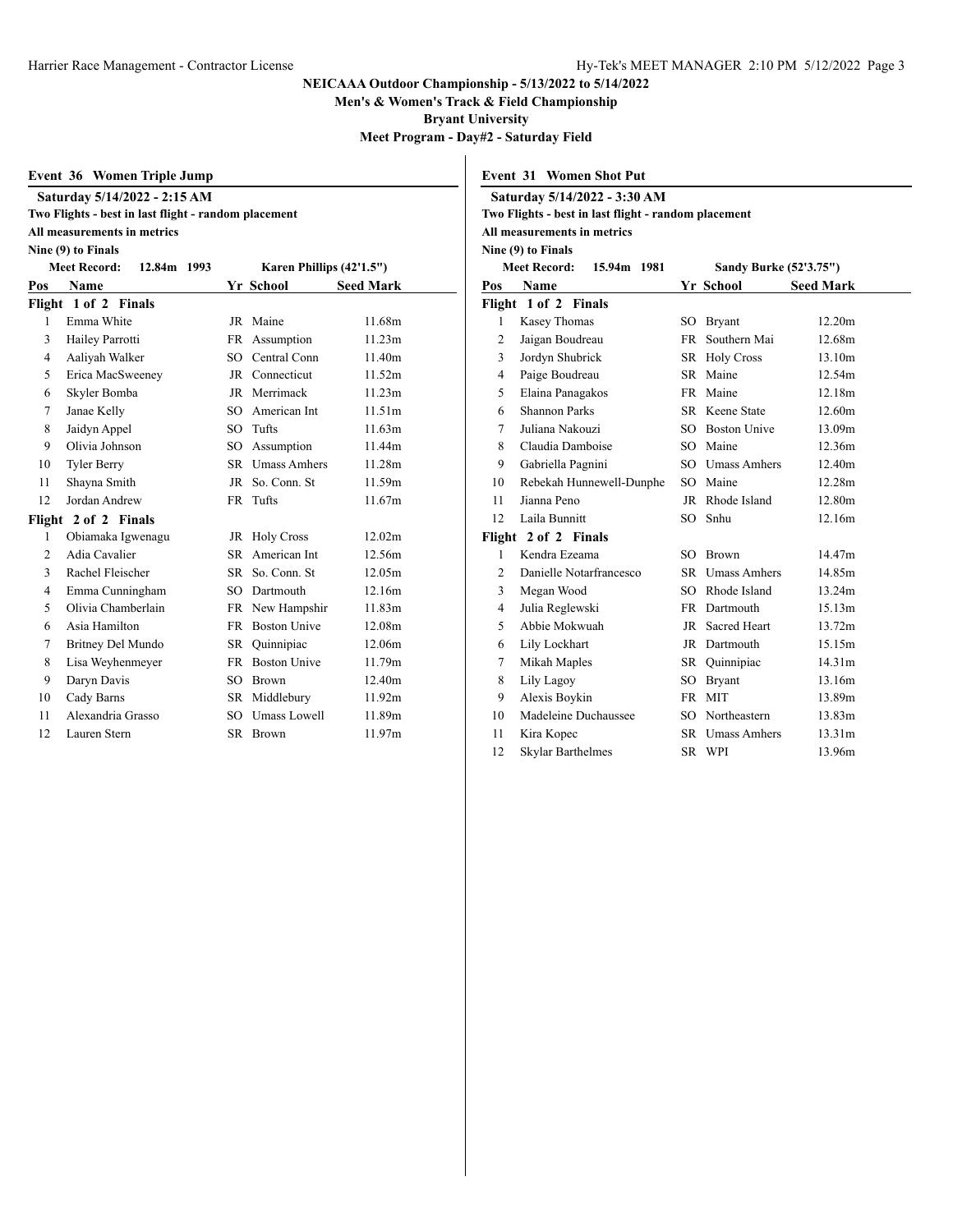**Men's & Women's Track & Field Championship**

**Bryant University**

**Meet Program - Day#2 - Saturday Field**

#### **Event 22 Decathlon: #8 Men Discus Throw**

|               | Saturday 5/14/2022 - 10:40 AM |                  |                  |
|---------------|-------------------------------|------------------|------------------|
| Pos           | <b>Name</b>                   | Yr School        | <b>Seed Mark</b> |
|               | Flight 1 of 1 Finals          |                  |                  |
| 1             | Stephen Cirella               | SR Rhode Island  | ND.              |
| $\mathcal{P}$ | Liam Evans                    | SR Bates         | ND.              |
| 3             | DJ Snide                      | SR Vermont       | ND.              |
| 4             | Jackson Anderson              | FR Williams      | ND               |
| 5             | Shane Smith                   | SR So. Conn. St. | ND               |
| 6             | Charles Moody                 | SR Southern Mai  | ND               |
| 7             | Zachary Beaton                | SR Maine         | ND               |
| 8             | Ben Stein                     | JR Tufts         | ND.              |
| 9             | <b>Brian Genet</b>            | JR New Hampshir  | ND               |

#### **Event 22 Decathlon: #7 Men Pole Vault**

| Saturday 5/14/2022 - 11:50 AM |  |                                                                                                                                                               |
|-------------------------------|--|---------------------------------------------------------------------------------------------------------------------------------------------------------------|
| <b>Name</b>                   |  | <b>Seed Mark</b>                                                                                                                                              |
| Flight 1 of 1 Finals          |  |                                                                                                                                                               |
| <b>Brian Genet</b>            |  | <b>NH</b>                                                                                                                                                     |
| Shane Smith                   |  | <b>NH</b>                                                                                                                                                     |
| Stephen Cirella               |  | <b>NH</b>                                                                                                                                                     |
| Jackson Anderson              |  | <b>NH</b>                                                                                                                                                     |
| Ben Stein                     |  | <b>NH</b>                                                                                                                                                     |
| Zachary Beaton                |  | NH                                                                                                                                                            |
| Liam Evans                    |  | <b>NH</b>                                                                                                                                                     |
| DJ Snide                      |  | NH                                                                                                                                                            |
| Charles Moody                 |  | <b>NH</b>                                                                                                                                                     |
|                               |  | Yr School<br>JR New Hampshir<br>SR So. Conn. St<br>SR Rhode Island<br>FR Williams<br>JR Tufts<br>SR Maine<br><b>SR</b> Bates<br>SR Vermont<br>SR Southern Mai |

## **Event 22 Decathlon: #9 Men Javelin Throw**

|     | Saturday 5/14/2022 - 1:30 PM |                  |                  |
|-----|------------------------------|------------------|------------------|
| Pos | <b>Name</b>                  | Yr School        | <b>Seed Mark</b> |
|     | Flight 1 of 1 Finals         |                  |                  |
|     | Ben Stein                    | JR Tufts         | ND               |
| 2   | Shane Smith                  | SR So. Conn. St. | ND               |
| 3   | Jackson Anderson             | FR Williams      | ND               |
| 4   | Liam Evans                   | SR Bates         | ND.              |
| 5   | DJ Snide                     | SR Vermont       | ND.              |
| 6   | Brian Genet                  | JR New Hampshir  | ND.              |
| 7   | Stephen Cirella              | SR Rhode Island  | ND               |
| 8   | Zachary Beaton               | SR Maine         | ND.              |
| 9   | Charles Moody                | SR Southern Mai  | ND               |
|     |                              |                  |                  |

# **Event 52 Heptathlon: #5 Women Long Jump**

|     | Saturday 5/14/2022 - 10:00 AM |      |                 |                  |
|-----|-------------------------------|------|-----------------|------------------|
| Pos | <b>Name</b>                   |      | Yr School       | <b>Seed Mark</b> |
|     | Flight 1 of 1 Finals          |      |                 |                  |
|     | Heather Kurland               |      | FR Umass Amhers | ND               |
| 2   | Allison Schneider             |      | FR Holy Cross   | ND               |
| 3   | Anoush Krafian                |      | JR Dartmouth    | ND               |
| 4   | Katelyn Gorgenyi              |      | FR Umass Amhers | ND               |
| 5   | Dominique Biron               |      | JR Northeastern | ND               |
| 6   | Madeline Archangelo           |      | SO Sacred Heart | ND               |
| 7   | Kayla Myers                   |      | FR Vermont      | ND               |
| 8   | Kennedee Cox                  |      | JR Northeastern | ND               |
| 9   | Raven-Symone Jarrett          |      | SO American Int | ND               |
| 10  | Lauren Triarsi                |      | JR Vermont      | ND               |
| 11  | Jane Feeney                   |      | FR Holy Cross   | ND               |
| 12  | Hayden Colfax                 | FR - | Williams        | ND               |

### **Event 52 Heptathlon: #6 Women Javelin Throw**

| Saturday 5/14/2022 - 11:15 AM |                      |      |                     |                  |
|-------------------------------|----------------------|------|---------------------|------------------|
| Pos                           | Name                 |      | Yr School           | <b>Seed Mark</b> |
|                               | Flight 1 of 1 Finals |      |                     |                  |
| 1                             | Katelyn Gorgenyi     |      | FR Umass Amhers     | ND.              |
| 2                             | Anoush Krafian       |      | JR Dartmouth        | ND.              |
| 3                             | Heather Kurland      |      | FR Umass Amhers     | ND               |
| 4                             | Raven-Symone Jarrett |      | SO American Int     | ND.              |
| 5                             | Kayla Myers          |      | FR Vermont          | ND               |
| 6                             | Jane Feeney          |      | FR Holy Cross       | ND               |
| 7                             | Madeline Archangelo  | SO.  | <b>Sacred Heart</b> | ND.              |
| 8                             | Hayden Colfax        | FR - | Williams            | ND               |
| 9                             | Kennedee Cox         |      | JR Northeastern     | ND               |
| 10                            | Allison Schneider    |      | FR Holy Cross       | ND               |
| 11                            | Lauren Triarsi       |      | JR Vermont          | ND               |
| 12                            | Dominique Biron      |      | JR Northeastern     | ND               |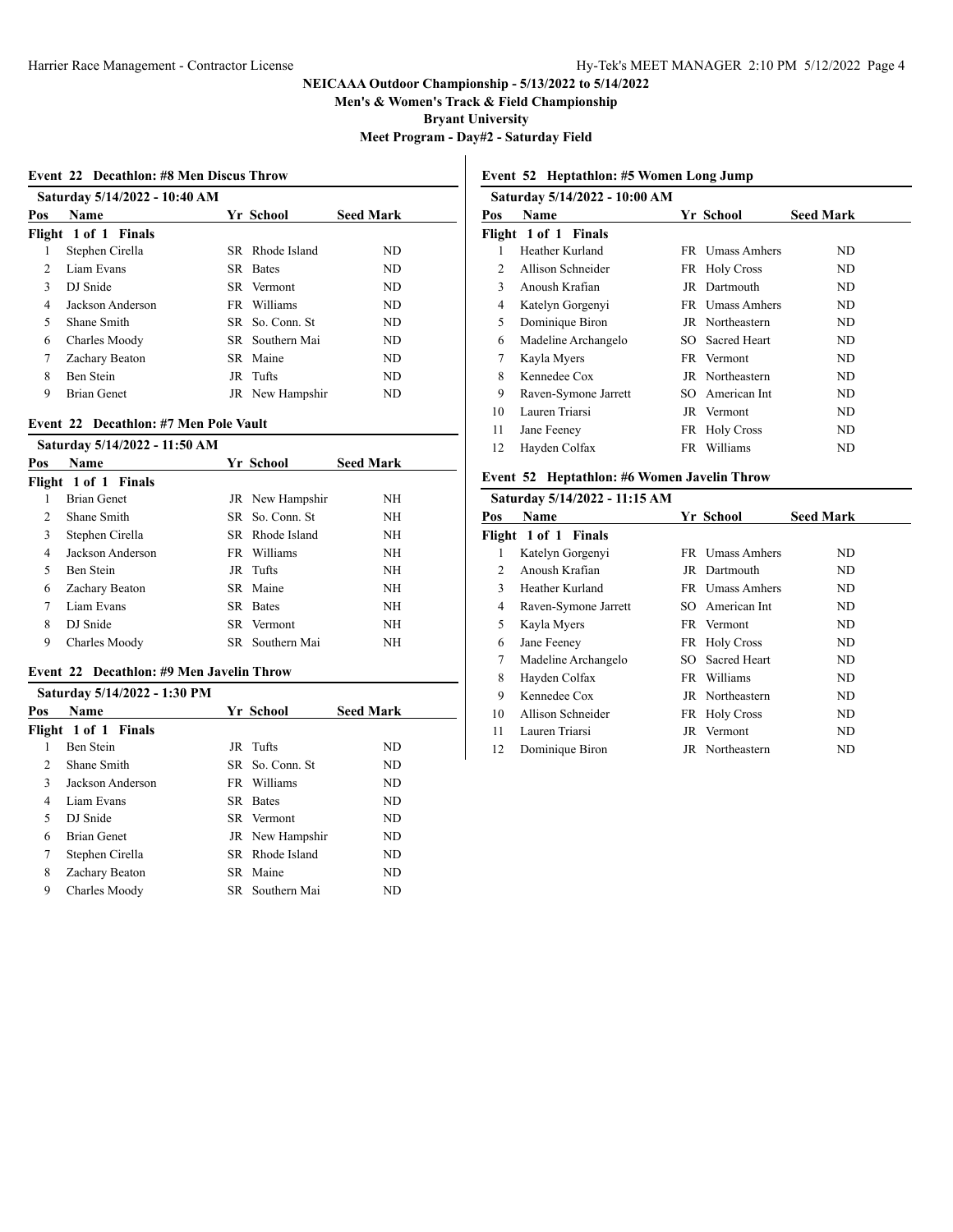**Men's & Women's Track & Field Championship**

**Bryant University**

**Meet Program - Day #2 - Saturday Track**

#### **Event 22 Decathlon: #6 Men 110 Meter Hurdles**

|                               | Saturday 5/14/2022 - 10:00 AM |      |                  |                  |
|-------------------------------|-------------------------------|------|------------------|------------------|
| Lane                          | <b>Name</b>                   |      | <b>Yr School</b> | <b>Seed Time</b> |
|                               | Section 1 of 3 Finals         |      |                  |                  |
| $\mathfrak{D}_{\mathfrak{p}}$ | Liam Evans                    | SR.  | <b>Bates</b>     | NT               |
| 4                             | Ben Stein                     |      | JR Tufts         | NT               |
| 6                             | Shane Smith                   |      | SR So. Conn. St. | NT               |
|                               | Section 2 of 3 Finals         |      |                  |                  |
| 2                             | Stephen Cirella               |      | SR Rhode Island  | NT               |
| 4                             | Charles Moody                 |      | SR Southern Mai  | NT               |
| 6                             | <b>Brian Genet</b>            |      | JR New Hampshir  | NT               |
|                               | Section 3 of 3 Finals         |      |                  |                  |
| 2                             | Zachary Beaton                |      | SR Maine         | NT               |
| 4                             | Jackson Anderson              |      | FR Williams      | NT               |
| 6                             | DJ Snide                      | SR – | Vermont          | NT               |
|                               |                               |      |                  |                  |

# **Event 19 Men 4x100 Meter Relay**

|   | Saturday 5/14/2022 - 11:30 PM     |       |                  |  |  |
|---|-----------------------------------|-------|------------------|--|--|
|   | <b>Meet Record:</b><br>40.56 1985 |       |                  |  |  |
|   | Lane Team                         | Relay | <b>Seed Time</b> |  |  |
|   | Section 1 of 3 Finals             |       |                  |  |  |
| 3 | <b>Brandeis</b>                   | A     | 43.16            |  |  |
| 4 | <b>Bates</b>                      | A     | 43.09            |  |  |
| 5 | Sacred Heart                      | A     | 42.51            |  |  |
| 6 | <b>Bryant</b>                     | A     | 42.54            |  |  |
| 7 | Mass. Mariti                      | A     | 44.37            |  |  |
|   | Section 2 of 3 Finals             |       |                  |  |  |
| 1 | Trinity (Con                      | A     | 42.49            |  |  |
| 2 | Southern Mai                      | A     | 42.48            |  |  |
| 3 | <b>Holy Cross</b>                 | A     | 42.40            |  |  |
| 4 | American Int                      | A     | 42.26            |  |  |
| 5 | Vermont                           | A     | 42.03            |  |  |
| 6 | Bridgewater                       | A     | 42.22            |  |  |
| 7 | Hartford                          | A     | 42.35            |  |  |
| 8 | Merrimack                         | A     | 42.46            |  |  |
|   |                                   |       |                  |  |  |

|                | Section 3 of 3 Finals |   |       |
|----------------|-----------------------|---|-------|
| 1              | WPI                   | A | 42.02 |
| $\overline{c}$ | Tufts                 | А | 41.90 |
| 3              | Springfield           | A | 41.38 |
| 4              | Rhode Island          | A | 41.14 |
| 5              | Central Conn          | A | 40.90 |
| 6              | So. Conn. St.         | A | 41.09 |
| 7              | <b>Umass Amhers</b>   | A | 41.71 |
| 8              | Stonehill             | А | 41.95 |

### **Event 49 Women 4x100 Meter Relay**

### **Saturday 5/14/2022 - 11:45 PM**

|                | <b>Meet Record:</b><br>46.01 2012 |       |                  |  |  |  |  |
|----------------|-----------------------------------|-------|------------------|--|--|--|--|
|                | Lane Team                         | Relay | <b>Seed Time</b> |  |  |  |  |
|                | Section 1 of 3 Finals             |       |                  |  |  |  |  |
| $\overline{4}$ | Sacred Heart                      | A     | 49.63            |  |  |  |  |
| 5              | Southern Mai                      | A     | 49.51            |  |  |  |  |
| 6              | Babson                            | A     | 49.53            |  |  |  |  |
|                | Section 2 of 3 Finals             |       |                  |  |  |  |  |
| 1              | Assumption                        | A     | 49.40            |  |  |  |  |
| $\overline{2}$ | Springfield                       | A     | 48.78            |  |  |  |  |
| 3              | Bridgewater                       | A     | 48.55            |  |  |  |  |
| 4              | Connecticut                       | A     | 48.39            |  |  |  |  |
| 5              | Williams                          | A     | 48.24            |  |  |  |  |
| 6              | <b>Holy Cross</b>                 | A     | 48.27            |  |  |  |  |
| 7              | <b>Brandeis</b>                   | A     | 49.37            |  |  |  |  |
|                | Section 3 of 3 Finals             |       |                  |  |  |  |  |
| 1              | <b>Bryant</b>                     | A     | 47.95            |  |  |  |  |
| $\overline{2}$ | Colby                             | A     | 47.86            |  |  |  |  |
| 3              | Wheaton (Mas                      | A     | 47.82            |  |  |  |  |
| 4              | WPI                               | A     | 47.23            |  |  |  |  |
| 5              | American Int                      | A     | 46.43            |  |  |  |  |
| 6              | <b>Umass Amhers</b>               | A     | 47.14            |  |  |  |  |
| 7              | So. Conn. St                      | A     | 47.86            |  |  |  |  |
| 8              | Rhode Island                      | A     | 47.89            |  |  |  |  |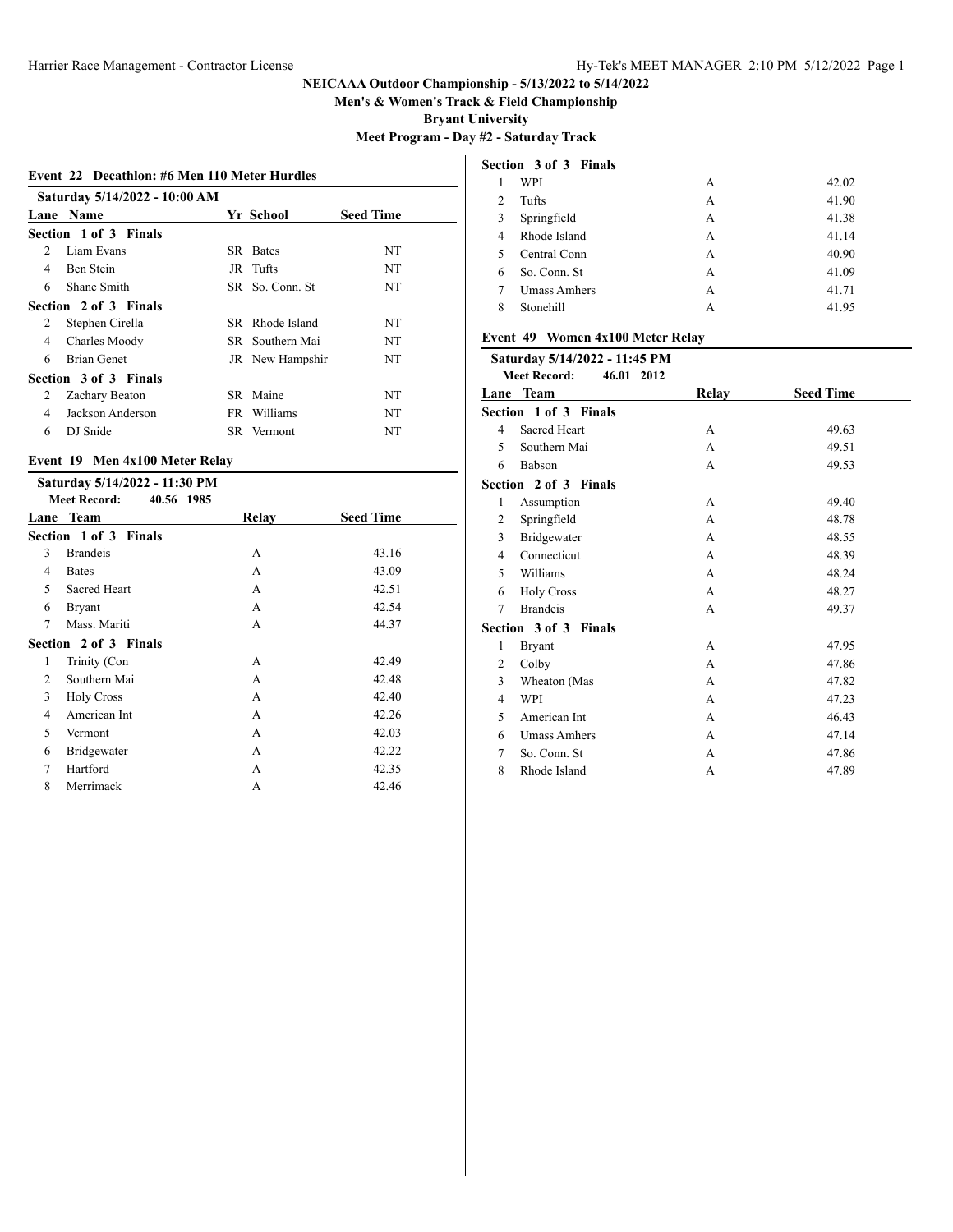**Men's & Women's Track & Field Championship**

**Bryant University**

**Meet Program - Day #2 - Saturday Track**

| Event 14 Men 3000 Meter Steeplechase |                                            |           |                       |                  |  |  |
|--------------------------------------|--------------------------------------------|-----------|-----------------------|------------------|--|--|
|                                      | Saturday 5/14/2022 - 12:00 PM              |           |                       |                  |  |  |
|                                      | <b>Unseeded section - Saturday at Noon</b> |           |                       |                  |  |  |
|                                      | Seeded section - Saturday at 3:25          |           |                       |                  |  |  |
|                                      | <b>Meet Record:</b><br>8:38.50 1979        |           | <b>Bruce Bickford</b> |                  |  |  |
|                                      | Lane Name                                  |           | Yr School             | <b>Seed Time</b> |  |  |
|                                      | Section 1 of 2 Finals                      |           |                       |                  |  |  |
| 1                                    | <b>Jason Norris</b>                        | SO.       | Dartmouth             | 9:43.02          |  |  |
| 2                                    | Ryan Devine                                | JR        | Middlebury            | 9:45.14          |  |  |
| 3                                    | Ryan Fischer                               | <b>FR</b> | <b>WPI</b>            | 9:45.29          |  |  |
| 4                                    | <b>Andrew Fottler</b>                      |           | SR Worcester St       | 9:51.94          |  |  |
| 5                                    | <b>Timothy Walsh</b>                       |           | SO Merrimack          | 9:54.11          |  |  |
| 6                                    | Jack Rudnick                               |           | SR Middlebury         | 9:55.44          |  |  |
| 7                                    | Lucas Dia                                  |           | FR Brandeis           | 10:04.14         |  |  |
| 8                                    | Jac Guerra                                 |           | SO Brandeis           | 10:04.40         |  |  |
| 9                                    | Janvier Ntakirutimana                      |           | SO Franklin Pie       | 10:18.12         |  |  |
| 10                                   | Shawn Tobin                                |           | JR Nichols            | 10:19.04         |  |  |
| 11                                   | Justin Dorsey                              | <b>FR</b> | - RIC                 | 10:19.69         |  |  |
| 12                                   | Jack Hearn                                 | FR        | <b>Nichols</b>        | <b>NT</b>        |  |  |
|                                      | Section 2 of 2 Finals                      |           |                       |                  |  |  |
| 1                                    | Michael Norberg                            | SO.       | Umass Amhers          | 8:56.03          |  |  |
| $\overline{c}$                       | Zach Lefever                               | SR.       | <b>Umass Amhers</b>   | 9:00.82          |  |  |
| 3                                    | <b>Eddie Nicholas</b>                      |           | SO Central Conn       | 9:01.97          |  |  |
| 4                                    | Jason Wang                                 |           | JR Dartmouth          | 9:12.34          |  |  |
| 5                                    | Ryan Proulx                                | $SO^-$    | Tufts                 | 9:22.34          |  |  |
| 6                                    | Matthew George                             |           | SO Umass Amhers       | 9:23.03          |  |  |
| 7                                    | Jameson Sparks                             |           | FR Vermont            | 9:29.80          |  |  |
| 8                                    | Ryan Watson                                |           | JR Williams           | 9:30.99          |  |  |
| 9                                    | Nicholas Brancato                          | $SO^-$    | <b>Bryant</b>         | 9:33.16          |  |  |
| 10                                   | Zygmund Goddard                            |           | FR Middlebury         | 9:34.45          |  |  |
| 11                                   | Matt Scardigno                             |           | <b>FR</b> Connecticut | 9:34.83          |  |  |
| 12                                   | Joe Joyce                                  |           | SR Vermont            | 9:36.85          |  |  |
| 13                                   | Cody Tallent                               |           | SR Franklin Pie       | 9:38.75          |  |  |
| 14                                   | Jarrett Gulden                             |           | SO WPI                | 9:38.86          |  |  |
| 15                                   | Andrew Yatsuhashi                          | SR.       | <b>WPI</b>            | 9:39.93          |  |  |
| 16                                   | William Lavev                              | <b>FR</b> | Middlebury            | 9:40.32          |  |  |

|                | Event 44 Women 3000 Meter Steeplechase      |    |                           |                  |  |  |
|----------------|---------------------------------------------|----|---------------------------|------------------|--|--|
|                | Saturday 5/14/2022 - 12:15 PM               |    |                           |                  |  |  |
|                | <b>Unseeded section - Saturday at 12:45</b> |    |                           |                  |  |  |
|                | Seeded section - Saturday at 3:10           |    |                           |                  |  |  |
|                | <b>Meet Record:</b><br>10:02.53 2017        |    | <b>Laura Rose Donegan</b> |                  |  |  |
|                | Lane Name                                   |    | Yr School                 | <b>Seed Time</b> |  |  |
|                | Section 1 of 2 Finals                       |    |                           |                  |  |  |
| 1              | Jordan Wilson                               |    | JR Bates                  | 11:21.63         |  |  |
| $\overline{c}$ | Grace Dailey                                |    | JR Williams               | 11:29.75         |  |  |
| 3              | Maura Coakley                               |    | SR Snhu                   | 11:30.20         |  |  |
| 4              | Claire Callon                               |    | FR Amherst                | 11:31.23         |  |  |
| 5              | Grace Hadley                                |    | JR WPI                    | 11:35.13         |  |  |
| 6              | Brigit Kelly                                |    | SR Sacred Heart           | 11:42.17         |  |  |
| 7              | Tessa Lancaster                             |    | FR Mount Holyok           | 11:45.95         |  |  |
| 8              | Lydia Keys                                  |    | FR Quinnipiac             | 11:48.33         |  |  |
| 9              | Maegan Desmarais                            |    | FR Central Conn           | 11:54.14         |  |  |
| 10             | Ana Caliri                                  |    | SO Quinnipiac             | 12:06.50         |  |  |
| 11             | Julia Cormier                               |    | SR Franklin Pie           | 12:10.96         |  |  |
| 12             | Keegan Pepin                                |    | SO Sacred Heart           | 12:16.01         |  |  |
| 13             | Victoria Van Houten                         |    | JR Franklin Pie           | 12:18.62         |  |  |
| 14             | Maggie LoSchiavo                            |    | SO Central Conn           | 12:28.30         |  |  |
| 15             | Emily Hood                                  |    | SO Mount Holyok           | 12:40.57         |  |  |
|                | Section 2 of 2 Finals                       |    |                           |                  |  |  |
| 1              | Ashley Corcoran                             |    | JR Snhu                   | 10:23.96         |  |  |
| $\overline{2}$ | Abigail Brazil                              |    | JR Dartmouth              | 10:44.28         |  |  |
| 3              | Alessandra Zaffina                          |    | SO Quinnipiac             | 10:45.51         |  |  |
| 4              | <b>Madison Neuner</b>                       |    | JR Northeastern           | 10:46.54         |  |  |
| 5              | Kate Kenny                                  |    | JR Middlebury             | 10:51.61         |  |  |
| 6              | Jillian Howard                              |    | SR Stonehill              | 10:57.45         |  |  |
| 7              | <b>Audrey Grimes</b>                        |    | JR Middlebury             | 11:05.29         |  |  |
| 8              | Anna Slager                                 | JR | Tufts                     | 11:09.45         |  |  |
| 9              | Maya Bradbury                               |    | SR Welleslev              | 11:10.56         |  |  |
| 10             | Mary Kate McGranahan                        |    | JR Amherst                | 11:12.50         |  |  |
| 11             | Rebekah James                               |    | JR Umass Amhers           | 11:18.97         |  |  |
| 12             | Kaitlyn O'Rourke                            |    | SO Snhu                   | 11:21.92         |  |  |
| 13             | Kelsey Crawford                             |    | FR Bowdoin                | 11:25.01         |  |  |
| 14             | Ellie Murphy-Weise                          | JR | Wellesley                 | 11:25.49         |  |  |
| 15             | <b>Brynne Wright</b>                        | SO | Rhode Island              | 11:28.21         |  |  |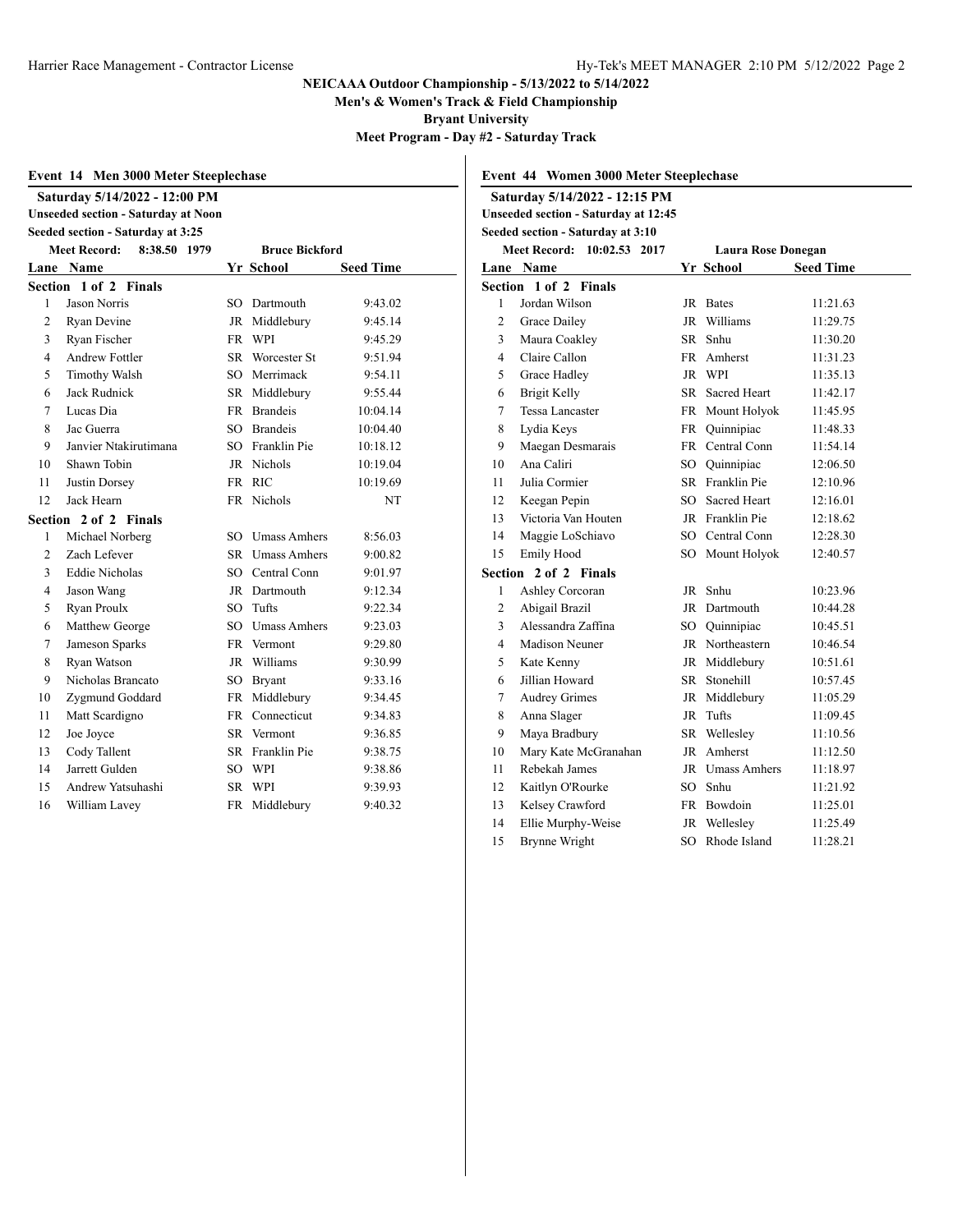**Men's & Women's Track & Field Championship**

**Bryant University**

**Meet Program - Day #2 - Saturday Track**

|                |                                     |           |                      | Meet Prograr     |
|----------------|-------------------------------------|-----------|----------------------|------------------|
|                | Event 13 Men 1500 Meter Run         |           |                      |                  |
|                | Saturday 5/14/2022 - 12:30 PM       |           |                      |                  |
|                | 3 section - finals on time          |           |                      |                  |
|                | <b>Meet Record:</b><br>3:41.46 1990 |           | <b>Bill Mullaney</b> |                  |
|                | Lane Name                           |           | Yr School            | <b>Seed Time</b> |
| Section        | 1 of 3 Finals                       |           |                      |                  |
| 1              | Aidan Shea                          |           | FR New Hampshir      | 3:54.06          |
| $\overline{c}$ | Quin McGaugh                        |           | SR Middlebury        | 3:54.09          |
| 3              | Tim Lautenbach                      | JR        | Trinity (Con         | 3:54.17          |
| 4              | John Mieszczanski                   |           | SR Bates             | 3:54.49          |
| 5              | Nolan Hickey                        |           | SO Bryant            | 3:54.77          |
| 6              | Matyas Csiki-Fejer                  | SO        | Suffolk              | 3:54.84          |
| 7              | Aidan Hickey                        |           | SO Brvant            | 3:55.02          |
| 9              | Christopher Lebeau                  | SR –      | So. Conn. St.        | 3:55.13          |
| 10             | <b>TJ Corliss</b>                   | JR        | Merrimack            | 3:55.67          |
|                | Section 2 of 3 Finals               |           |                      |                  |
| 1              | Sam Morton                          |           | SR Dartmouth         | 3:51.41          |
| $\mathfrak{D}$ | Jake Ireland                        |           | SO Central Conn      | 3:51.71          |
| 3              | Nate Lentz                          |           | SO Williams          | 3:52.09          |
| 4              | Nicholas O'Brien                    |           | SR Hartford          | 3:52.19          |
| 5              | Davy Appleton                       |           | FR Dartmouth         | 3:52.77          |
| 6              | <b>Brian Brooks</b>                 |           | SR WPI               | 3:52.86          |
| $\overline{7}$ | Jonathan Volpe                      | <b>FR</b> | So. Conn. St         | 3:53.11          |
| 8              | Aidan Kindopp                       | SO.       | Rhode Island         | 3:53.66          |
|                | Section 3 of 3 Finals               |           |                      |                  |
| 1              | Robert Miranda                      |           | JR Yale              | 3:41.54          |
| $\mathfrak{D}$ | Will Laird                          | SR        | Yale                 | 3:44.74          |
| 3              | Kellen Waters                       | JR        | Rhode Island         | 3:45.32          |
| 4              | <b>Terrell Patterson</b>            |           | SR So. Conn. St.     | 3:46.36          |
| 5              | <b>Tyler Rubush</b>                 |           | JR Rhode Island      | 3:47.03          |
| 6              | Austin Montini                      |           | FR Yale              | 3:47.75          |
| 7              | Gavin Smith                         | FR -      | American Int         | 3:48.35          |
| 8              | Eric Zulkofske                      | JR        | Rhode Island         | 3:48.58          |
| 9              | Max Cluss                           |           | JR Middlebury        | 3:48.87          |
| 10             | Gabe Medina                         |           | SO American Int      | 3:49.02          |
| 11             | Seth Weprin                         |           | JR Dartmouth         | 3:49.11          |
| 12             | Thomas Lingard                      |           | SR Dartmouth         | 3:49.12          |
| 13             | Henry Hardart                       | <b>FR</b> | <b>MIT</b>           | 3:49.43          |
| 14             | Mac Hadden                          | <b>FR</b> | Dartmouth            | 3:49.81          |
|                |                                     |           |                      |                  |

| Event 43 Women 1500 Meter Run |                               |     |                         |                  |
|-------------------------------|-------------------------------|-----|-------------------------|------------------|
|                               | Saturday 5/14/2022 - 12:45 PM |     |                         |                  |
|                               | 3 section finals on time      |     |                         |                  |
|                               | Meet Record:<br>4:14.25 1992  |     | <b>Jennifet Lanctot</b> |                  |
|                               | Lane Name                     |     | Yr School               | <b>Seed Time</b> |
|                               | Section 1 of 3 Finals         |     |                         |                  |
| 1                             | Claire Mason                  |     | SR Stonehill            | 4:49.69          |
| $\overline{c}$                | Lizzy Reynolds                |     | FR Brandeis             | 4:49.96          |
| 3                             | Hope Tyska                    |     | FR Vermont              | 4:50.71          |
| 4                             | Daphne Rousselot              |     | FR American Int         | 4:51.04          |
| 5                             | Sadie Holmes                  |     | FR Vermont              | 4:51.69          |
| 6                             | Sarah Enes                    |     | SO Assumption           | 4:51.91          |
| 7                             | Sophie Curcio                 |     | SO Springfield          | 4:52.60          |
| 8                             | Jessica Pigott                |     | SO Sacred Heart         | 4:52.71          |
| Section                       | 2 of 3 Finals                 |     |                         |                  |
| 1                             | Natalie Hattan                |     | SO Brandeis             | 4:42.18          |
| $\overline{c}$                | Ally Deegan                   |     | SO Amherst              | 4:42.24          |
| 3                             | Eve Feuerbach                 |     | JR Holy Cross           | 4:42.60          |
| 4                             | Sara Fragione                 |     | SO Dartmouth            | 4:43.79          |
| 5                             | Clare Veverka                 |     | SO Quinnipiac           | 4:44.04          |
| 6                             | <b>Emily Koufos</b>           |     | SR Holy Cross           | 4:44.09          |
| 7                             | Hailey Marcello               |     | JR Hartford             | 4:46.77          |
| 8                             | Sofia Piccone                 |     | FR Rhode Island         | 4:47.50          |
| 9                             | Caroline Robinson             |     | JR Holy Cross           | 4:47.63          |
| 10                            | Daniella Napoli               |     | SO Rhode Island         | 4:48.23          |
| 11                            | Anna Chau                     |     | FR MIT                  | 4:48.29          |
|                               | Section 3 of 3 Finals         |     |                         |                  |
| 1                             | Anya Hirschfeld               | SO. | Dartmouth               | 4:32.03          |
| 2                             | Ashley Dana                   |     | JR Central Conn         | 4:32.33          |
| 3                             | Molly Fitzgibbons             |     | SO Williams             | 4:33.43          |
| 5                             | Julia Schor                   |     | FR Amherst              | 4:37.09          |
| 6                             | <b>Steph Finley</b>           |     | SO Dartmouth            | 4:38.03          |
| 7                             | Tara Lowensohn                |     | JR Tufts                | 4:38.17          |
| 8                             | Eugenia Fairhurst             |     | FR Umass Amhers         | 4:38.59          |
| 9                             | Hannah D'Orso                 |     | SO Hartford             | 4:40.39          |
| 10                            | Amanda Carlson                |     | SR Ouinnipiac           | 4:40.86          |
| 11                            | Ava Mahoney                   |     | SO Merrimack            | 4:41.00          |
| 12                            | Sarah Freeman                 | JR  | <b>Bryant</b>           | 4:41.15          |
| 13                            | Julia Robitaille              | SO  | Dartmouth               | 4:41.50          |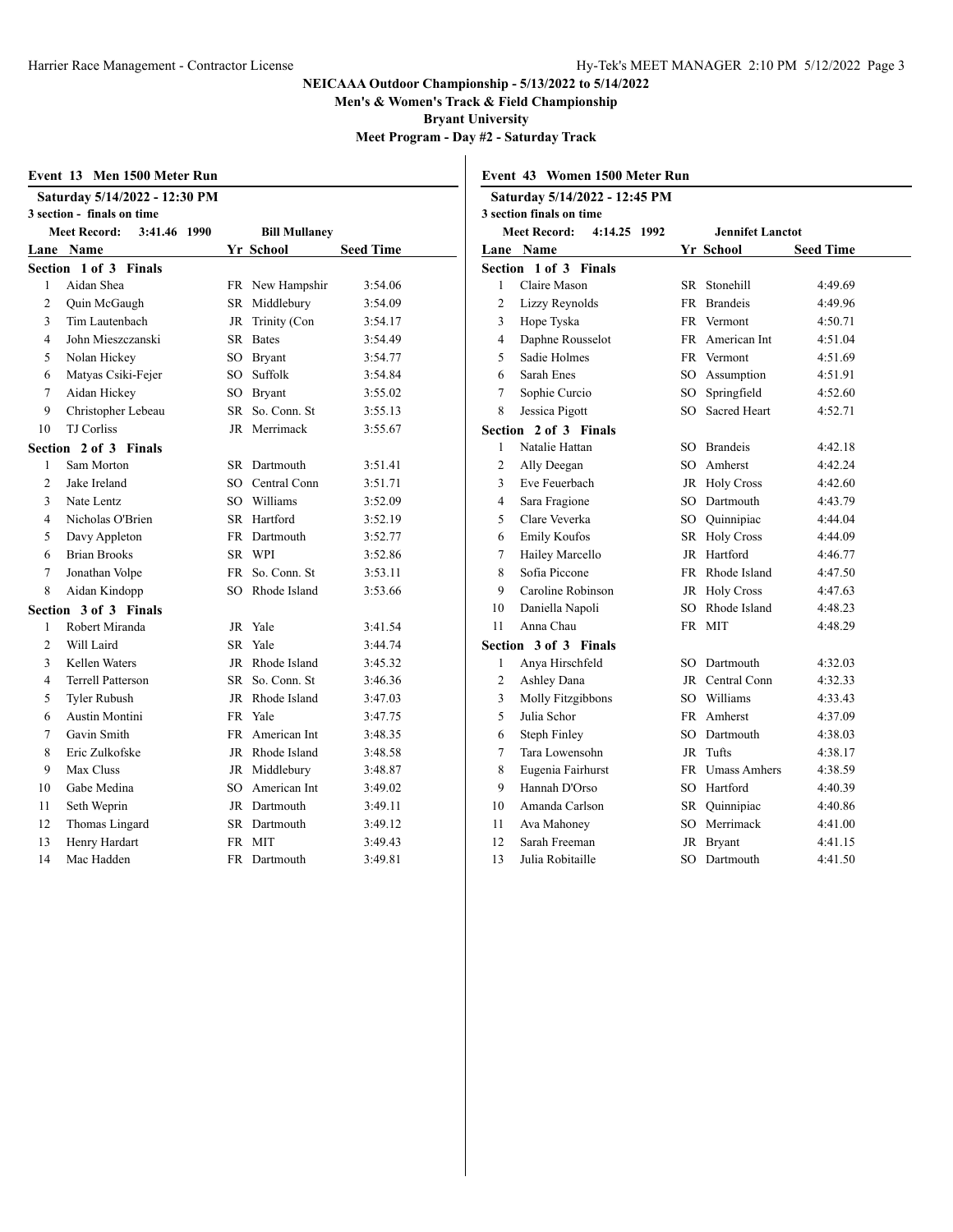**Men's & Women's Track & Field Championship**

**Bryant University**

**Meet Program - Day #2 - Saturday Track**

| Event 12 Men 800 Meter Run |                                                     |  |  |           |                       |                  |  |
|----------------------------|-----------------------------------------------------|--|--|-----------|-----------------------|------------------|--|
|                            | Saturday 5/14/2022 - 2:00 PM                        |  |  |           |                       |                  |  |
|                            | 4 section finals on time                            |  |  |           |                       |                  |  |
|                            | <b>Meet Record:</b><br>Mark Lech<br>1:48.10<br>1977 |  |  |           |                       |                  |  |
|                            | Lane Name                                           |  |  |           | Yr School             | <b>Seed Time</b> |  |
|                            | Section 1 of 4 Finals                               |  |  |           |                       |                  |  |
| 1                          | Caleb Deane                                         |  |  |           | FR American Int       | 1:55.34          |  |
| 2                          | Jake Connolly                                       |  |  | SO        | Umass Lowell          | 1:55.26          |  |
| 3                          | Jack Deehan                                         |  |  |           | JR Bentley            | 1:55.17          |  |
| $\overline{4}$             | Lance Hayes                                         |  |  | <b>FR</b> | <b>Sacred Heart</b>   | 1:55.05          |  |
| 5                          | Sam Kim                                             |  |  |           | FR Brandeis           | 1:54.99          |  |
| 6                          | Isaac Weber                                         |  |  | JR        | Dartmouth             | 1:54.58          |  |
| 7                          | Jake Pearl                                          |  |  |           | JR Keene State        | 1:55.13          |  |
| 8                          | Kenneth Morrissey                                   |  |  |           | FR Vermont            | 1:55.20          |  |
|                            | Section 2 of 4 Finals                               |  |  |           |                       |                  |  |
| 1                          | Alex Petruso                                        |  |  | SO.       | <b>Bryant</b>         | 1:54.34          |  |
| 2                          | Matt Schofield                                      |  |  | SO.       | <b>MIT</b>            | 1:54.16          |  |
| 3                          | Ryan Walker                                         |  |  | SO.       | Franklin Pie          | 1:53.98          |  |
| $\overline{4}$             | Simon Opsahl                                        |  |  | <b>FR</b> | <b>MIT</b>            | 1:53.88          |  |
| 5                          | Nick Delaney                                        |  |  | JR        | Tufts                 | 1:53.70          |  |
| 6                          | Eli Baker                                           |  |  | FR        | Rhode Island          | 1:53.88          |  |
| $\tau$                     | Zane Reservitz                                      |  |  |           | JR Vermont            | 1:54.06          |  |
| 8                          | Michael Olson                                       |  |  |           | JR Plymouth Sta       | 1:54.31          |  |
|                            | Section 3 of 4 Finals                               |  |  |           |                       |                  |  |
| 1                          | Owen Lally                                          |  |  |           | SR WPI                | 1:53.07          |  |
| 2                          | Jason Dolan                                         |  |  | JR        | <b>Bryant</b>         | 1:52.73          |  |
| 3                          | Kenney McElroy                                      |  |  | SO.       | New Hampshir          | 1:52.46          |  |
| 4                          | Rece Gobel                                          |  |  | JR        | Springfield           | 1:52.37          |  |
| 5                          | Ianique Imboque                                     |  |  |           | SO Rhode Island       | 1:51.43          |  |
| 6                          | <b>Tyler Rubush</b>                                 |  |  |           | JR Rhode Island       | 1:51.58          |  |
| 7                          | Ben Vazquez                                         |  |  |           | <b>SR</b> Connecticut | 1:52.70          |  |
| 8                          | Jinwoo Kang                                         |  |  | SO.       | Williams              | 1:52.76          |  |

## **Section 4 of 4 Finals**

|                             | James Olivier    | SR Maine        | 1:51.41 |
|-----------------------------|------------------|-----------------|---------|
| $\mathcal{D}_{\mathcal{L}}$ | DJ Matusz        | FR Dartmouth    | 1:51.20 |
|                             | Drake Prince     | FR Yale         | 1:51.05 |
| 4                           | Thomas Cirrito   | FR Yale         | 1:50.63 |
| 5                           | Collin Ochs      | SO Rhode Island | 1:49.29 |
| 6                           | Ryan Wilson      | SO MIT          | 1:50.16 |
|                             | Zachary Plaza    | SO New Hampshir | 1:51.17 |
| 8                           | Benjamin Steeves | SR WPI          | 1:51.41 |
|                             |                  |                 |         |

### **Event 42 Women 800 Meter Run**

|                | Saturday 5/14/2022 - 2:15 PM        |     |                        |                  |
|----------------|-------------------------------------|-----|------------------------|------------------|
|                | 4 section finals on time            |     |                        |                  |
|                | <b>Meet Record:</b><br>2:06.45 2015 |     | <b>Heather MacLean</b> |                  |
| Lane           | <b>Name</b>                         |     | Yr School              | <b>Seed Time</b> |
|                | Section 1 of 4 Finals               |     |                        |                  |
| 1              | Simone Jacob                        |     | SR Mount Holyok        | 2:17.12          |
| 2              | Hanna O'Connor                      | SO  | Rhode Island           | 2:16.88          |
| 3              | Jill Couto                          | SR  | Snhu                   | 2:16.44          |
| $\overline{4}$ | Carly Rinko                         | FR  | Tufts                  | 2:16.44          |
| 5              | Liza Jacoby                         | JR  | Williams               | 2:16.28          |
| 6              | Samantha LiPetri                    | JR  | Merrimack              | 2:16.36          |
| 7              | Chrissy Aman                        | SO  | <b>Bates</b>           | 2:16.86          |
| 8              | Gillian Roeder                      |     | FR MIT                 | 2:16.89          |
|                | Section 2 of 4 Finals               |     |                        |                  |
| 1              | Dina John                           |     | SR Vermont             | 2:15.34          |
| 2              | Samantha Schwers                    | JR  | <b>Umass Amhers</b>    | 2:15.19          |
| 3              | Sarah Petersen                      | JR  | Northeastern           | 2:14.56          |
| 4              | Emily Bulczynski                    | SR  | Middlebury             | 2:14.39          |
| 5              | Asia Mercier                        | SO  | Quinnipiac             | 2:13.80          |
| 6              | Colette O'Leary                     | SR  | <b>Umass Amhers</b>    | 2:14.18          |
| 7              | Brooke Hagen                        | SR  | Quinnipiac             | 2:14.67          |
| 8              | Peri Snow                           | SO. | Assumption             | 2:15.28          |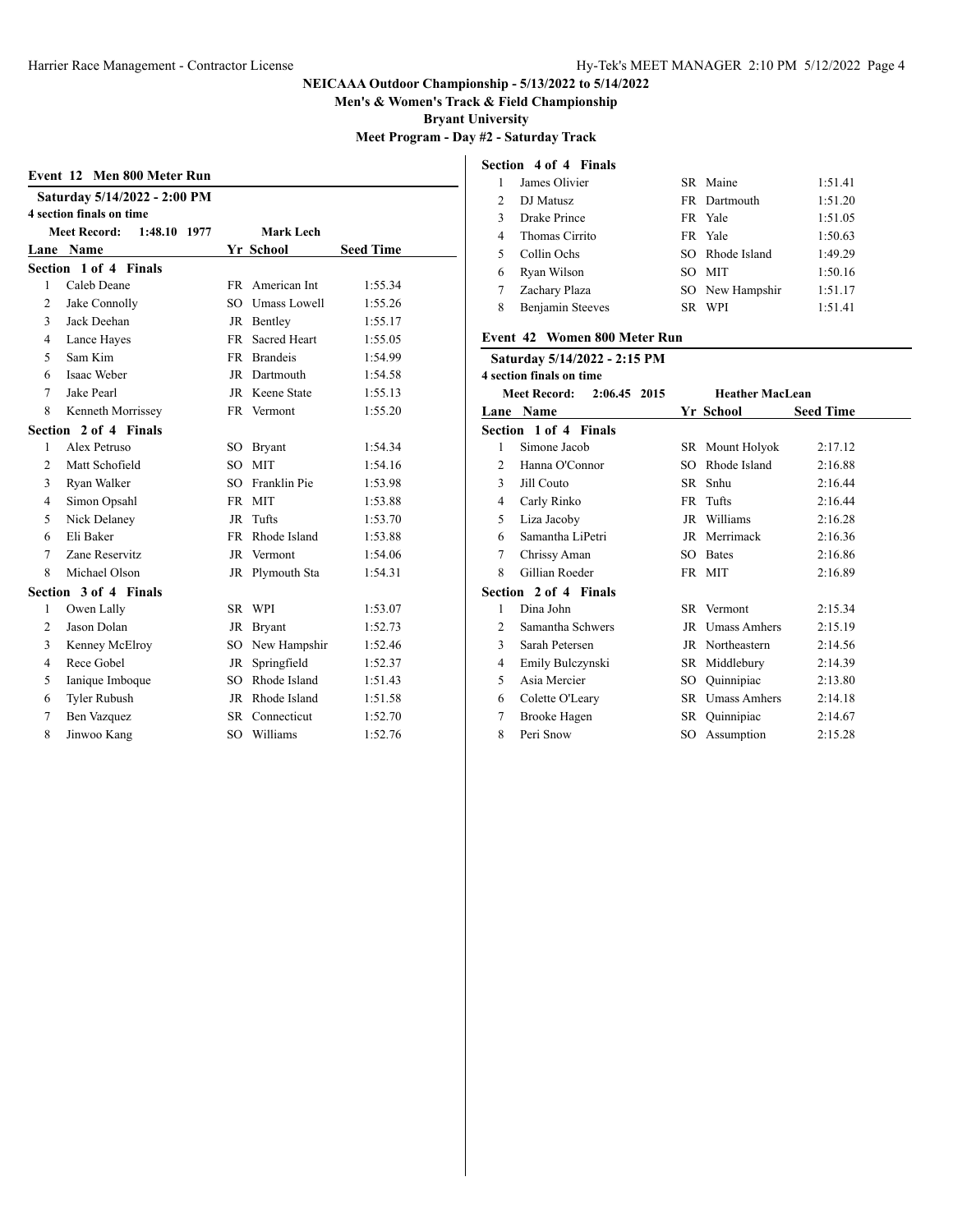**Men's & Women's Track & Field Championship**

**Bryant University**

**Meet Program - Day #2 - Saturday Track**

#### **Section 3 of 4 Finals...(Event 42 Women 800 Meter Run)**

| 1              | Abby Scott                   | JR   | Williams            | 2:13.52 |
|----------------|------------------------------|------|---------------------|---------|
| 2              | Katelyn Pease                | SR   | Middlebury          | 2:13.29 |
| 3              | Grace Hoelscher              | SR   | <b>Holy Cross</b>   | 2:13.07 |
| $\overline{4}$ | Sydney Packard               | SR   | WPI                 | 2:12.87 |
| 5              | Isabella Sheppard            | SO   | <b>Boston Unive</b> | 2:12.43 |
| 6              | Haleemot Adeyanju            | JR   | Hartford            | 2:12.63 |
| 7              | Kelsey O'Hara                | SR   | <b>Holy Cross</b>   | 2:13.17 |
| 8              | Emma Garrity                 | SO.  | <b>Bryant</b>       | 2:13.50 |
|                | <b>Section 4 of 4 Finals</b> |      |                     |         |
| 1              | Nicky Johnson                |      | SR Middlebury       | 2:12.42 |
| 2              | Maeve Hoffman                | JR   | Wesleyan            | 2:12.17 |
| 3              | Elise Lambert                | SR.  | <b>Bates</b>        | 2:11.39 |
| 4              | Lucinda Shotts               | SR   | Northeastern        | 2:11.38 |
| 5              | Julia Fenerty                | SO - | Dartmouth           | 2:08.84 |
| 6              | Cassie Kearney               | SR   | Middlebury          | 2:09.51 |
| 7              | Hannah Neilon                | JR   | Tufts               | 2:11.83 |
| 8              | Bella Pietrasiewicz          | FR   | Dartmouth           | 2:12.37 |
|                |                              |      |                     |         |

#### **Event 21 Men 4x800 Meter Relay**

|                           | Saturday 5/14/2022 - 3:40 PM         |                      |                  |
|---------------------------|--------------------------------------|----------------------|------------------|
| Meet Record: 7:26.63 2015 |                                      | <b>New Hampshire</b> |                  |
|                           | K Greene, D Piazza, C Poggi, S Souza |                      |                  |
| Lane                      | <b>Team</b>                          | Relay                | <b>Seed Time</b> |
|                           | Section 1 of 1 Finals                |                      |                  |
| 1                         | Rhode Island                         | A                    | 7:24.31          |
| 2                         | New Hampshir                         | A                    | 7:35.50          |
| 3                         | <b>Bryant</b>                        | A                    | 7:39.22          |
| 4                         | So. Conn. St                         | A                    | 7:47.01          |
| 5                         | WPI                                  | A                    | 7:49.31          |
| 6                         | Franklin Pie                         | A                    | 7:49.52          |
| 7                         | American Int                         | A                    | 7:49.58          |
| 8                         | Vermont                              | A                    | 7:52.05          |
| 9                         | Merrimack                            | A                    | 7:56.32          |
| 10                        | Sacred Heart                         | A                    | 8:01.07          |
| 11                        | Bentley                              | A                    | 8:03.66          |
| 12                        | New Haven                            | A                    | 8:04.91          |
| 13                        | Assumption                           | A                    | 8:11.97          |

|              | Event 51 Women 4x800 Meter Relay<br>Saturday 5/14/2022 - 4:00 PM<br>8:56.54 2015<br>Meet Record:<br>C Neves, K Powers, B Deveau, H MacLean |       |                  |  |  |  |
|--------------|--------------------------------------------------------------------------------------------------------------------------------------------|-------|------------------|--|--|--|
|              |                                                                                                                                            |       |                  |  |  |  |
| Lane         | Team<br>Section 1 of 1 Finals                                                                                                              | Relay | <b>Seed Time</b> |  |  |  |
| 1            | New Hampshir                                                                                                                               | A     | 8:50.67          |  |  |  |
| 2            | Quinnipiac                                                                                                                                 | A     | 8:58.66          |  |  |  |
| $\mathbf{3}$ | Rhode Island                                                                                                                               | A     | 9:07.87          |  |  |  |
| 4            | <b>Umass Amhers</b>                                                                                                                        | A     | 9:20.73          |  |  |  |
| 5            | <b>Holy Cross</b>                                                                                                                          | A     | 9:22.75          |  |  |  |
| 6            | <b>Bryant</b>                                                                                                                              | A     | 9:44.06          |  |  |  |
| 7            | So. Conn. St                                                                                                                               | A     | 9:46.74          |  |  |  |
| 8            | Assumption                                                                                                                                 | A     | 9:48.74          |  |  |  |
| 9            | Mount Holyok                                                                                                                               | A     | 9:49.55          |  |  |  |
| 10           | <b>Sacred Heart</b>                                                                                                                        | A     | 9:52.38          |  |  |  |

# **Event 20 Men 4x400 Meter Relay**

|   | Saturday 5/14/2022 - 4:25 PM<br><b>Meet Record:</b><br>3:08.89 1998 |       |                  |
|---|---------------------------------------------------------------------|-------|------------------|
|   | Lane Team                                                           | Relay | <b>Seed Time</b> |
|   | Section 1 of 2 Finals                                               |       |                  |
| 1 | Bentley                                                             | A     | 3:28.97          |
| 2 | Maine                                                               | A     | 3:24.05          |
| 3 | Trinity (Con                                                        | A     | 3:23.03          |
| 4 | Tufts                                                               | A     | 3:20.97          |
| 5 | <b>Bryant</b>                                                       | A     | 3:16.23          |
| 6 | Merrimack                                                           | A     | 3:18.82          |
| 7 | <b>Brandeis</b>                                                     | A     | 3:23.55          |
| 8 | Wheaton (Mas                                                        | A     | 3:27.81          |
|   | Section 2 of 2 Finals                                               |       |                  |
| 1 | <b>Umass Amhers</b>                                                 | A     | 3:16.10          |
| 2 | New Haven                                                           | A     | 3:15.82          |
| 3 | Sacred Heart                                                        | A     | 3:14.63          |
| 4 | American Int                                                        | A     | 3:13.99          |
| 5 | So. Conn. St                                                        | A     | 3:10.08          |
| 6 | Rhode Island                                                        | A     | 3:13.74          |
| 7 | Williams                                                            | A     | 3:15.49          |
| 8 | Central Conn                                                        | A     | 3:15.89          |